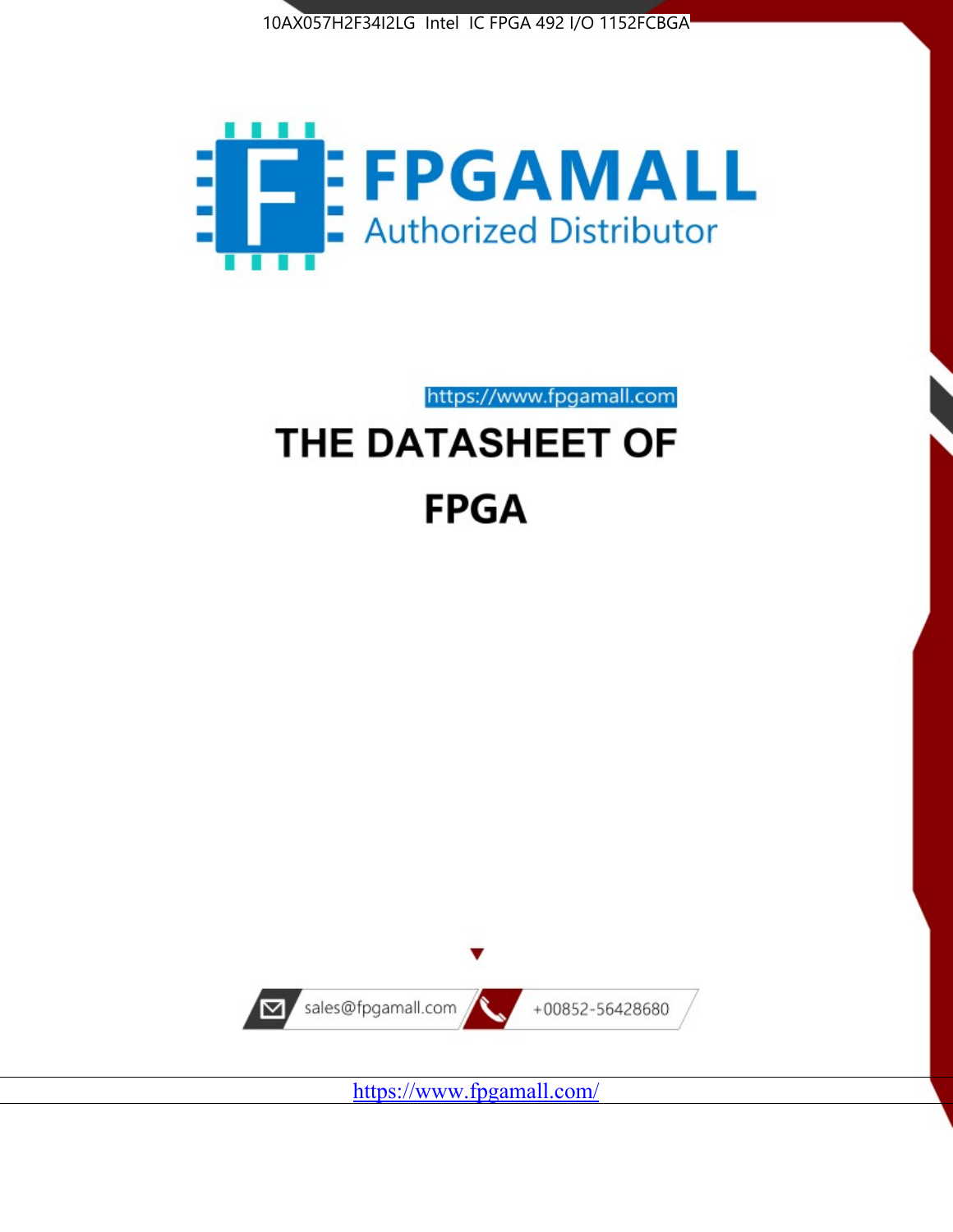10AX057H2F34I2LG Intel IC FPGA 492 I/O 1152FCBGA



# **Intel® Arria® 10 Device Overview**



**A10-OVERVIEW | 2018.12.06** Latest document on the web: **[PDF](https://www.intel.com/content/dam/www/programmable/us/en/pdfs/literature/hb/arria-10/a10_overview.pdf)** | **[HTML](https://www.intel.com/content/www/us/en/programmable/documentation/sam1403480274650.html)**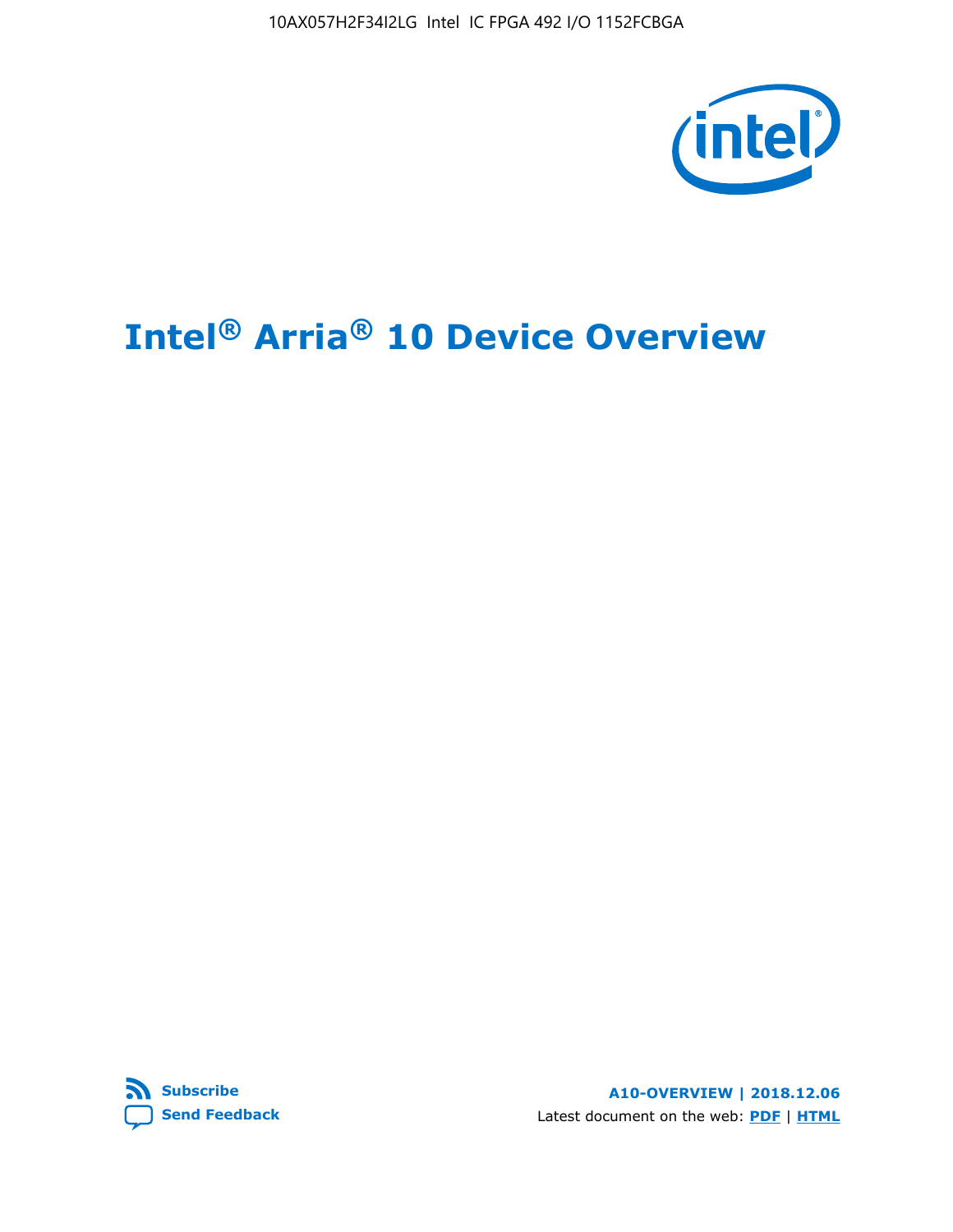

**Contents** 

# **Contents**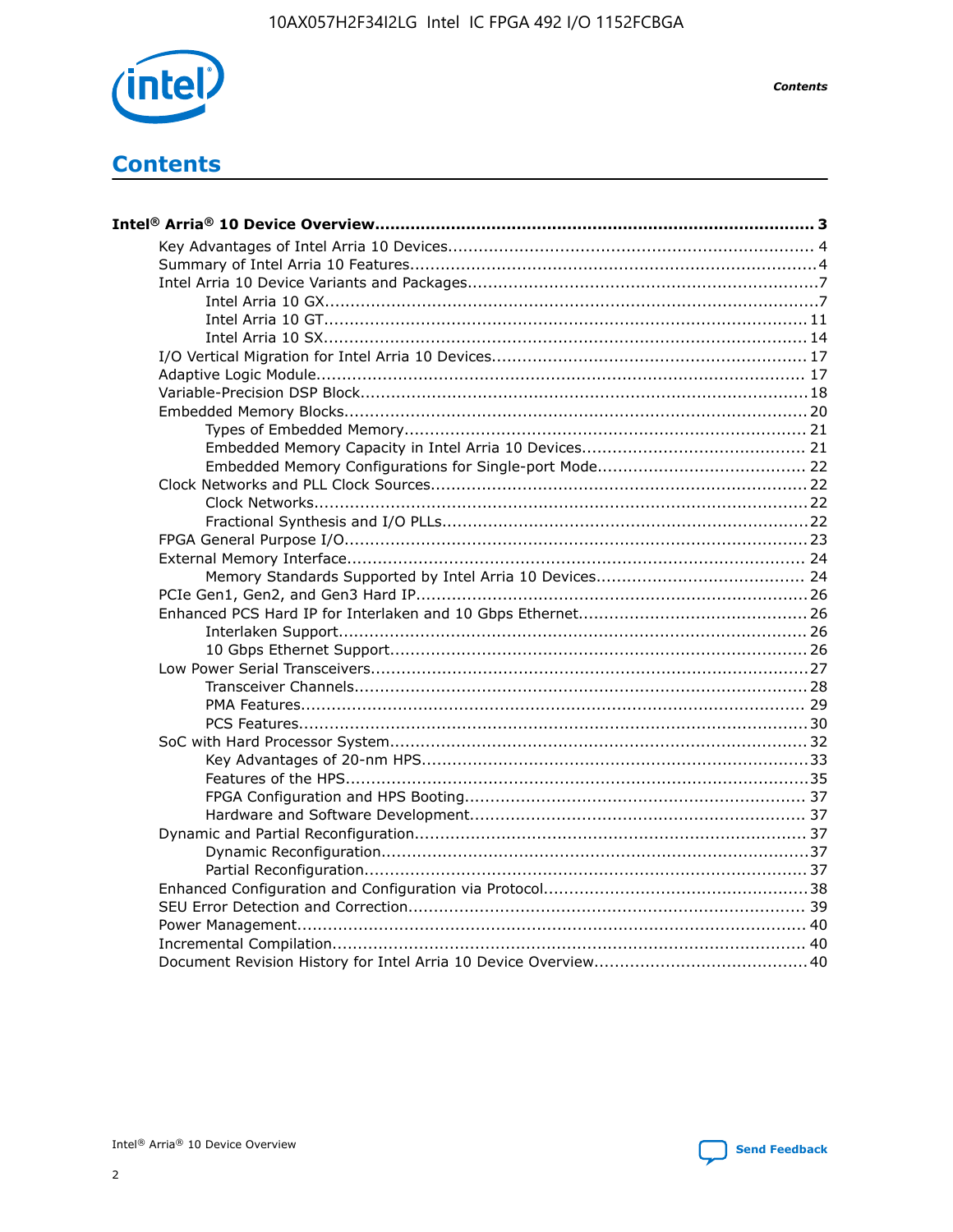**A10-OVERVIEW | 2018.12.06**

**[Send Feedback](mailto:FPGAtechdocfeedback@intel.com?subject=Feedback%20on%20Intel%20Arria%2010%20Device%20Overview%20(A10-OVERVIEW%202018.12.06)&body=We%20appreciate%20your%20feedback.%20In%20your%20comments,%20also%20specify%20the%20page%20number%20or%20paragraph.%20Thank%20you.)**



# **Intel® Arria® 10 Device Overview**

The Intel<sup>®</sup> Arria<sup>®</sup> 10 device family consists of high-performance and power-efficient 20 nm mid-range FPGAs and SoCs.

Intel Arria 10 device family delivers:

- Higher performance than the previous generation of mid-range and high-end FPGAs.
- Power efficiency attained through a comprehensive set of power-saving technologies.

The Intel Arria 10 devices are ideal for high performance, power-sensitive, midrange applications in diverse markets.

| <b>Market</b>         | <b>Applications</b>                                                                                               |
|-----------------------|-------------------------------------------------------------------------------------------------------------------|
| Wireless              | Channel and switch cards in remote radio heads<br>٠<br>Mobile backhaul<br>٠                                       |
| Wireline              | 40G/100G muxponders and transponders<br>٠<br>100G line cards<br>٠<br><b>Bridging</b><br>٠<br>Aggregation<br>٠     |
| <b>Broadcast</b>      | Studio switches<br>٠<br>Servers and transport<br>٠<br>Videoconferencing<br>٠<br>Professional audio and video<br>٠ |
| Computing and Storage | Flash cache<br>٠<br>Cloud computing servers<br>٠<br>Server acceleration<br>٠                                      |
| Medical               | Diagnostic scanners<br>٠<br>Diagnostic imaging<br>٠                                                               |
| Military              | Missile guidance and control<br>٠<br>Radar<br>٠<br>Electronic warfare<br>٠<br>Secure communications<br>٠          |

#### **Table 1. Sample Markets and Ideal Applications for Intel Arria 10 Devices**

#### **Related Information**

- [Intel Arria 10 Device Handbook: Known Issues](http://www.altera.com/support/kdb/solutions/rd07302013_646.html) Lists the planned updates to the *Intel Arria 10 Device Handbook* chapters.
- [Intel Arria 10 GX/GT Device Errata and Design Recommendations](https://www.intel.com/content/www/us/en/programmable/documentation/agz1493851706374.html#yqz1494433888646)
- [Intel Arria 10 SX Device Errata and Design Recommendations](https://www.intel.com/content/www/us/en/programmable/documentation/cru1462832385668.html#cru1462832558642)

Intel Corporation. All rights reserved. Intel, the Intel logo, Altera, Arria, Cyclone, Enpirion, MAX, Nios, Quartus and Stratix words and logos are trademarks of Intel Corporation or its subsidiaries in the U.S. and/or other countries. Intel warrants performance of its FPGA and semiconductor products to current specifications in accordance with Intel's standard warranty, but reserves the right to make changes to any products and services at any time without notice. Intel assumes no responsibility or liability arising out of the application or use of any information, product, or service described herein except as expressly agreed to in writing by Intel. Intel customers are advised to obtain the latest version of device specifications before relying on any published information and before placing orders for products or services. \*Other names and brands may be claimed as the property of others.

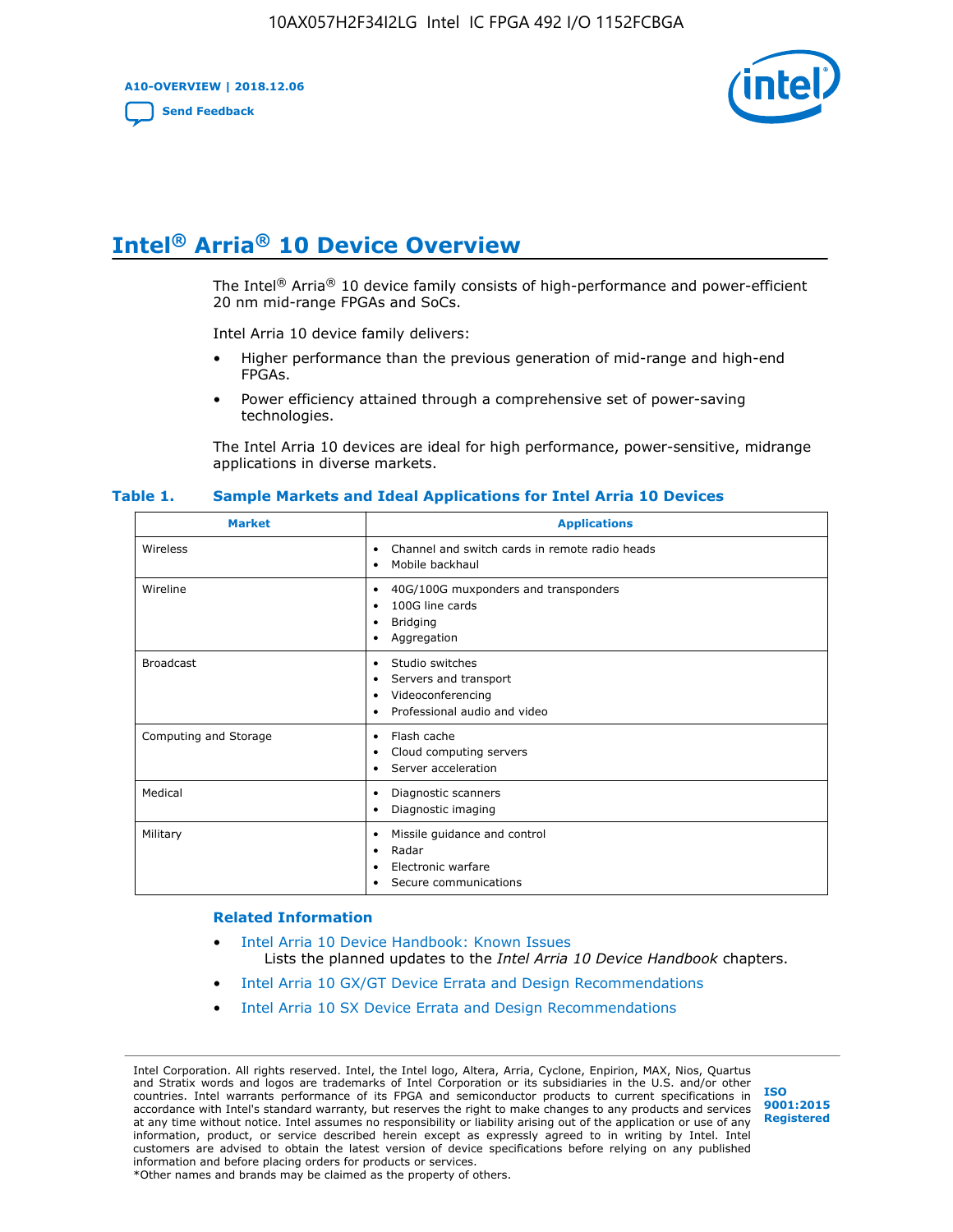

# **Key Advantages of Intel Arria 10 Devices**

## **Table 2. Key Advantages of the Intel Arria 10 Device Family**

| <b>Advantage</b>                                                                                          | <b>Supporting Feature</b>                                                                                                                                                                                                                                                                                                |
|-----------------------------------------------------------------------------------------------------------|--------------------------------------------------------------------------------------------------------------------------------------------------------------------------------------------------------------------------------------------------------------------------------------------------------------------------|
| Enhanced core architecture                                                                                | Built on TSMC's 20 nm process technology<br>٠<br>60% higher performance than the previous generation of mid-range FPGAs<br>٠<br>15% higher performance than the fastest previous-generation FPGA<br>٠                                                                                                                    |
| High-bandwidth integrated<br>transceivers                                                                 | Short-reach rates up to 25.8 Gigabits per second (Gbps)<br>٠<br>Backplane capability up to 12.5 Gbps<br>٠<br>Integrated 10GBASE-KR and 40GBASE-KR4 Forward Error Correction (FEC)<br>٠                                                                                                                                   |
| Improved logic integration and<br>hard IP blocks                                                          | 8-input adaptive logic module (ALM)<br>٠<br>Up to 65.6 megabits (Mb) of embedded memory<br>٠<br>Variable-precision digital signal processing (DSP) blocks<br>Fractional synthesis phase-locked loops (PLLs)<br>Hard PCI Express Gen3 IP blocks<br>Hard memory controllers and PHY up to 2,400 Megabits per second (Mbps) |
| Second generation hard<br>processor system (HPS) with<br>integrated ARM* Cortex*-A9*<br>MPCore* processor | Tight integration of a dual-core ARM Cortex-A9 MPCore processor, hard IP, and an<br>٠<br>FPGA in a single Intel Arria 10 system-on-a-chip (SoC)<br>Supports over 128 Gbps peak bandwidth with integrated data coherency between<br>$\bullet$<br>the processor and the FPGA fabric                                        |
| Advanced power savings                                                                                    | Comprehensive set of advanced power saving features<br>٠<br>Power-optimized MultiTrack routing and core architecture<br>٠<br>Up to 40% lower power compared to previous generation of mid-range FPGAs<br>Up to 60% lower power compared to previous generation of high-end FPGAs                                         |

# **Summary of Intel Arria 10 Features**

## **Table 3. Summary of Features for Intel Arria 10 Devices**

| <b>Feature</b>                  | <b>Description</b>                                                                                                                                                                                                                                                                                                                                                                                       |
|---------------------------------|----------------------------------------------------------------------------------------------------------------------------------------------------------------------------------------------------------------------------------------------------------------------------------------------------------------------------------------------------------------------------------------------------------|
| Technology                      | TSMC's 20-nm SoC process technology<br>٠<br>Allows operation at a lower $V_{\text{CC}}$ level of 0.82 V instead of the 0.9 V standard $V_{\text{CC}}$ core voltage                                                                                                                                                                                                                                       |
| Packaging                       | 1.0 mm ball-pitch Fineline BGA packaging<br>0.8 mm ball-pitch Ultra Fineline BGA packaging<br>Multiple devices with identical package footprints for seamless migration between different<br><b>FPGA</b> densities<br>Devices with compatible package footprints allow migration to next generation high-end<br>Stratix $\mathcal{R}$ 10 devices<br>RoHS, leaded $(1)$ , and lead-free (Pb-free) options |
| High-performance<br>FPGA fabric | Enhanced 8-input ALM with four registers<br>٠<br>Improved multi-track routing architecture to reduce congestion and improve compilation time<br>Hierarchical core clocking architecture<br>Fine-grained partial reconfiguration                                                                                                                                                                          |
| Internal memory<br>blocks       | M20K-20-Kb memory blocks with hard error correction code (ECC)<br>Memory logic array block (MLAB)-640-bit memory                                                                                                                                                                                                                                                                                         |
|                                 | continued                                                                                                                                                                                                                                                                                                                                                                                                |



<sup>(1)</sup> Contact Intel for availability.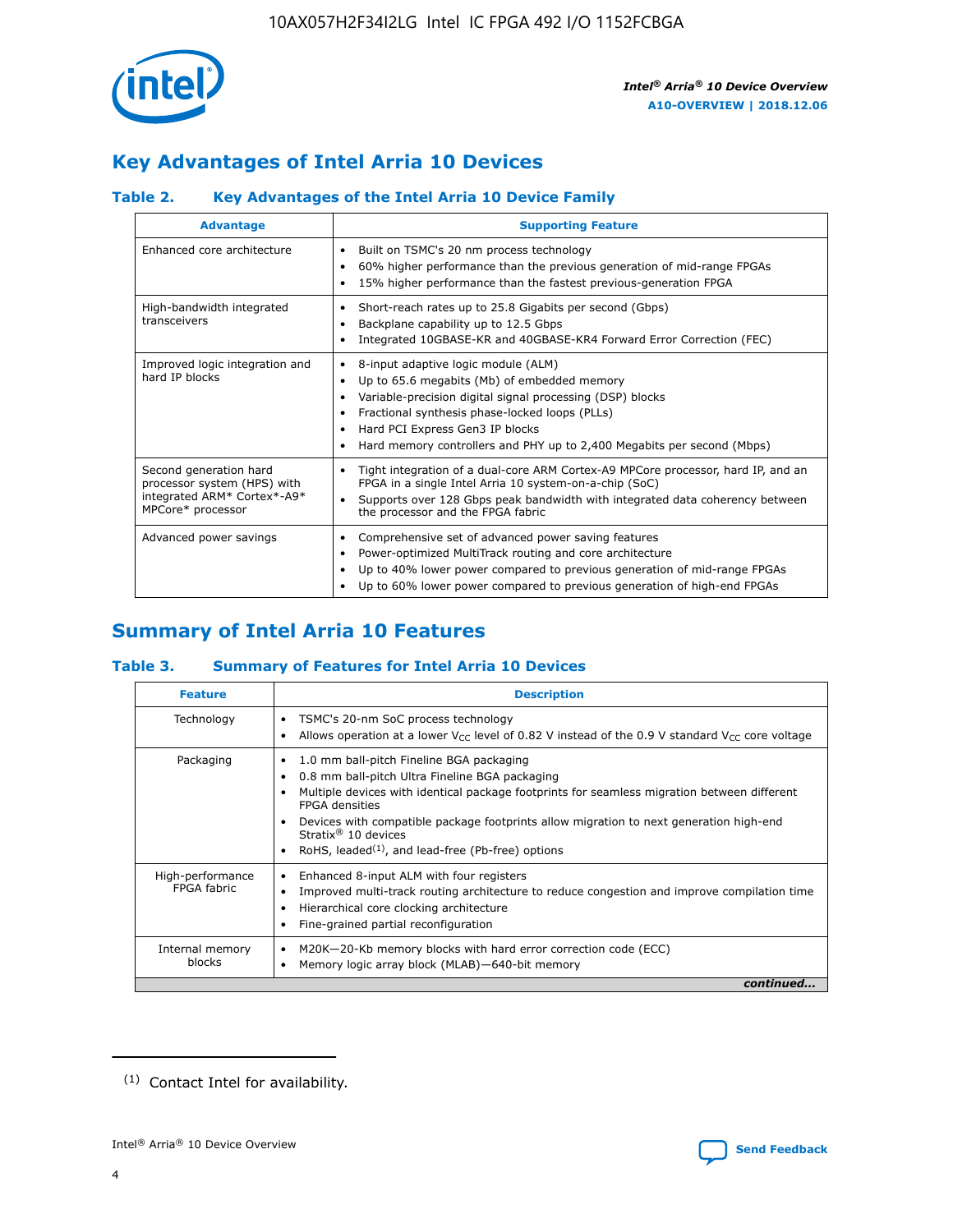r



| <b>Feature</b>                         | <b>Description</b>                                                                                             |                                                                                                                                                                                                                                                                                                                                                                                                                                                                                                                                                                                                                                                                                                                                                                                                                                                                  |  |  |  |  |  |
|----------------------------------------|----------------------------------------------------------------------------------------------------------------|------------------------------------------------------------------------------------------------------------------------------------------------------------------------------------------------------------------------------------------------------------------------------------------------------------------------------------------------------------------------------------------------------------------------------------------------------------------------------------------------------------------------------------------------------------------------------------------------------------------------------------------------------------------------------------------------------------------------------------------------------------------------------------------------------------------------------------------------------------------|--|--|--|--|--|
| Embedded Hard IP<br>blocks             | Variable-precision DSP                                                                                         | Native support for signal processing precision levels from $18 \times 19$ to<br>$\bullet$<br>54 x 54<br>Native support for 27 x 27 multiplier mode<br>$\bullet$<br>64-bit accumulator and cascade for systolic finite impulse responses<br>(FIRs)<br>Internal coefficient memory banks<br>$\bullet$<br>Preadder/subtractor for improved efficiency<br>Additional pipeline register to increase performance and reduce<br>power<br>Supports floating point arithmetic:<br>- Perform multiplication, addition, subtraction, multiply-add,<br>multiply-subtract, and complex multiplication.<br>- Supports multiplication with accumulation capability, cascade<br>summation, and cascade subtraction capability.<br>- Dynamic accumulator reset control.<br>- Support direct vector dot and complex multiplication chaining<br>multiply floating point DSP blocks. |  |  |  |  |  |
|                                        | Memory controller                                                                                              | DDR4, DDR3, and DDR3L                                                                                                                                                                                                                                                                                                                                                                                                                                                                                                                                                                                                                                                                                                                                                                                                                                            |  |  |  |  |  |
|                                        | PCI Express*                                                                                                   | PCI Express (PCIe*) Gen3 (x1, x2, x4, or x8), Gen2 (x1, x2, x4, or x8)<br>and Gen1 (x1, x2, x4, or x8) hard IP with complete protocol stack,<br>endpoint, and root port                                                                                                                                                                                                                                                                                                                                                                                                                                                                                                                                                                                                                                                                                          |  |  |  |  |  |
|                                        | Transceiver I/O                                                                                                | 10GBASE-KR/40GBASE-KR4 Forward Error Correction (FEC)<br>PCS hard IPs that support:<br>- 10-Gbps Ethernet (10GbE)<br>- PCIe PIPE interface<br>- Interlaken<br>- Gbps Ethernet (GbE)<br>- Common Public Radio Interface (CPRI) with deterministic latency<br>support<br>- Gigabit-capable passive optical network (GPON) with fast lock-<br>time support<br>13.5G JESD204b<br>$\bullet$<br>8B/10B, 64B/66B, 64B/67B encoders and decoders<br>Custom mode support for proprietary protocols                                                                                                                                                                                                                                                                                                                                                                        |  |  |  |  |  |
| Core clock networks                    | $\bullet$                                                                                                      | Up to 800 MHz fabric clocking, depending on the application:<br>- 667 MHz external memory interface clocking with 2,400 Mbps DDR4 interface<br>- 800 MHz LVDS interface clocking with 1,600 Mbps LVDS interface<br>Global, regional, and peripheral clock networks<br>Clock networks that are not used can be gated to reduce dynamic power                                                                                                                                                                                                                                                                                                                                                                                                                                                                                                                      |  |  |  |  |  |
| Phase-locked loops<br>(PLLs)           | High-resolution fractional synthesis PLLs:<br>$\bullet$<br>Integer PLLs:<br>- Adjacent to general purpose I/Os | - Precision clock synthesis, clock delay compensation, and zero delay buffering (ZDB)<br>- Support integer mode and fractional mode<br>- Fractional mode support with third-order delta-sigma modulation<br>- Support external memory and LVDS interfaces                                                                                                                                                                                                                                                                                                                                                                                                                                                                                                                                                                                                        |  |  |  |  |  |
| FPGA General-purpose<br>$I/Os$ (GPIOs) | On-chip termination (OCT)<br>$\bullet$                                                                         | 1.6 Gbps LVDS-every pair can be configured as receiver or transmitter<br>1.2 V to 3.0 V single-ended LVTTL/LVCMOS interfacing                                                                                                                                                                                                                                                                                                                                                                                                                                                                                                                                                                                                                                                                                                                                    |  |  |  |  |  |
| <b>External Memory</b><br>Interface    | $\bullet$                                                                                                      | Hard memory controller- DDR4, DDR3, and DDR3L support<br>$-$ DDR4-speeds up to 1,200 MHz/2,400 Mbps<br>- DDR3-speeds up to 1,067 MHz/2,133 Mbps<br>Soft memory controller—provides support for RLDRAM $3^{(2)}$ , QDR IV $^{(2)}$ , and QDR II+<br>continued                                                                                                                                                                                                                                                                                                                                                                                                                                                                                                                                                                                                     |  |  |  |  |  |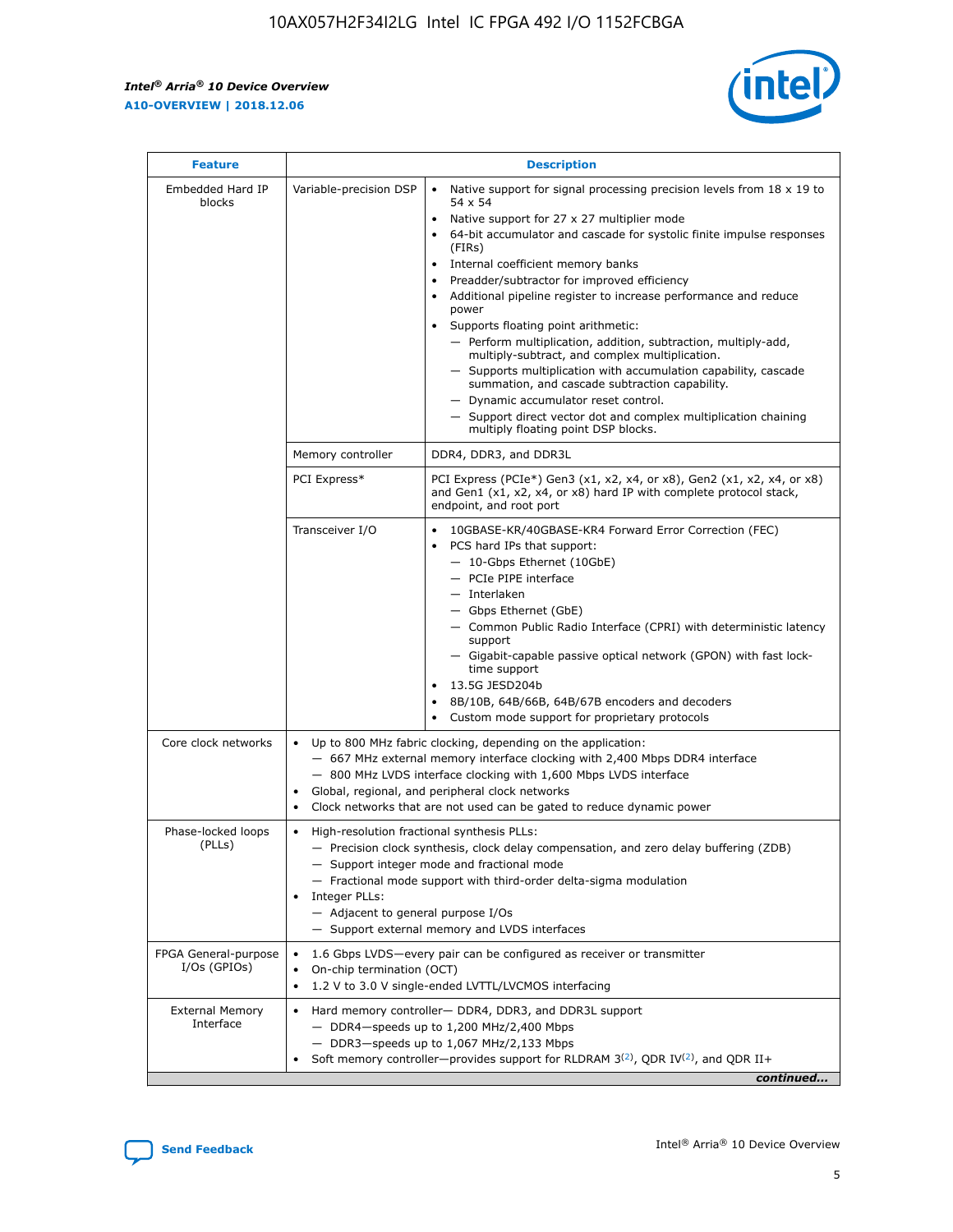

| <b>Feature</b>                                    | <b>Description</b>                                                                                                                                                                                                                                                                                                                                                                                                                                                                                                                                                                                                                                    |  |  |  |  |  |  |  |
|---------------------------------------------------|-------------------------------------------------------------------------------------------------------------------------------------------------------------------------------------------------------------------------------------------------------------------------------------------------------------------------------------------------------------------------------------------------------------------------------------------------------------------------------------------------------------------------------------------------------------------------------------------------------------------------------------------------------|--|--|--|--|--|--|--|
| Low-power serial<br>transceivers                  | • Continuous operating range:<br>- Intel Arria 10 GX-1 Gbps to 17.4 Gbps<br>- Intel Arria 10 GT-1 Gbps to 25.8 Gbps<br>Backplane support:<br>$-$ Intel Arria 10 GX-up to 12.5<br>- Intel Arria 10 GT-up to 12.5<br>Extended range down to 125 Mbps with oversampling<br>ATX transmit PLLs with user-configurable fractional synthesis capability<br>Electronic Dispersion Compensation (EDC) support for XFP, SFP+, QSFP, and CFP optical<br>module<br>Adaptive linear and decision feedback equalization<br>$\bullet$<br>Transmitter pre-emphasis and de-emphasis<br>$\bullet$<br>Dynamic partial reconfiguration of individual transceiver channels |  |  |  |  |  |  |  |
| <b>HPS</b><br>(Intel Arria 10 SX<br>devices only) | • Dual-core ARM Cortex-A9 MPCore processor-1.2 GHz CPU with<br>Processor and system<br>1.5 GHz overdrive capability<br>256 KB on-chip RAM and 64 KB on-chip ROM<br>$\bullet$<br>System peripherals—general-purpose timers, watchdog timers, direct<br>memory access (DMA) controller, FPGA configuration manager, and<br>clock and reset managers<br>Security features—anti-tamper, secure boot, Advanced Encryption<br>$\bullet$<br>Standard (AES) and authentication (SHA)<br>ARM CoreSight* JTAG debug access port, trace port, and on-chip<br>$\bullet$<br>trace storage                                                                          |  |  |  |  |  |  |  |
|                                                   | <b>External interfaces</b><br>Hard memory interface-Hard memory controller (2,400 Mbps DDR4,<br>$\bullet$<br>and 2,133 Mbps DDR3), Quad serial peripheral interface (QSPI) flash<br>controller, NAND flash controller, direct memory access (DMA)<br>controller, Secure Digital/MultiMediaCard (SD/MMC) controller<br>Communication interface-10/100/1000 Ethernet media access<br>$\bullet$<br>control (MAC), USB On-The-GO (OTG) controllers, I <sup>2</sup> C controllers,<br>UART 16550, serial peripheral interface (SPI), and up to 62<br>HPS GPIO interfaces (48 direct-share I/Os)                                                            |  |  |  |  |  |  |  |
|                                                   | High-performance ARM AMBA* AXI bus bridges that support<br>Interconnects to core<br>$\bullet$<br>simultaneous read and write<br>HPS-FPGA bridges-include the FPGA-to-HPS, HPS-to-FPGA, and<br>$\bullet$<br>lightweight HPS-to-FPGA bridges that allow the FPGA fabric to issue<br>transactions to slaves in the HPS, and vice versa<br>Configuration bridge that allows HPS configuration manager to<br>configure the core logic via dedicated 32-bit configuration port<br>FPGA-to-HPS SDRAM controller bridge-provides configuration<br>interfaces for the multiport front end (MPFE) of the HPS SDRAM<br>controller                                |  |  |  |  |  |  |  |
| Configuration                                     | Tamper protection—comprehensive design protection to protect your valuable IP investments<br>Enhanced 256-bit advanced encryption standard (AES) design security with authentication<br>٠<br>Configuration via protocol (CvP) using PCIe Gen1, Gen2, or Gen3<br>continued                                                                                                                                                                                                                                                                                                                                                                             |  |  |  |  |  |  |  |

<sup>(2)</sup> Intel Arria 10 devices support this external memory interface using hard PHY with soft memory controller.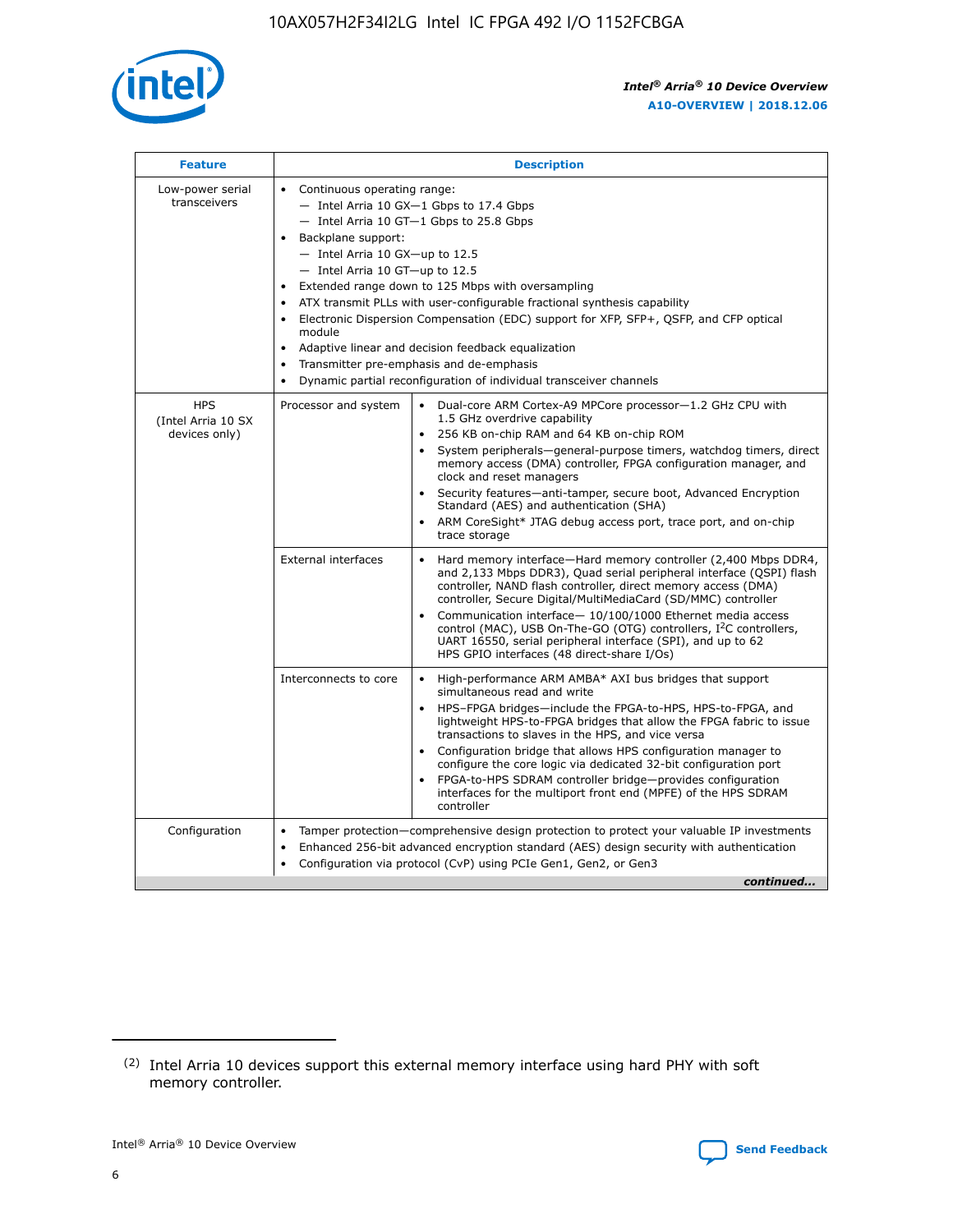

| <b>Feature</b>     | <b>Description</b>                                                                                                                                                                                                            |
|--------------------|-------------------------------------------------------------------------------------------------------------------------------------------------------------------------------------------------------------------------------|
|                    | Dynamic reconfiguration of the transceivers and PLLs<br>Fine-grained partial reconfiguration of the core fabric<br>Active Serial x4 Interface<br>$\bullet$                                                                    |
| Power management   | SmartVID<br>Low static power device options<br>Programmable Power Technology<br>Intel Quartus <sup>®</sup> Prime integrated power analysis                                                                                    |
| Software and tools | Intel Quartus Prime design suite<br>Transceiver toolkit<br>$\bullet$<br>Platform Designer system integration tool<br>DSP Builder for Intel FPGAs<br>OpenCL <sup>"</sup> support<br>Intel SoC FPGA Embedded Design Suite (EDS) |

## **Related Information**

[Intel Arria 10 Transceiver PHY Overview](https://www.intel.com/content/www/us/en/programmable/documentation/nik1398707230472.html#nik1398706768037) Provides details on Intel Arria 10 transceivers.

# **Intel Arria 10 Device Variants and Packages**

#### **Table 4. Device Variants for the Intel Arria 10 Device Family**

| <b>Variant</b>    | <b>Description</b>                                                                                                                                                                                                     |
|-------------------|------------------------------------------------------------------------------------------------------------------------------------------------------------------------------------------------------------------------|
| Intel Arria 10 GX | FPGA featuring 17.4 Gbps transceivers for short reach applications with 12.5 backplane driving<br>capability.                                                                                                          |
| Intel Arria 10 GT | FPGA featuring:<br>17.4 Gbps transceivers for short reach applications with 12.5 backplane driving capability.<br>25.8 Gbps transceivers for supporting CAUI-4 and CEI-25G applications with CFP2 and CFP4<br>modules. |
| Intel Arria 10 SX | SoC integrating ARM-based HPS and FPGA featuring 17.4 Gbps transceivers for short reach<br>applications with 12.5 backplane driving capability.                                                                        |

## **Intel Arria 10 GX**

This section provides the available options, maximum resource counts, and package plan for the Intel Arria 10 GX devices.

The information in this section is correct at the time of publication. For the latest information and to get more details, refer to the Intel FPGA Product Selector.

#### **Related Information**

#### [Intel FPGA Product Selector](http://www.altera.com/products/selector/psg-selector.html) Provides the latest information on Intel products.

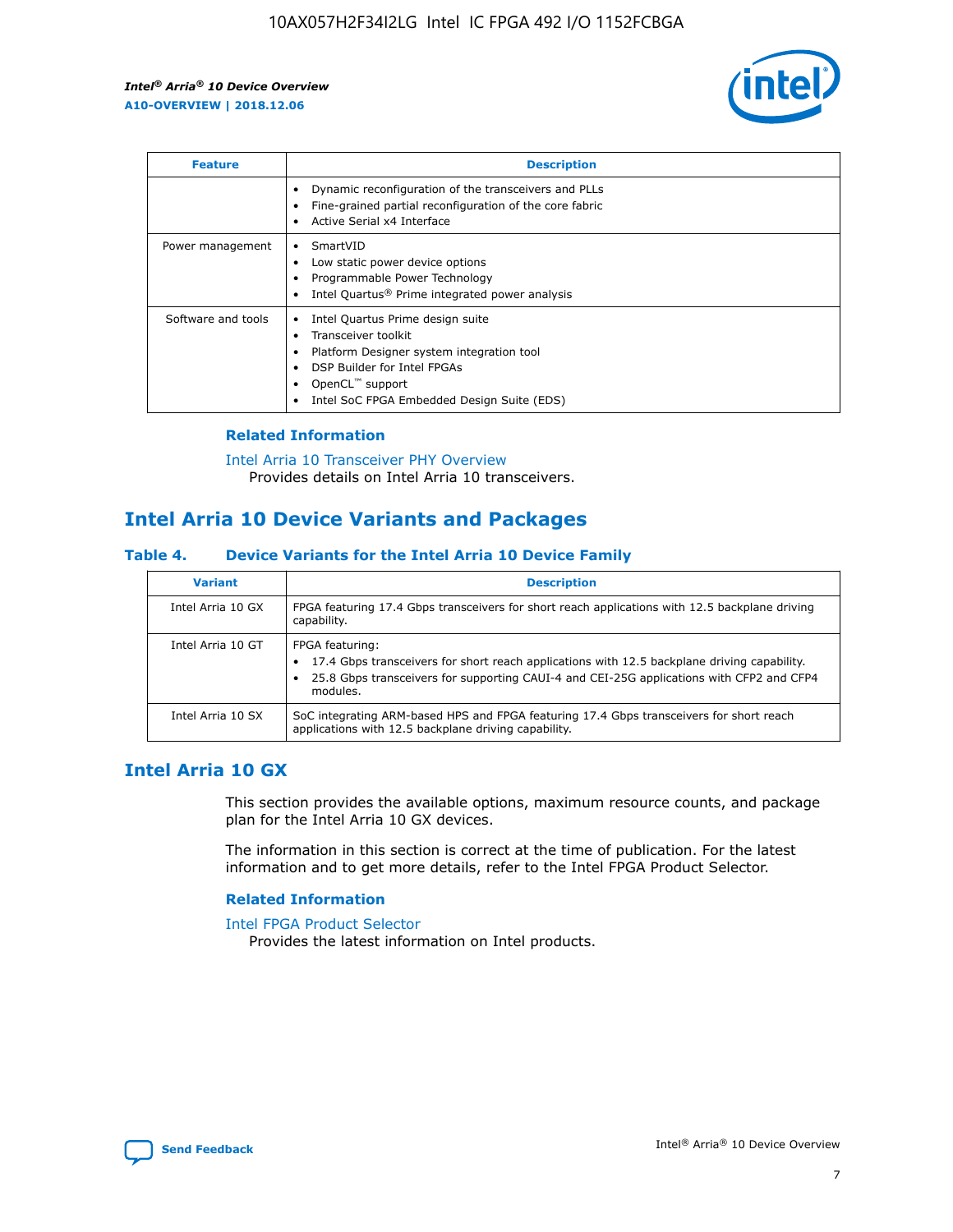

## **Available Options**





#### **Related Information**

[Transceiver Performance for Intel Arria 10 GX/SX Devices](https://www.intel.com/content/www/us/en/programmable/documentation/mcn1413182292568.html#mcn1413213965502) Provides more information about the transceiver speed grade.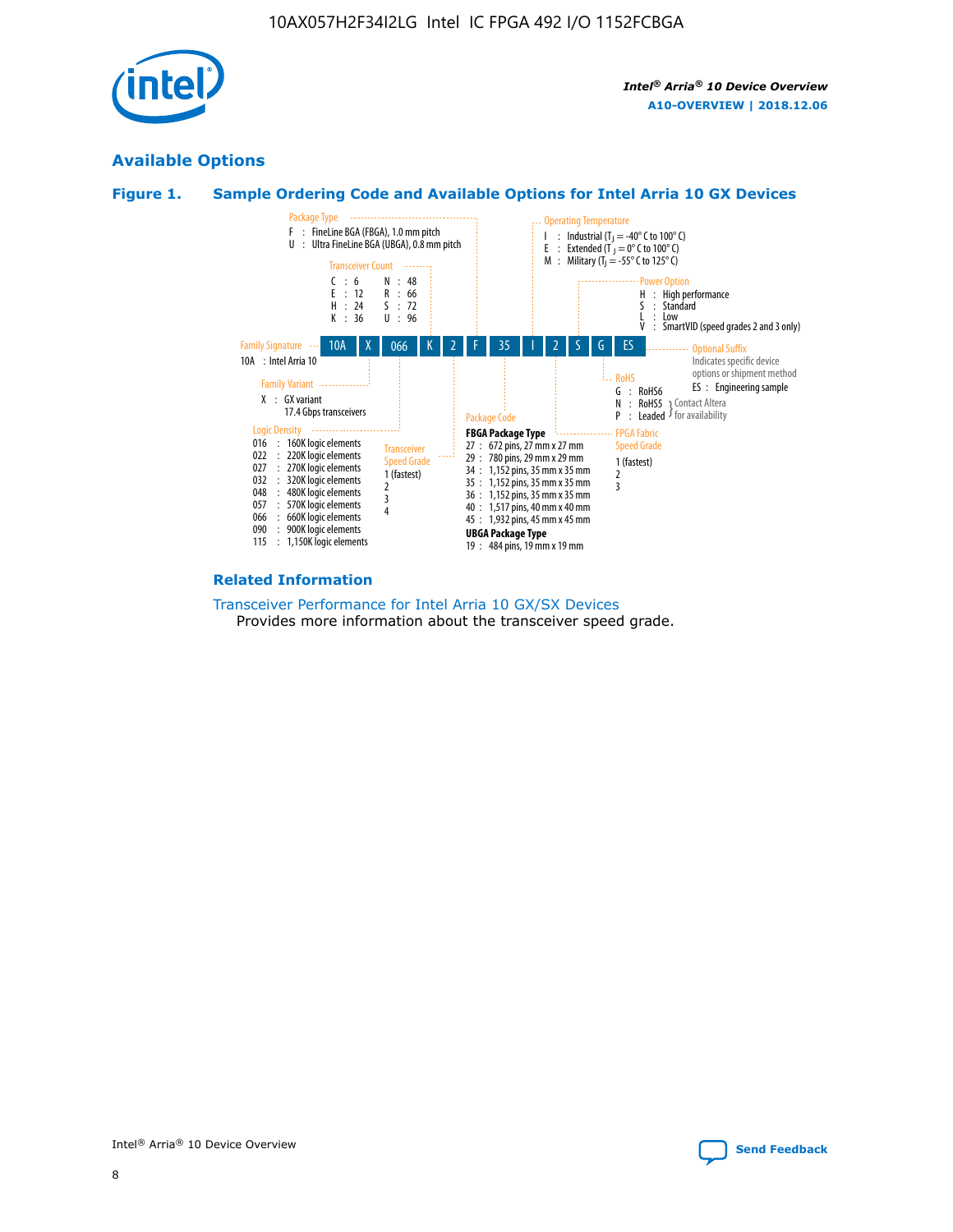

## **Maximum Resources**

#### **Table 5. Maximum Resource Counts for Intel Arria 10 GX Devices (GX 160, GX 220, GX 270, GX 320, and GX 480)**

| <b>Resource</b>              |                         | <b>Product Line</b> |                                                 |                  |                |                |  |  |  |
|------------------------------|-------------------------|---------------------|-------------------------------------------------|------------------|----------------|----------------|--|--|--|
|                              |                         | <b>GX 160</b>       | <b>GX 220</b><br><b>GX 270</b><br><b>GX 320</b> |                  |                | <b>GX 480</b>  |  |  |  |
| Logic Elements (LE) (K)      |                         | 160                 | 220                                             | 270              | 320            | 480            |  |  |  |
| <b>ALM</b>                   |                         | 61,510              | 80,330                                          | 101,620          | 119,900        | 183,590        |  |  |  |
| Register                     |                         | 246,040             | 406,480<br>321,320                              |                  | 479,600        | 734,360        |  |  |  |
| Memory (Kb)                  | M <sub>20</sub> K       | 8,800               | 11,740                                          | 15,000<br>17,820 |                | 28,620         |  |  |  |
|                              | <b>MLAB</b>             | 1,050               | 1,690                                           | 2,452            | 2,727          | 4,164          |  |  |  |
| Variable-precision DSP Block |                         | 156                 | 192                                             | 830              | 985            | 1,368          |  |  |  |
| 18 x 19 Multiplier           |                         | 312                 | 384                                             | 1,970<br>1,660   |                | 2,736          |  |  |  |
| PLL                          | Fractional<br>Synthesis | 6                   | 6                                               | 8                | 8              | 12             |  |  |  |
|                              | I/O                     | 6                   | 6                                               | 8                | 8              | 12             |  |  |  |
| 17.4 Gbps Transceiver        |                         | 12                  | 12                                              | 24               | 24             | 36             |  |  |  |
| GPIO <sup>(3)</sup>          |                         | 288                 | 288                                             | 384<br>384       |                | 492            |  |  |  |
| LVDS Pair $(4)$              |                         | 120                 | 120                                             | 168              | 168            | 222            |  |  |  |
| PCIe Hard IP Block           |                         | 1                   | 1                                               | 2                | $\overline{2}$ | $\overline{2}$ |  |  |  |
| Hard Memory Controller       |                         | 6                   | 6                                               | 8                | 8              | 12             |  |  |  |

<sup>(4)</sup> Each LVDS I/O pair can be used as differential input or output.



<sup>(3)</sup> The number of GPIOs does not include transceiver I/Os. In the Intel Quartus Prime software, the number of user I/Os includes transceiver I/Os.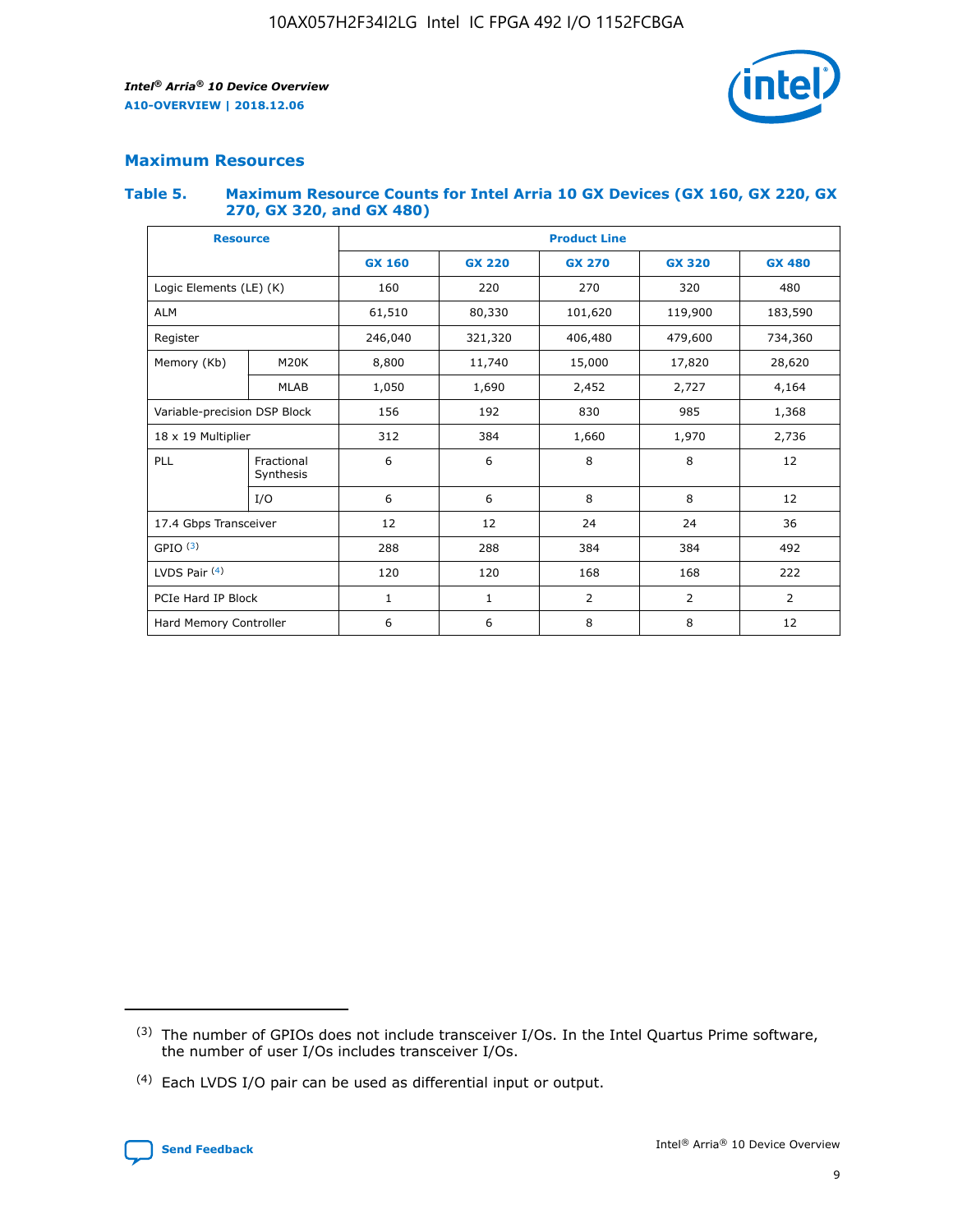

## **Table 6. Maximum Resource Counts for Intel Arria 10 GX Devices (GX 570, GX 660, GX 900, and GX 1150)**

|                              | <b>Resource</b>         | <b>Product Line</b> |                |                |                |  |  |  |
|------------------------------|-------------------------|---------------------|----------------|----------------|----------------|--|--|--|
|                              |                         | <b>GX 570</b>       | <b>GX 660</b>  | <b>GX 900</b>  | <b>GX 1150</b> |  |  |  |
| Logic Elements (LE) (K)      |                         | 570                 | 660            | 900            | 1,150          |  |  |  |
| <b>ALM</b>                   |                         | 217,080             | 251,680        | 339,620        | 427,200        |  |  |  |
| Register                     |                         | 868,320             | 1,006,720      |                | 1,708,800      |  |  |  |
| Memory (Kb)                  | <b>M20K</b>             | 36,000              | 42,620         | 48,460         | 54,260         |  |  |  |
|                              | <b>MLAB</b>             | 5,096               | 5,788          | 9,386          | 12,984         |  |  |  |
| Variable-precision DSP Block |                         | 1,523               | 1,687          | 1,518          | 1,518          |  |  |  |
| 18 x 19 Multiplier           |                         | 3,046               | 3,374          | 3,036          | 3,036          |  |  |  |
| PLL                          | Fractional<br>Synthesis | 16                  | 16             | 32             | 32             |  |  |  |
|                              | I/O                     | 16                  | 16             | 16             | 16             |  |  |  |
| 17.4 Gbps Transceiver        |                         | 48                  | 48             |                | 96             |  |  |  |
| GPIO <sup>(3)</sup>          |                         | 696                 | 696            | 768            | 768            |  |  |  |
| LVDS Pair $(4)$              |                         | 324                 | 324            | 384            | 384            |  |  |  |
| PCIe Hard IP Block           |                         | 2                   | $\overline{2}$ | $\overline{4}$ | $\overline{4}$ |  |  |  |
| Hard Memory Controller       |                         | 16                  | 16             | 16             | 16             |  |  |  |

## **Package Plan**

## **Table 7. Package Plan for Intel Arria 10 GX Devices (U19, F27, and F29)**

Refer to I/O and High Speed I/O in Intel Arria 10 Devices chapter for the number of 3 V I/O, LVDS I/O, and LVDS channels in each device package.

| <b>Product Line</b> | U <sub>19</sub><br>$(19 \text{ mm} \times 19 \text{ mm})$<br>484-pin UBGA) |          |             | <b>F27</b><br>(27 mm × 27 mm,<br>672-pin FBGA) |          |             | <b>F29</b><br>(29 mm × 29 mm,<br>780-pin FBGA) |          |             |  |
|---------------------|----------------------------------------------------------------------------|----------|-------------|------------------------------------------------|----------|-------------|------------------------------------------------|----------|-------------|--|
|                     | 3 V I/O                                                                    | LVDS I/O | <b>XCVR</b> | 3 V I/O                                        | LVDS I/O | <b>XCVR</b> | 3 V I/O                                        | LVDS I/O | <b>XCVR</b> |  |
| GX 160              | 48                                                                         | 192      | 6           | 48                                             | 192      | 12          | 48                                             | 240      | 12          |  |
| GX 220              | 48                                                                         | 192      | 6           | 48                                             | 192      | 12          | 48                                             | 240      | 12          |  |
| GX 270              |                                                                            |          |             | 48                                             | 192      | 12          | 48                                             | 312      | 12          |  |
| GX 320              |                                                                            |          |             | 48                                             | 192      | 12          | 48                                             | 312      | 12          |  |
| GX 480              |                                                                            |          |             |                                                |          |             | 48                                             | 312      | 12          |  |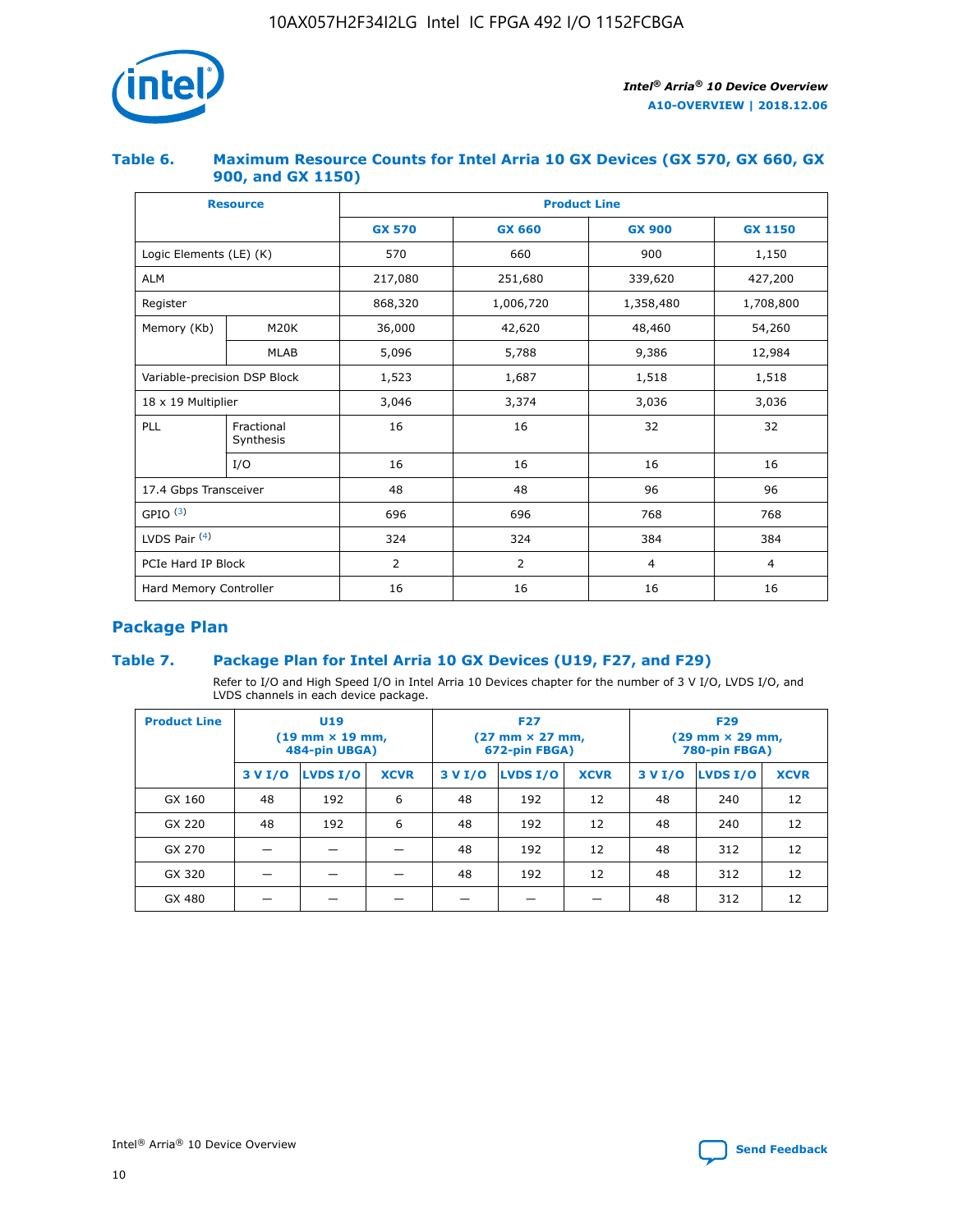

#### **Table 8. Package Plan for Intel Arria 10 GX Devices (F34, F35, NF40, and KF40)**

Refer to I/O and High Speed I/O in Intel Arria 10 Devices chapter for the number of 3 V I/O, LVDS I/O, and LVDS channels in each device package.

| <b>Product Line</b> | <b>F34</b><br>$(35 \text{ mm} \times 35 \text{ mm})$<br>1152-pin FBGA) |                    | <b>F35</b><br>$(35 \text{ mm} \times 35 \text{ mm})$<br><b>1152-pin FBGA)</b> |           | <b>KF40</b><br>$(40$ mm $\times$ 40 mm,<br>1517-pin FBGA) |             |           | <b>NF40</b><br>$(40$ mm $\times$ 40 mm,<br><b>1517-pin FBGA)</b> |             |            |                    |             |
|---------------------|------------------------------------------------------------------------|--------------------|-------------------------------------------------------------------------------|-----------|-----------------------------------------------------------|-------------|-----------|------------------------------------------------------------------|-------------|------------|--------------------|-------------|
|                     | 3V<br>I/O                                                              | <b>LVDS</b><br>I/O | <b>XCVR</b>                                                                   | 3V<br>I/O | <b>LVDS</b><br>I/O                                        | <b>XCVR</b> | 3V<br>I/O | <b>LVDS</b><br>I/O                                               | <b>XCVR</b> | 3 V<br>I/O | <b>LVDS</b><br>I/O | <b>XCVR</b> |
| GX 270              | 48                                                                     | 336                | 24                                                                            | 48        | 336                                                       | 24          |           |                                                                  |             |            |                    |             |
| GX 320              | 48                                                                     | 336                | 24                                                                            | 48        | 336                                                       | 24          |           |                                                                  |             |            |                    |             |
| GX 480              | 48                                                                     | 444                | 24                                                                            | 48        | 348                                                       | 36          |           |                                                                  |             |            |                    |             |
| GX 570              | 48                                                                     | 444                | 24                                                                            | 48        | 348                                                       | 36          | 96        | 600                                                              | 36          | 48         | 540                | 48          |
| GX 660              | 48                                                                     | 444                | 24                                                                            | 48        | 348                                                       | 36          | 96        | 600                                                              | 36          | 48         | 540                | 48          |
| GX 900              |                                                                        | 504                | 24                                                                            | -         |                                                           |             |           |                                                                  |             |            | 600                | 48          |
| GX 1150             |                                                                        | 504                | 24                                                                            |           |                                                           |             |           |                                                                  |             |            | 600                | 48          |

#### **Table 9. Package Plan for Intel Arria 10 GX Devices (RF40, NF45, SF45, and UF45)**

Refer to I/O and High Speed I/O in Intel Arria 10 Devices chapter for the number of 3 V I/O, LVDS I/O, and LVDS channels in each device package.

| <b>Product Line</b> | <b>RF40</b><br>$(40$ mm $\times$ 40 mm,<br>1517-pin FBGA) |                    | <b>NF45</b><br>$(45 \text{ mm} \times 45 \text{ mm})$<br><b>1932-pin FBGA)</b> |            |                    | <b>SF45</b><br>$(45 \text{ mm} \times 45 \text{ mm})$<br><b>1932-pin FBGA)</b> |            |                    | <b>UF45</b><br>$(45 \text{ mm} \times 45 \text{ mm})$<br><b>1932-pin FBGA)</b> |           |                    |             |
|---------------------|-----------------------------------------------------------|--------------------|--------------------------------------------------------------------------------|------------|--------------------|--------------------------------------------------------------------------------|------------|--------------------|--------------------------------------------------------------------------------|-----------|--------------------|-------------|
|                     | 3V<br>I/O                                                 | <b>LVDS</b><br>I/O | <b>XCVR</b>                                                                    | 3 V<br>I/O | <b>LVDS</b><br>I/O | <b>XCVR</b>                                                                    | 3 V<br>I/O | <b>LVDS</b><br>I/O | <b>XCVR</b>                                                                    | 3V<br>I/O | <b>LVDS</b><br>I/O | <b>XCVR</b> |
| GX 900              |                                                           | 342                | 66                                                                             | _          | 768                | 48                                                                             |            | 624                | 72                                                                             |           | 480                | 96          |
| GX 1150             |                                                           | 342                | 66                                                                             | _          | 768                | 48                                                                             |            | 624                | 72                                                                             |           | 480                | 96          |

#### **Related Information**

[I/O and High-Speed Differential I/O Interfaces in Intel Arria 10 Devices chapter, Intel](https://www.intel.com/content/www/us/en/programmable/documentation/sam1403482614086.html#sam1403482030321) [Arria 10 Device Handbook](https://www.intel.com/content/www/us/en/programmable/documentation/sam1403482614086.html#sam1403482030321)

Provides the number of 3 V and LVDS I/Os, and LVDS channels for each Intel Arria 10 device package.

## **Intel Arria 10 GT**

This section provides the available options, maximum resource counts, and package plan for the Intel Arria 10 GT devices.

The information in this section is correct at the time of publication. For the latest information and to get more details, refer to the Intel FPGA Product Selector.

#### **Related Information**

#### [Intel FPGA Product Selector](http://www.altera.com/products/selector/psg-selector.html)

Provides the latest information on Intel products.

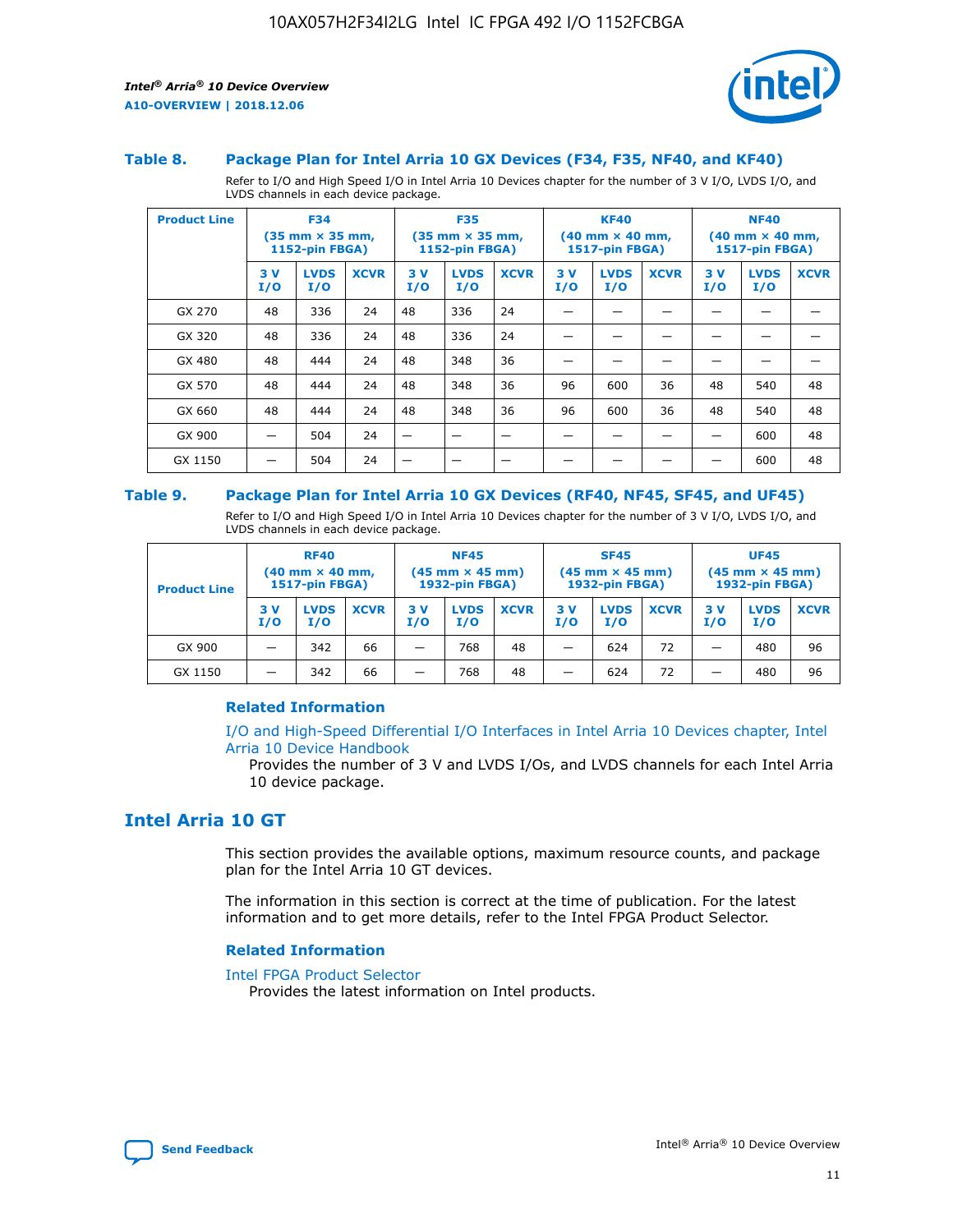

## **Available Options**

## **Figure 2. Sample Ordering Code and Available Options for Intel Arria 10 GT Devices**

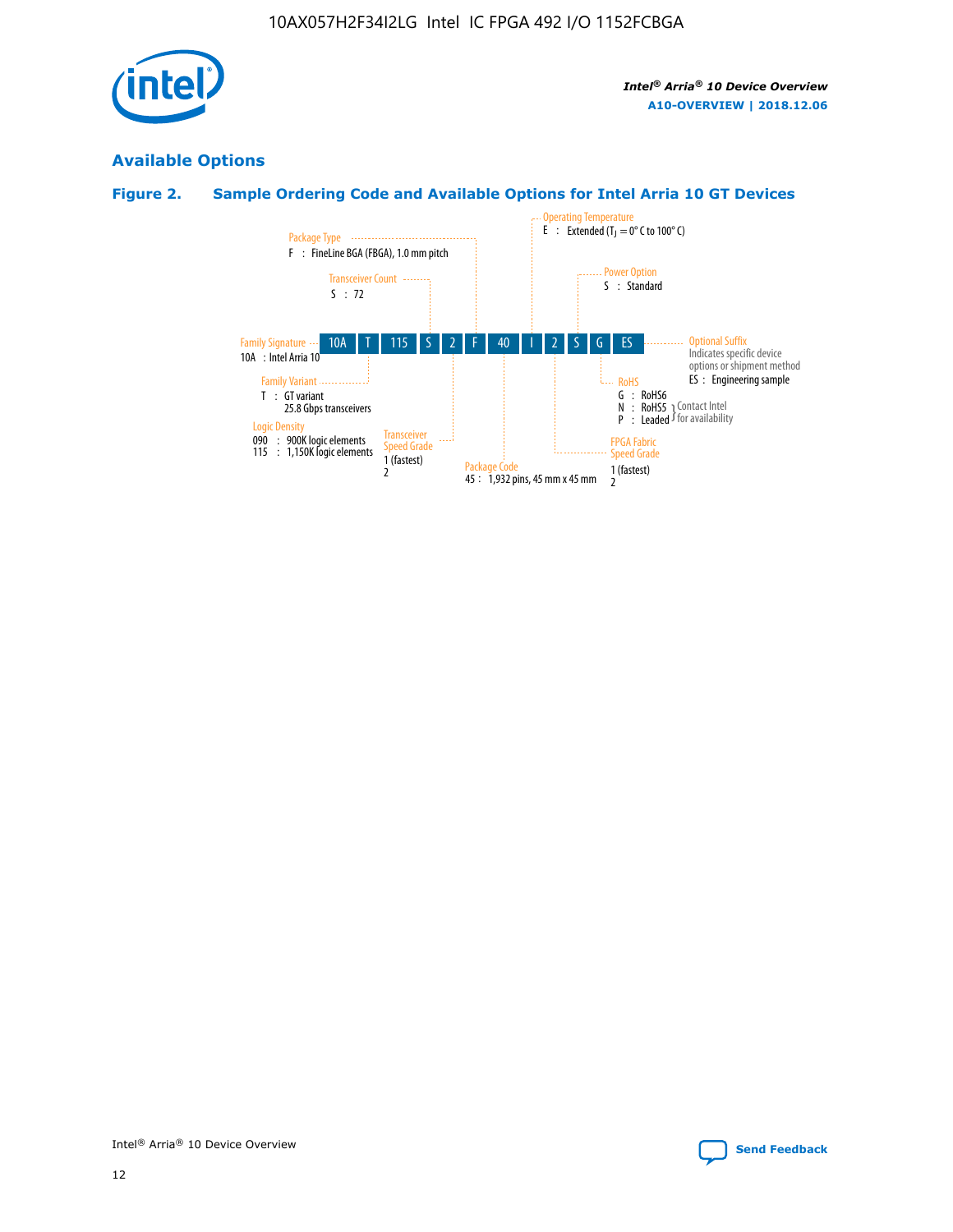

## **Maximum Resources**

#### **Table 10. Maximum Resource Counts for Intel Arria 10 GT Devices**

| <b>Resource</b>              |                      | <b>Product Line</b> |                |  |
|------------------------------|----------------------|---------------------|----------------|--|
|                              |                      | <b>GT 900</b>       | <b>GT 1150</b> |  |
| Logic Elements (LE) (K)      |                      | 900                 | 1,150          |  |
| <b>ALM</b>                   |                      | 339,620             | 427,200        |  |
| Register                     |                      | 1,358,480           | 1,708,800      |  |
| Memory (Kb)                  | M20K                 | 48,460              | 54,260         |  |
|                              | <b>MLAB</b>          | 9,386               | 12,984         |  |
| Variable-precision DSP Block |                      | 1,518               | 1,518          |  |
| 18 x 19 Multiplier           |                      | 3,036               | 3,036          |  |
| PLL                          | Fractional Synthesis | 32                  | 32             |  |
|                              | I/O                  | 16                  | 16             |  |
| Transceiver                  | 17.4 Gbps            | 72(5)               | 72(5)          |  |
|                              | 25.8 Gbps            | 6                   | 6              |  |
| GPIO <sup>(6)</sup>          |                      | 624                 | 624            |  |
| LVDS Pair $(7)$              |                      | 312                 | 312            |  |
| PCIe Hard IP Block           |                      | $\overline{4}$      | $\overline{4}$ |  |
| Hard Memory Controller       |                      | 16                  | 16             |  |

#### **Related Information**

#### [Intel Arria 10 GT Channel Usage](https://www.intel.com/content/www/us/en/programmable/documentation/nik1398707230472.html#nik1398707008178)

Configuring GT/GX channels in Intel Arria 10 GT devices.

## **Package Plan**

#### **Table 11. Package Plan for Intel Arria 10 GT Devices**

Refer to I/O and High Speed I/O in Intel Arria 10 Devices chapter for the number of 3 V I/O, LVDS I/O, and LVDS channels in each device package.

| <b>Product Line</b> | <b>SF45</b><br>(45 mm × 45 mm, 1932-pin FBGA) |                 |             |  |  |  |
|---------------------|-----------------------------------------------|-----------------|-------------|--|--|--|
|                     | 3 V I/O                                       | <b>LVDS I/O</b> | <b>XCVR</b> |  |  |  |
| GT 900              |                                               | 624             | 72          |  |  |  |
| GT 1150             |                                               | 624             | 72          |  |  |  |

<sup>(7)</sup> Each LVDS I/O pair can be used as differential input or output.



 $(5)$  If all 6 GT channels are in use, 12 of the GX channels are not usable.

<sup>(6)</sup> The number of GPIOs does not include transceiver I/Os. In the Intel Quartus Prime software, the number of user I/Os includes transceiver I/Os.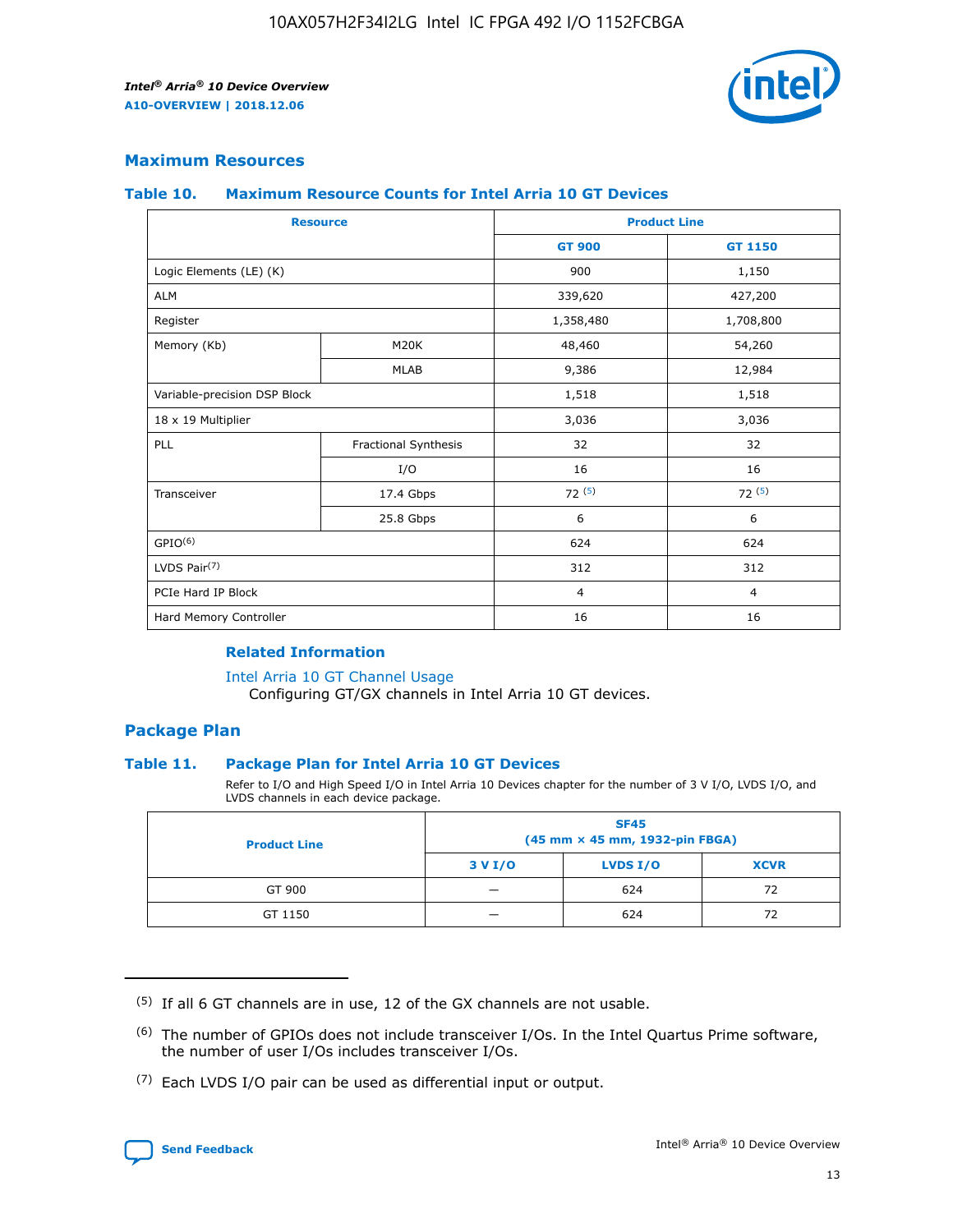

#### **Related Information**

[I/O and High-Speed Differential I/O Interfaces in Intel Arria 10 Devices chapter, Intel](https://www.intel.com/content/www/us/en/programmable/documentation/sam1403482614086.html#sam1403482030321) [Arria 10 Device Handbook](https://www.intel.com/content/www/us/en/programmable/documentation/sam1403482614086.html#sam1403482030321)

Provides the number of 3 V and LVDS I/Os, and LVDS channels for each Intel Arria 10 device package.

## **Intel Arria 10 SX**

This section provides the available options, maximum resource counts, and package plan for the Intel Arria 10 SX devices.

The information in this section is correct at the time of publication. For the latest information and to get more details, refer to the Intel FPGA Product Selector.

#### **Related Information**

[Intel FPGA Product Selector](http://www.altera.com/products/selector/psg-selector.html) Provides the latest information on Intel products.

#### **Available Options**

#### **Figure 3. Sample Ordering Code and Available Options for Intel Arria 10 SX Devices**



#### **Related Information**

[Transceiver Performance for Intel Arria 10 GX/SX Devices](https://www.intel.com/content/www/us/en/programmable/documentation/mcn1413182292568.html#mcn1413213965502) Provides more information about the transceiver speed grade.

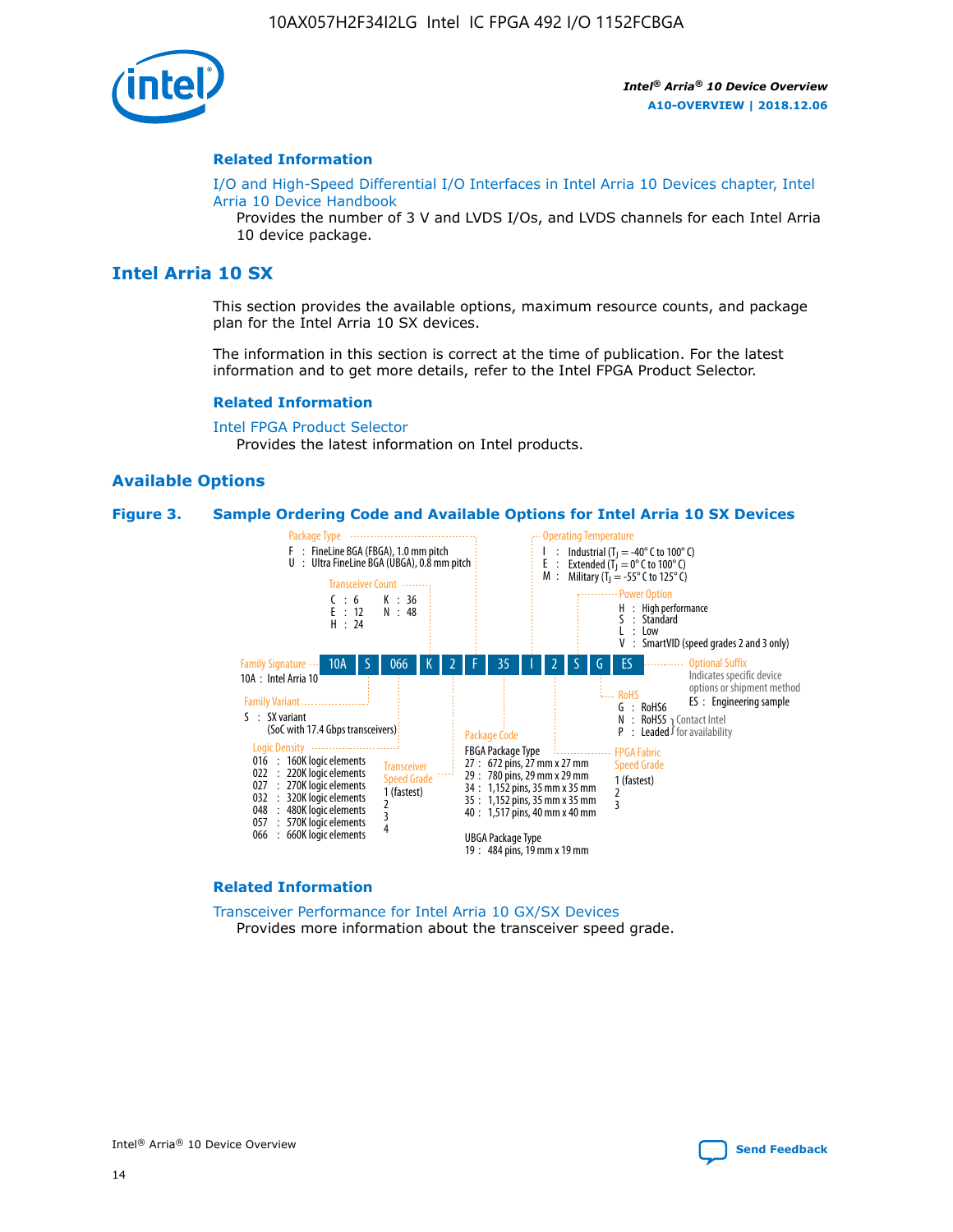

## **Maximum Resources**

#### **Table 12. Maximum Resource Counts for Intel Arria 10 SX Devices**

| <b>Resource</b>                   |                         | <b>Product Line</b> |               |               |                |               |               |               |  |  |  |
|-----------------------------------|-------------------------|---------------------|---------------|---------------|----------------|---------------|---------------|---------------|--|--|--|
|                                   |                         | <b>SX 160</b>       | <b>SX 220</b> | <b>SX 270</b> | <b>SX 320</b>  | <b>SX 480</b> | <b>SX 570</b> | <b>SX 660</b> |  |  |  |
| Logic Elements (LE) (K)           |                         | 160                 | 220           | 270           | 320            | 480           | 570           | 660           |  |  |  |
| <b>ALM</b>                        |                         | 61,510              | 80,330        | 101,620       | 119,900        | 183,590       | 217,080       | 251,680       |  |  |  |
| Register                          |                         | 246,040             | 321,320       | 406,480       | 479,600        | 734,360       | 868,320       | 1,006,720     |  |  |  |
| Memory (Kb)                       | M20K                    | 8,800               | 11,740        | 15,000        | 17,820         | 28,620        | 36,000        | 42,620        |  |  |  |
|                                   | <b>MLAB</b>             | 1,050               | 1,690         | 2,452         | 2,727          | 4,164         | 5,096         | 5,788         |  |  |  |
| Variable-precision DSP Block      |                         | 156                 | 192           | 830           | 985            | 1,368         | 1,523         | 1,687         |  |  |  |
| 18 x 19 Multiplier                |                         | 312                 | 384           | 1,660         | 1,970          | 2,736         | 3,046         | 3,374         |  |  |  |
| PLL                               | Fractional<br>Synthesis | 6                   | 6             | 8             | 8              | 12            | 16            | 16            |  |  |  |
|                                   | I/O                     | 6                   | 6             | 8             | 8              | 12            | 16            | 16            |  |  |  |
| 17.4 Gbps Transceiver             |                         | 12                  | 12            | 24            | 24             | 36            | 48            | 48            |  |  |  |
| GPIO <sup>(8)</sup>               |                         | 288                 | 288           | 384           | 384            | 492           | 696           | 696           |  |  |  |
| LVDS Pair $(9)$                   |                         | 120                 | 120           | 168           | 168            | 174           | 324           | 324           |  |  |  |
| PCIe Hard IP Block                |                         | $\mathbf{1}$        | $\mathbf{1}$  | 2             | $\overline{2}$ | 2             | 2             | 2             |  |  |  |
| Hard Memory Controller            |                         | 6                   | 6             | 8             | 8              | 12            | 16            | 16            |  |  |  |
| ARM Cortex-A9 MPCore<br>Processor |                         | Yes                 | Yes           | Yes           | Yes            | Yes           | Yes           | Yes           |  |  |  |

## **Package Plan**

#### **Table 13. Package Plan for Intel Arria 10 SX Devices (U19, F27, F29, and F34)**

Refer to I/O and High Speed I/O in Intel Arria 10 Devices chapter for the number of 3 V I/O, LVDS I/O, and LVDS channels in each device package.

| <b>Product Line</b> | U19<br>$(19 \text{ mm} \times 19 \text{ mm})$ .<br>484-pin UBGA) |                    |             | <b>F27</b><br>$(27 \text{ mm} \times 27 \text{ mm})$<br>672-pin FBGA) |                    | <b>F29</b><br>$(29 \text{ mm} \times 29 \text{ mm})$<br>780-pin FBGA) |           |                    | <b>F34</b><br>$(35 \text{ mm} \times 35 \text{ mm})$<br><b>1152-pin FBGA)</b> |           |                    |             |
|---------------------|------------------------------------------------------------------|--------------------|-------------|-----------------------------------------------------------------------|--------------------|-----------------------------------------------------------------------|-----------|--------------------|-------------------------------------------------------------------------------|-----------|--------------------|-------------|
|                     | 3V<br>I/O                                                        | <b>LVDS</b><br>I/O | <b>XCVR</b> | 3V<br>I/O                                                             | <b>LVDS</b><br>I/O | <b>XCVR</b>                                                           | 3V<br>I/O | <b>LVDS</b><br>I/O | <b>XCVR</b>                                                                   | 3V<br>I/O | <b>LVDS</b><br>I/O | <b>XCVR</b> |
| SX 160              | 48                                                               | 144                | 6           | 48                                                                    | 192                | 12                                                                    | 48        | 240                | 12                                                                            |           |                    |             |
| SX 220              | 48                                                               | 144                | 6           | 48                                                                    | 192                | 12                                                                    | 48        | 240                | 12                                                                            |           |                    |             |
| SX 270              |                                                                  |                    |             | 48                                                                    | 192                | 12                                                                    | 48        | 312                | 12                                                                            | 48        | 336                | 24          |
| SX 320              |                                                                  |                    |             | 48                                                                    | 192                | 12                                                                    | 48        | 312                | 12                                                                            | 48        | 336                | 24          |
|                     | continued                                                        |                    |             |                                                                       |                    |                                                                       |           |                    |                                                                               |           |                    |             |

 $(8)$  The number of GPIOs does not include transceiver I/Os. In the Intel Quartus Prime software, the number of user I/Os includes transceiver I/Os.

 $(9)$  Each LVDS I/O pair can be used as differential input or output.

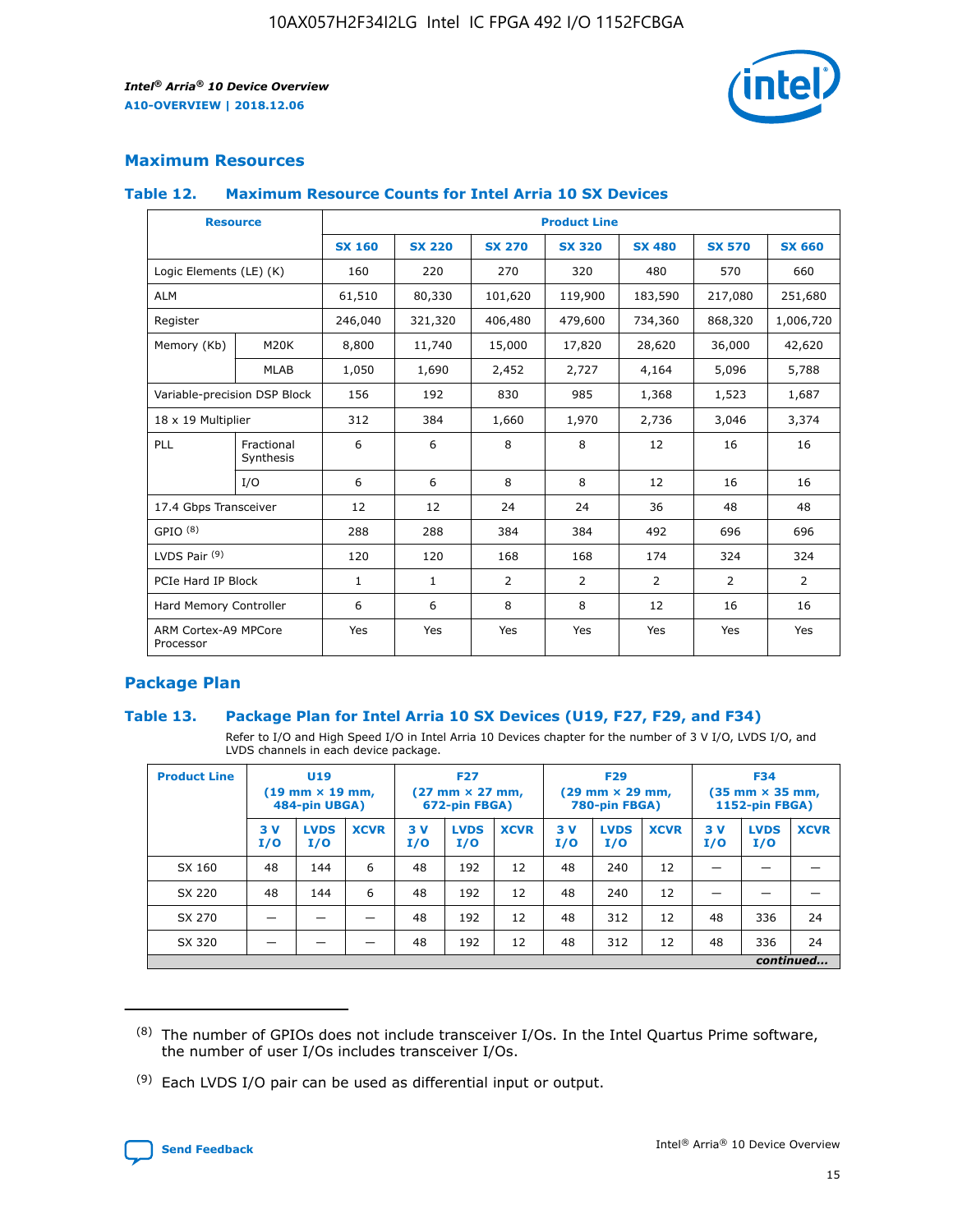

| <b>Product Line</b> | U <sub>19</sub><br>$(19 \text{ mm} \times 19 \text{ mm})$<br>484-pin UBGA) |                    | <b>F27</b><br>$(27 \text{ mm} \times 27 \text{ mm})$<br>672-pin FBGA) |            | <b>F29</b><br>$(29$ mm $\times$ 29 mm,<br>780-pin FBGA) |             |           | <b>F34</b><br>$(35$ mm $\times$ 35 mm,<br><b>1152-pin FBGA)</b> |             |            |                    |             |
|---------------------|----------------------------------------------------------------------------|--------------------|-----------------------------------------------------------------------|------------|---------------------------------------------------------|-------------|-----------|-----------------------------------------------------------------|-------------|------------|--------------------|-------------|
|                     | 3 V<br>I/O                                                                 | <b>LVDS</b><br>I/O | <b>XCVR</b>                                                           | 3 V<br>I/O | <b>LVDS</b><br>I/O                                      | <b>XCVR</b> | 3V<br>I/O | <b>LVDS</b><br>I/O                                              | <b>XCVR</b> | 3 V<br>I/O | <b>LVDS</b><br>I/O | <b>XCVR</b> |
| SX 480              |                                                                            |                    |                                                                       |            |                                                         |             | 48        | 312                                                             | 12          | 48         | 444                | 24          |
| SX 570              |                                                                            |                    |                                                                       |            |                                                         |             |           |                                                                 |             | 48         | 444                | 24          |
| SX 660              |                                                                            |                    |                                                                       |            |                                                         |             |           |                                                                 |             | 48         | 444                | 24          |

## **Table 14. Package Plan for Intel Arria 10 SX Devices (F35, KF40, and NF40)**

Refer to I/O and High Speed I/O in Intel Arria 10 Devices chapter for the number of 3 V I/O, LVDS I/O, and LVDS channels in each device package.

| <b>Product Line</b> | <b>F35</b><br>$(35 \text{ mm} \times 35 \text{ mm})$<br><b>1152-pin FBGA)</b> |          |             |                                           | <b>KF40</b><br>(40 mm × 40 mm,<br>1517-pin FBGA) |    | <b>NF40</b><br>$(40 \text{ mm} \times 40 \text{ mm})$<br>1517-pin FBGA) |          |             |  |
|---------------------|-------------------------------------------------------------------------------|----------|-------------|-------------------------------------------|--------------------------------------------------|----|-------------------------------------------------------------------------|----------|-------------|--|
|                     | 3 V I/O                                                                       | LVDS I/O | <b>XCVR</b> | <b>LVDS I/O</b><br><b>XCVR</b><br>3 V I/O |                                                  |    | 3 V I/O                                                                 | LVDS I/O | <b>XCVR</b> |  |
| SX 270              | 48                                                                            | 336      | 24          |                                           |                                                  |    |                                                                         |          |             |  |
| SX 320              | 48                                                                            | 336      | 24          |                                           |                                                  |    |                                                                         |          |             |  |
| SX 480              | 48                                                                            | 348      | 36          |                                           |                                                  |    |                                                                         |          |             |  |
| SX 570              | 48                                                                            | 348      | 36          | 96                                        | 600                                              | 36 | 48                                                                      | 540      | 48          |  |
| SX 660              | 48                                                                            | 348      | 36          | 96                                        | 600                                              | 36 | 48                                                                      | 540      | 48          |  |

## **Related Information**

[I/O and High-Speed Differential I/O Interfaces in Intel Arria 10 Devices chapter, Intel](https://www.intel.com/content/www/us/en/programmable/documentation/sam1403482614086.html#sam1403482030321) [Arria 10 Device Handbook](https://www.intel.com/content/www/us/en/programmable/documentation/sam1403482614086.html#sam1403482030321)

Provides the number of 3 V and LVDS I/Os, and LVDS channels for each Intel Arria 10 device package.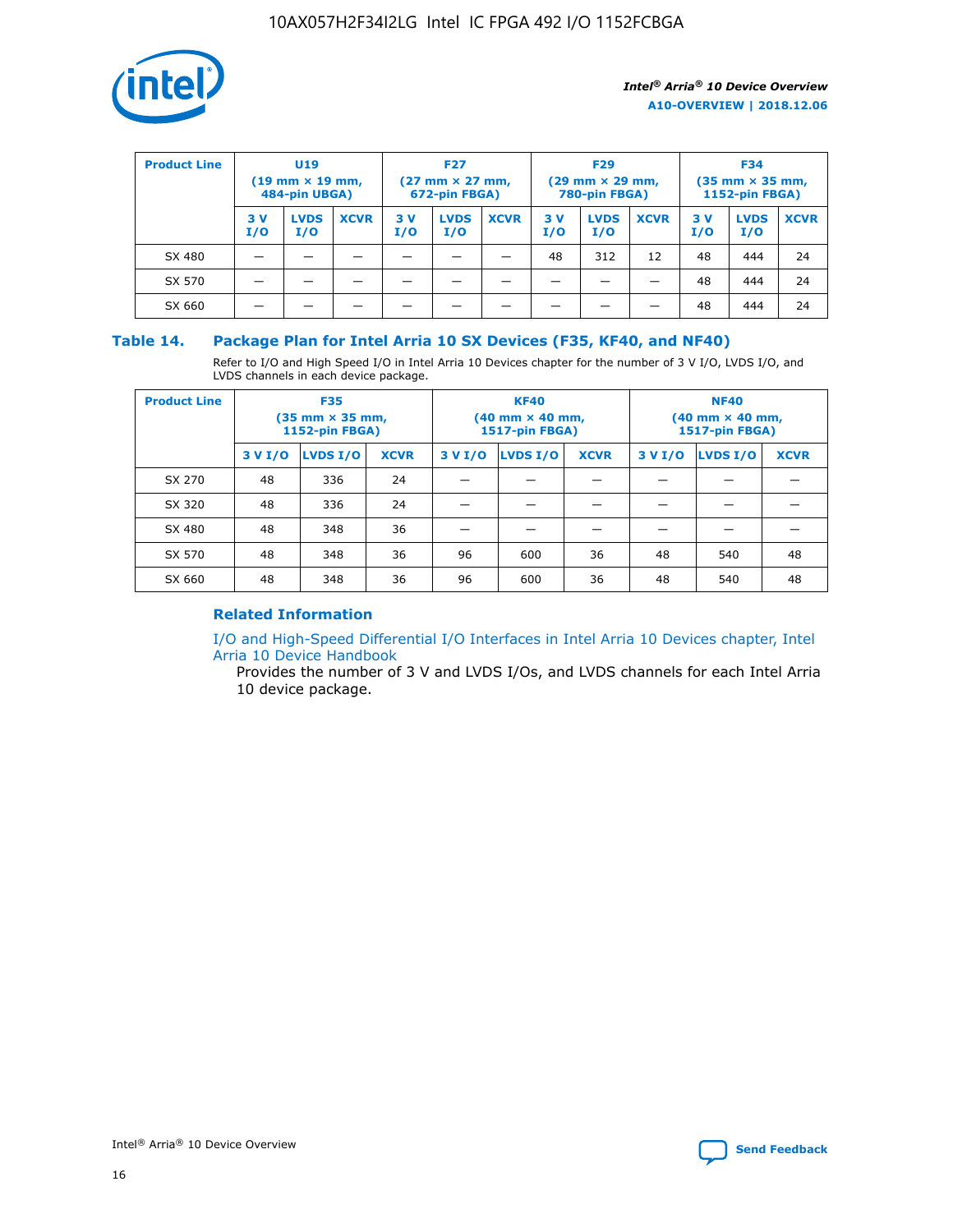

# **I/O Vertical Migration for Intel Arria 10 Devices**

#### **Figure 4. Migration Capability Across Intel Arria 10 Product Lines**

- The arrows indicate the migration paths. The devices included in each vertical migration path are shaded. Devices with fewer resources in the same path have lighter shades.
- To achieve the full I/O migration across product lines in the same migration path, restrict I/Os and transceivers usage to match the product line with the lowest I/O and transceiver counts.
- An LVDS I/O bank in the source device may be mapped to a 3 V I/O bank in the target device. To use memory interface clock frequency higher than 533 MHz, assign external memory interface pins only to banks that are LVDS I/O in both devices.
- There may be nominal 0.15 mm package height difference between some product lines in the same package type.
	- **Variant Product Line Package U19 F27 F29 F34 F35 KF40 NF40 RF40 NF45 SF45 UF45** Intel® Arria® 10 GX GX 160 GX 220 GX 270 GX 320 GX 480 GX 570 GX 660 GX 900 GX 1150 Intel Arria 10 GT GT 900 GT 1150 Intel Arria 10 SX SX 160 SX 220 SX 270 SX 320 SX 480 SX 570 SX 660
- Some migration paths are not shown in the Intel Quartus Prime software **Pin Migration View**.

*Note:* To verify the pin migration compatibility, use the **Pin Migration View** window in the Intel Quartus Prime software Pin Planner.

# **Adaptive Logic Module**

Intel Arria 10 devices use a 20 nm ALM as the basic building block of the logic fabric.

The ALM architecture is the same as the previous generation FPGAs, allowing for efficient implementation of logic functions and easy conversion of IP between the device generations.

The ALM, as shown in following figure, uses an 8-input fracturable look-up table (LUT) with four dedicated registers to help improve timing closure in register-rich designs and achieve an even higher design packing capability than the traditional two-register per LUT architecture.

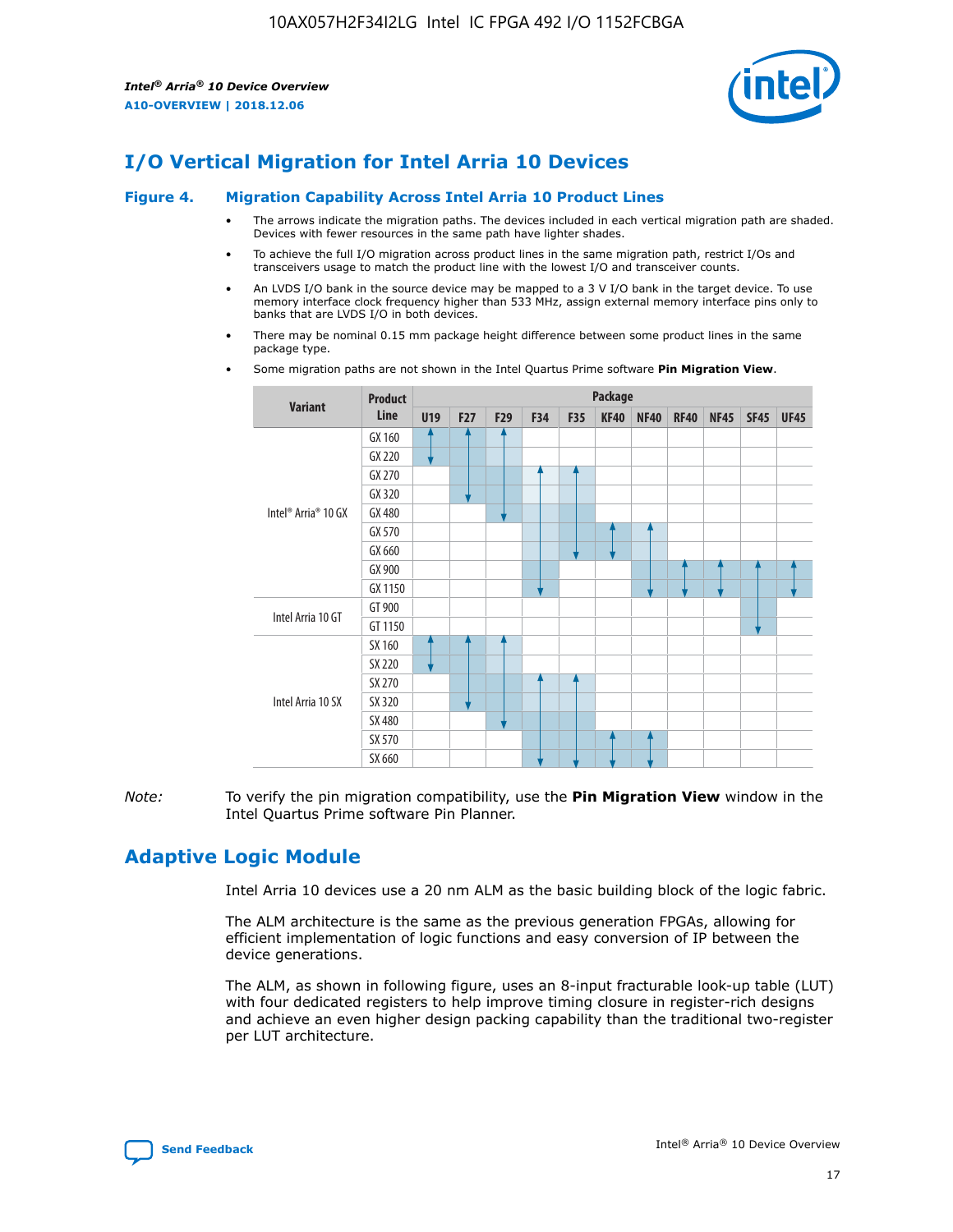

**Figure 5. ALM for Intel Arria 10 Devices**



The Intel Quartus Prime software optimizes your design according to the ALM logic structure and automatically maps legacy designs into the Intel Arria 10 ALM architecture.

## **Variable-Precision DSP Block**

The Intel Arria 10 variable precision DSP blocks support fixed-point arithmetic and floating-point arithmetic.

Features for fixed-point arithmetic:

- High-performance, power-optimized, and fully registered multiplication operations
- 18-bit and 27-bit word lengths
- Two 18 x 19 multipliers or one 27 x 27 multiplier per DSP block
- Built-in addition, subtraction, and 64-bit double accumulation register to combine multiplication results
- Cascading 19-bit or 27-bit when pre-adder is disabled and cascading 18-bit when pre-adder is used to form the tap-delay line for filtering applications
- Cascading 64-bit output bus to propagate output results from one block to the next block without external logic support
- Hard pre-adder supported in 19-bit and 27-bit modes for symmetric filters
- Internal coefficient register bank in both 18-bit and 27-bit modes for filter implementation
- 18-bit and 27-bit systolic finite impulse response (FIR) filters with distributed output adder
- Biased rounding support

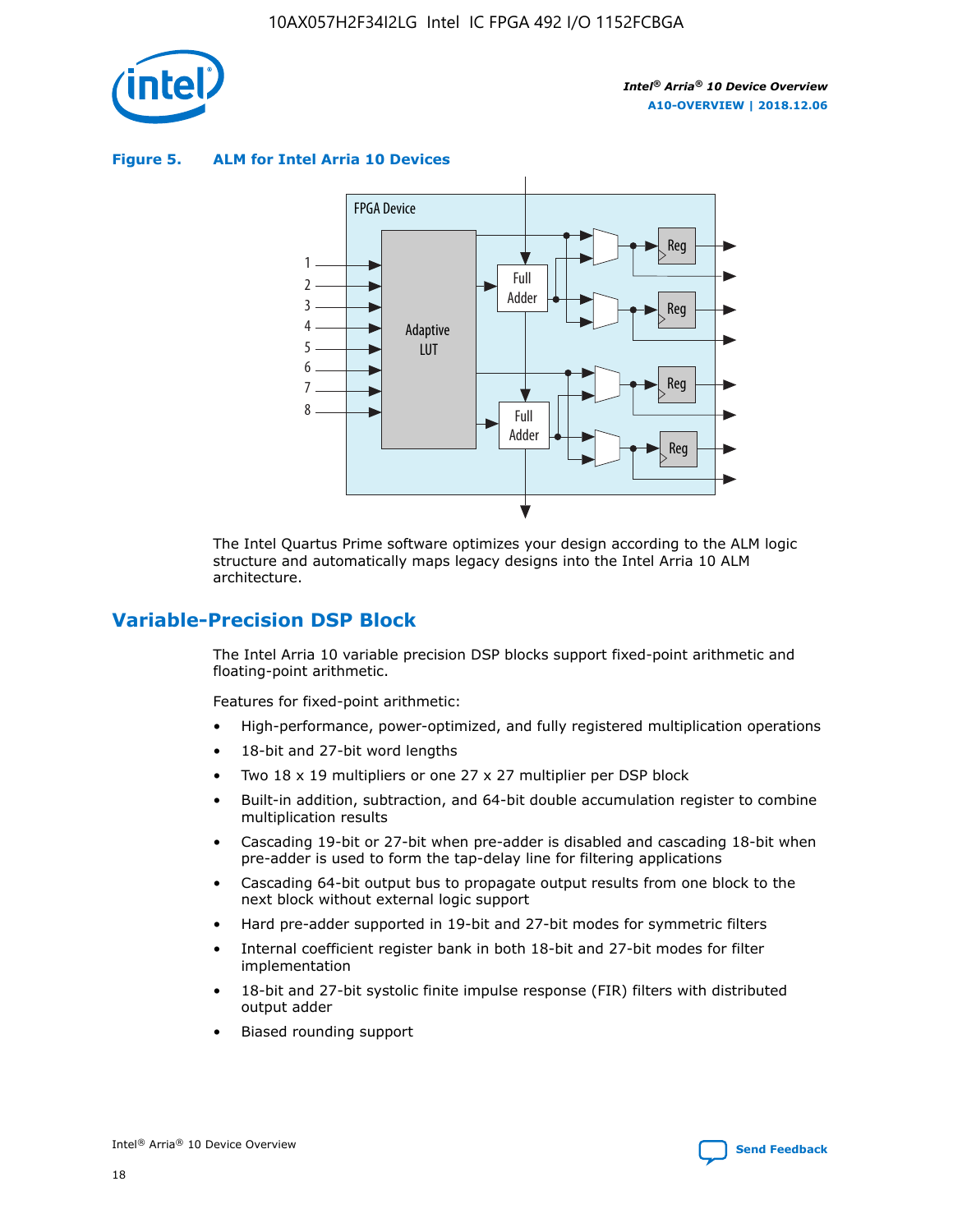

Features for floating-point arithmetic:

- A completely hardened architecture that supports multiplication, addition, subtraction, multiply-add, and multiply-subtract
- Multiplication with accumulation capability and a dynamic accumulator reset control
- Multiplication with cascade summation capability
- Multiplication with cascade subtraction capability
- Complex multiplication
- Direct vector dot product
- Systolic FIR filter

#### **Table 15. Variable-Precision DSP Block Configurations for Intel Arria 10 Devices**

| <b>Usage Example</b>                                       | <b>Multiplier Size (Bit)</b>    | <b>DSP Block Resources</b> |
|------------------------------------------------------------|---------------------------------|----------------------------|
| Medium precision fixed point                               | Two 18 x 19                     |                            |
| High precision fixed or Single precision<br>floating point | One 27 x 27                     |                            |
| Fixed point FFTs                                           | One 19 x 36 with external adder |                            |
| Very high precision fixed point                            | One 36 x 36 with external adder |                            |
| Double precision floating point                            | One 54 x 54 with external adder | 4                          |

#### **Table 16. Resources for Fixed-Point Arithmetic in Intel Arria 10 Devices**

The table lists the variable-precision DSP resources by bit precision for each Intel Arria 10 device.

| <b>Variant</b>  | <b>Product Line</b> | Variable-<br>precision<br><b>DSP Block</b> | <b>Independent Input and Output</b><br><b>Multiplications Operator</b> |                                     | 18 x 19<br><b>Multiplier</b><br><b>Adder Sum</b> | $18 \times 18$<br><b>Multiplier</b><br><b>Adder</b> |
|-----------------|---------------------|--------------------------------------------|------------------------------------------------------------------------|-------------------------------------|--------------------------------------------------|-----------------------------------------------------|
|                 |                     |                                            | 18 x 19<br><b>Multiplier</b>                                           | $27 \times 27$<br><b>Multiplier</b> | <b>Mode</b>                                      | <b>Summed with</b><br>36 bit Input                  |
| AIntel Arria 10 | GX 160              | 156                                        | 312                                                                    | 156                                 | 156                                              | 156                                                 |
| GX              | GX 220              | 192                                        | 384                                                                    | 192                                 | 192                                              | 192                                                 |
|                 | GX 270              | 830                                        | 1,660                                                                  | 830                                 | 830                                              | 830                                                 |
|                 | GX 320              | 984                                        | 1,968                                                                  | 984                                 | 984                                              | 984                                                 |
|                 | GX 480              | 1,368                                      | 2,736                                                                  | 1,368                               | 1,368                                            | 1,368                                               |
|                 | GX 570              | 1,523                                      | 3,046                                                                  | 1,523                               | 1,523                                            | 1,523                                               |
|                 | GX 660              | 1,687                                      | 3,374                                                                  | 1,687                               | 1,687                                            | 1,687                                               |
|                 | GX 900              | 1,518                                      | 3,036                                                                  | 1,518                               | 1,518                                            | 1,518                                               |
|                 | GX 1150             | 1,518                                      | 3,036                                                                  | 1,518                               | 1,518                                            | 1,518                                               |
| Intel Arria 10  | GT 900              | 1,518                                      | 3,036                                                                  | 1,518                               | 1,518                                            | 1,518                                               |
| GT              | GT 1150             | 1,518                                      | 3,036                                                                  | 1,518                               | 1,518                                            | 1,518                                               |
| Intel Arria 10  | SX 160              | 156                                        | 312                                                                    | 156                                 | 156                                              | 156                                                 |
| <b>SX</b>       | SX 220              | 192                                        | 384                                                                    | 192                                 | 192                                              | 192                                                 |
|                 | SX 270              | 830                                        | 1,660                                                                  | 830                                 | 830                                              | 830                                                 |
|                 |                     |                                            |                                                                        |                                     |                                                  | continued                                           |

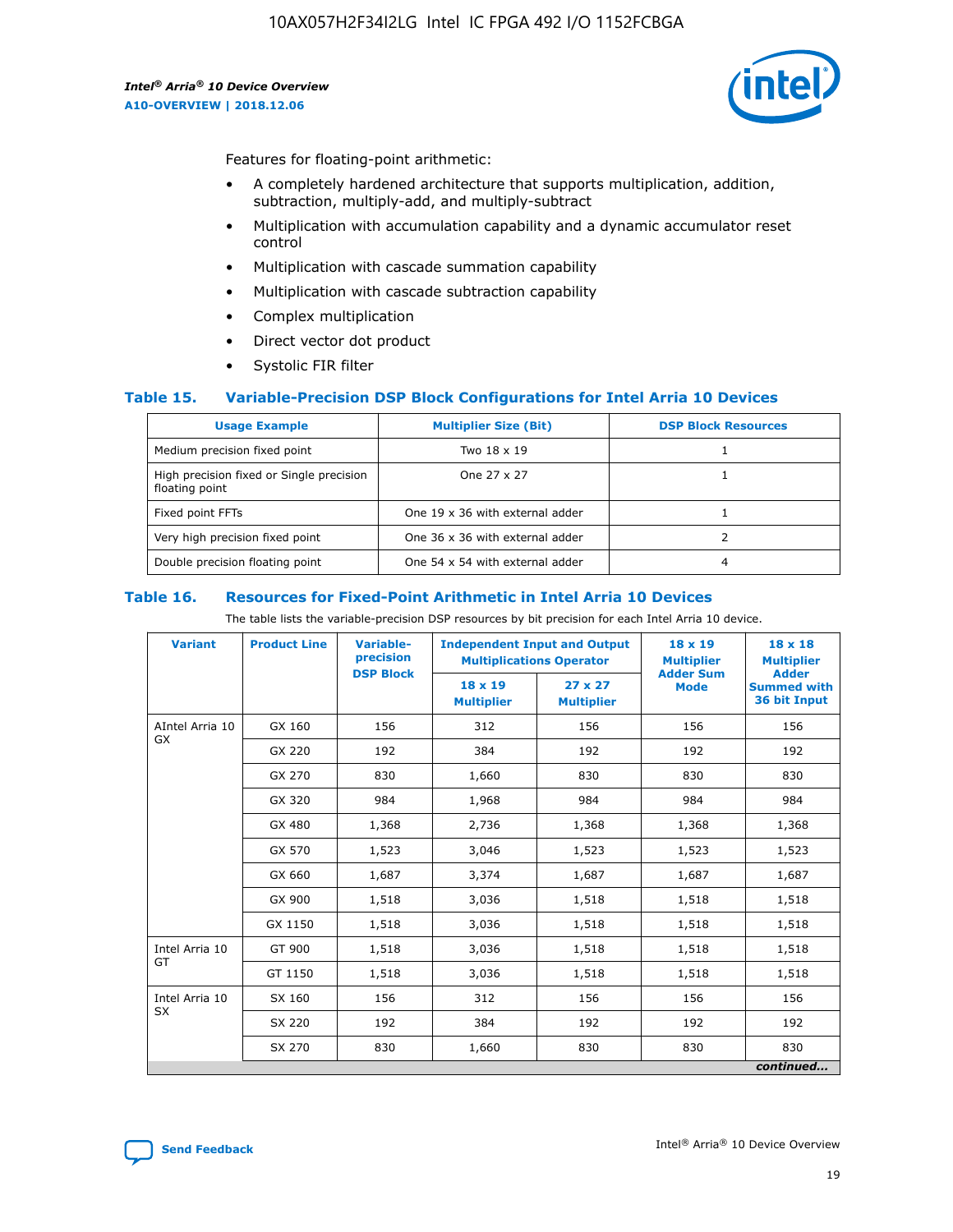

| <b>Variant</b> | <b>Product Line</b> | <b>Variable-</b><br>precision | <b>Multiplications Operator</b>     | <b>Independent Input and Output</b> | $18 \times 19$<br><b>Multiplier</b> | $18 \times 18$<br><b>Multiplier</b><br><b>Adder</b> |  |
|----------------|---------------------|-------------------------------|-------------------------------------|-------------------------------------|-------------------------------------|-----------------------------------------------------|--|
|                |                     | <b>DSP Block</b>              | $18 \times 19$<br><b>Multiplier</b> | $27 \times 27$<br><b>Multiplier</b> | <b>Adder Sum</b><br><b>Mode</b>     | <b>Summed with</b><br>36 bit Input                  |  |
|                | SX 320              | 984                           | 1,968                               | 984                                 | 984                                 | 984                                                 |  |
|                | SX 480              | 1,368                         | 2,736                               | 1,368                               | 1,368                               | 1,368                                               |  |
|                | SX 570              | 1,523                         | 3,046                               | 1,523                               | 1,523                               | 1,523                                               |  |
|                | SX 660              | 1,687                         | 3,374                               | 1,687                               | 1,687                               | 1,687                                               |  |

## **Table 17. Resources for Floating-Point Arithmetic in Intel Arria 10 Devices**

The table lists the variable-precision DSP resources by bit precision for each Intel Arria 10 device.

| <b>Variant</b> | <b>Product Line</b> | <b>Variable-</b><br>precision<br><b>DSP Block</b> | <b>Single</b><br><b>Precision</b><br><b>Floating-Point</b><br><b>Multiplication</b><br><b>Mode</b> | <b>Single-Precision</b><br><b>Floating-Point</b><br><b>Adder Mode</b> | Single-<br><b>Precision</b><br><b>Floating-Point</b><br><b>Multiply</b><br><b>Accumulate</b><br><b>Mode</b> | <b>Peak</b><br><b>Giga Floating-</b><br><b>Point</b><br><b>Operations</b><br>per Second<br>(GFLOPs) |
|----------------|---------------------|---------------------------------------------------|----------------------------------------------------------------------------------------------------|-----------------------------------------------------------------------|-------------------------------------------------------------------------------------------------------------|-----------------------------------------------------------------------------------------------------|
| Intel Arria 10 | GX 160              | 156                                               | 156                                                                                                | 156                                                                   | 156                                                                                                         | 140                                                                                                 |
| GX             | GX 220              | 192                                               | 192                                                                                                | 192                                                                   | 192                                                                                                         | 173                                                                                                 |
|                | GX 270              | 830                                               | 830                                                                                                | 830                                                                   | 830                                                                                                         | 747                                                                                                 |
|                | GX 320              | 984                                               | 984                                                                                                | 984                                                                   | 984                                                                                                         | 886                                                                                                 |
|                | GX 480              | 1,369                                             | 1,368                                                                                              | 1,368                                                                 | 1,368                                                                                                       | 1,231                                                                                               |
|                | GX 570              | 1,523                                             | 1,523                                                                                              | 1,523                                                                 | 1,523                                                                                                       | 1,371                                                                                               |
|                | GX 660              | 1,687                                             | 1,687                                                                                              | 1,687                                                                 | 1,687                                                                                                       | 1,518                                                                                               |
|                | GX 900              | 1,518                                             | 1,518                                                                                              | 1,518                                                                 | 1,518                                                                                                       | 1,366                                                                                               |
|                | GX 1150             | 1,518                                             | 1,518                                                                                              | 1,518                                                                 | 1,518                                                                                                       | 1,366                                                                                               |
| Intel Arria 10 | GT 900              | 1,518                                             | 1,518                                                                                              | 1,518                                                                 | 1,518                                                                                                       | 1,366                                                                                               |
| GT             | GT 1150             | 1,518                                             | 1,518                                                                                              | 1,518                                                                 | 1,518                                                                                                       | 1,366                                                                                               |
| Intel Arria 10 | SX 160              | 156                                               | 156                                                                                                | 156                                                                   | 156                                                                                                         | 140                                                                                                 |
| <b>SX</b>      | SX 220              | 192                                               | 192                                                                                                | 192                                                                   | 192                                                                                                         | 173                                                                                                 |
|                | SX 270              | 830                                               | 830                                                                                                | 830                                                                   | 830                                                                                                         | 747                                                                                                 |
|                | SX 320              | 984                                               | 984                                                                                                | 984                                                                   | 984                                                                                                         | 886                                                                                                 |
|                | SX 480              | 1,369                                             | 1,368                                                                                              | 1,368                                                                 | 1,368                                                                                                       | 1,231                                                                                               |
|                | SX 570              | 1,523                                             | 1,523                                                                                              | 1,523                                                                 | 1,523                                                                                                       | 1,371                                                                                               |
|                | SX 660              | 1,687                                             | 1,687                                                                                              | 1,687                                                                 | 1,687                                                                                                       | 1,518                                                                                               |

# **Embedded Memory Blocks**

The embedded memory blocks in the devices are flexible and designed to provide an optimal amount of small- and large-sized memory arrays to fit your design requirements.

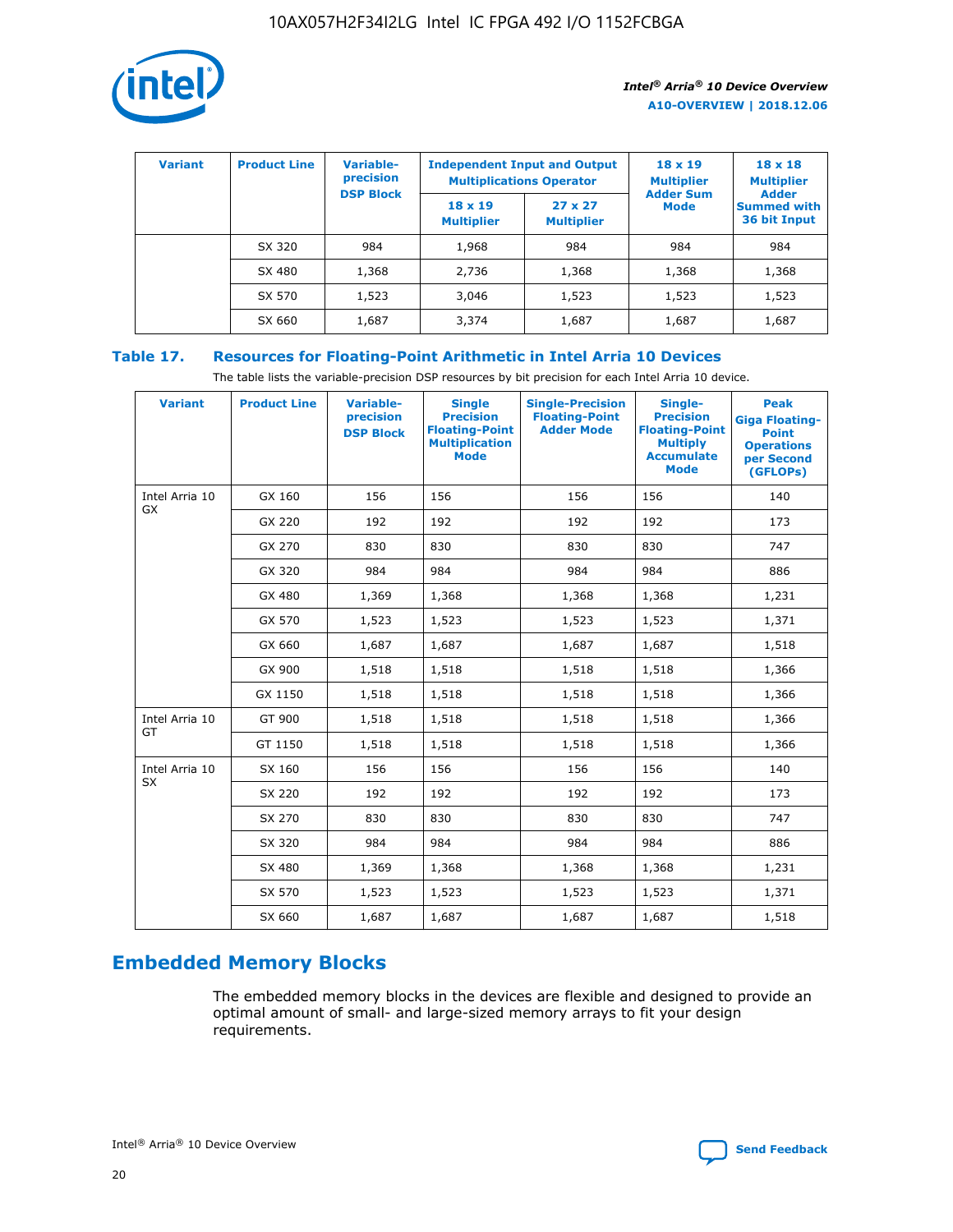

# **Types of Embedded Memory**

The Intel Arria 10 devices contain two types of memory blocks:

- 20 Kb M20K blocks—blocks of dedicated memory resources. The M20K blocks are ideal for larger memory arrays while still providing a large number of independent ports.
- 640 bit memory logic array blocks (MLABs)—enhanced memory blocks that are configured from dual-purpose logic array blocks (LABs). The MLABs are ideal for wide and shallow memory arrays. The MLABs are optimized for implementation of shift registers for digital signal processing (DSP) applications, wide and shallow FIFO buffers, and filter delay lines. Each MLAB is made up of ten adaptive logic modules (ALMs). In the Intel Arria 10 devices, you can configure these ALMs as ten 32 x 2 blocks, giving you one 32 x 20 simple dual-port SRAM block per MLAB.

## **Embedded Memory Capacity in Intel Arria 10 Devices**

|                   | <b>Product</b> |              | <b>M20K</b>         | <b>MLAB</b>  |                     | <b>Total RAM Bit</b> |
|-------------------|----------------|--------------|---------------------|--------------|---------------------|----------------------|
| <b>Variant</b>    | <b>Line</b>    | <b>Block</b> | <b>RAM Bit (Kb)</b> | <b>Block</b> | <b>RAM Bit (Kb)</b> | (Kb)                 |
| Intel Arria 10 GX | GX 160         | 440          | 8,800               | 1,680        | 1,050               | 9,850                |
|                   | GX 220         | 587          | 11,740              | 2,703        | 1,690               | 13,430               |
|                   | GX 270         | 750          | 15,000              | 3,922        | 2,452               | 17,452               |
|                   | GX 320         | 891          | 17,820              | 4,363        | 2,727               | 20,547               |
|                   | GX 480         | 1,431        | 28,620              | 6,662        | 4,164               | 32,784               |
|                   | GX 570         | 1,800        | 36,000              | 8,153        | 5,096               | 41,096               |
|                   | GX 660         | 2,131        | 42,620              | 9,260        | 5,788               | 48,408               |
|                   | GX 900         | 2,423        | 48,460              | 15,017       | 9,386               | 57,846               |
|                   | GX 1150        | 2,713        | 54,260              | 20,774       | 12,984              | 67,244               |
| Intel Arria 10 GT | GT 900         | 2,423        | 48,460              | 15,017       | 9,386               | 57,846               |
|                   | GT 1150        | 2,713        | 54,260              | 20,774       | 12,984              | 67,244               |
| Intel Arria 10 SX | SX 160         | 440          | 8,800               | 1,680        | 1,050               | 9,850                |
|                   | SX 220         | 587          | 11,740              | 2,703        | 1,690               | 13,430               |
|                   | SX 270         | 750          | 15,000              | 3,922        | 2,452               | 17,452               |
|                   | SX 320         | 891          | 17,820              | 4,363        | 2,727               | 20,547               |
|                   | SX 480         | 1,431        | 28,620              | 6,662        | 4,164               | 32,784               |
|                   | SX 570         | 1,800        | 36,000              | 8,153        | 5,096               | 41,096               |
|                   | SX 660         | 2,131        | 42,620              | 9,260        | 5,788               | 48,408               |

#### **Table 18. Embedded Memory Capacity and Distribution in Intel Arria 10 Devices**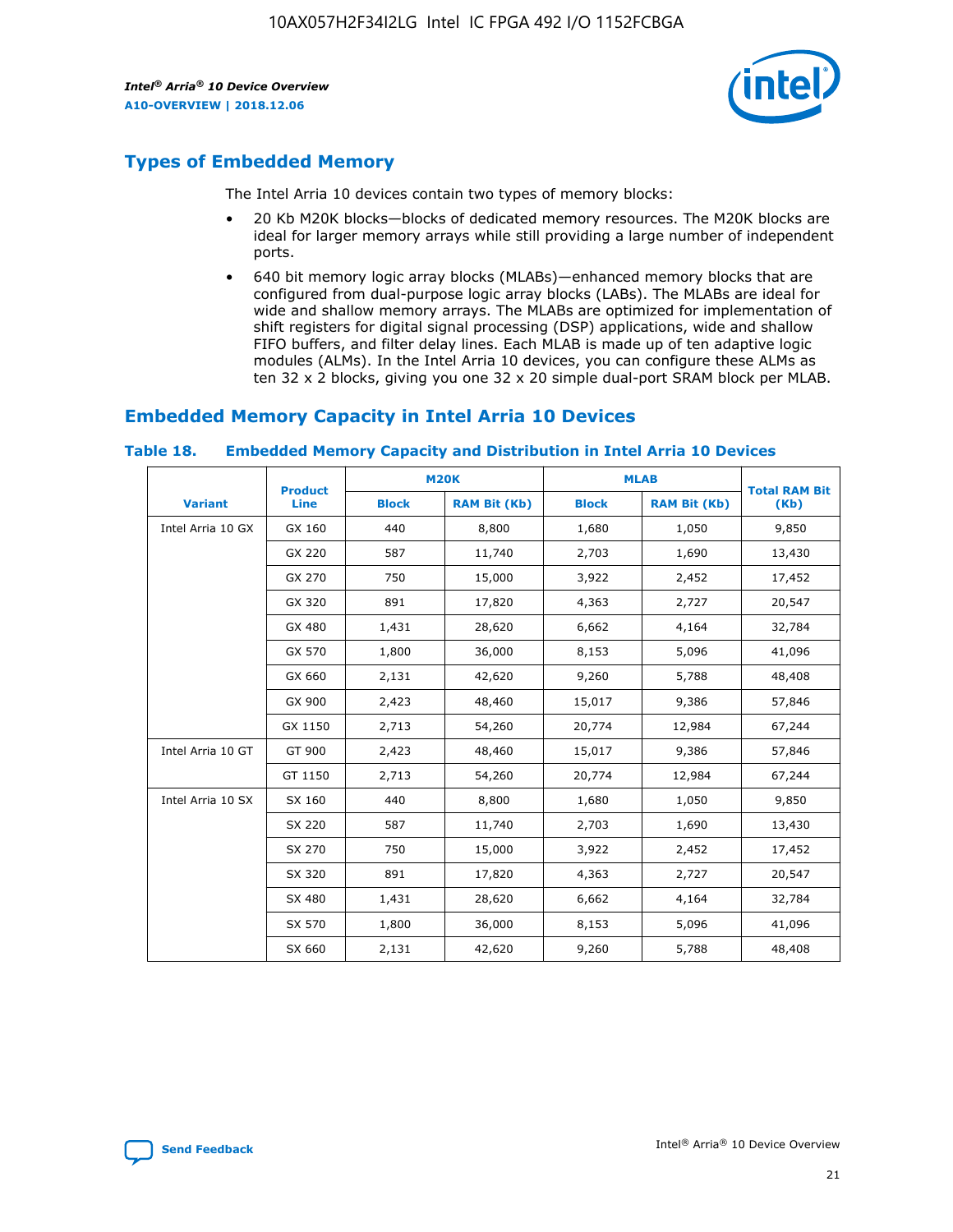

## **Embedded Memory Configurations for Single-port Mode**

#### **Table 19. Single-port Embedded Memory Configurations for Intel Arria 10 Devices**

This table lists the maximum configurations supported for single-port RAM and ROM modes.

| <b>Memory Block</b> | Depth (bits) | <b>Programmable Width</b> |
|---------------------|--------------|---------------------------|
| MLAB                | 32           | x16, x18, or x20          |
|                     | 64(10)       | x8, x9, x10               |
| M20K                | 512          | x40, x32                  |
|                     | 1K           | x20, x16                  |
|                     | 2K           | x10, x8                   |
|                     | 4K           | x5, x4                    |
|                     | 8K           | x2                        |
|                     | 16K          | x1                        |

# **Clock Networks and PLL Clock Sources**

The clock network architecture is based on Intel's global, regional, and peripheral clock structure. This clock structure is supported by dedicated clock input pins, fractional clock synthesis PLLs, and integer I/O PLLs.

## **Clock Networks**

The Intel Arria 10 core clock networks are capable of up to 800 MHz fabric operation across the full industrial temperature range. For the external memory interface, the clock network supports the hard memory controller with speeds up to 2,400 Mbps in a quarter-rate transfer.

To reduce power consumption, the Intel Quartus Prime software identifies all unused sections of the clock network and powers them down.

## **Fractional Synthesis and I/O PLLs**

Intel Arria 10 devices contain up to 32 fractional synthesis PLLs and up to 16 I/O PLLs that are available for both specific and general purpose uses in the core:

- Fractional synthesis PLLs—located in the column adjacent to the transceiver blocks
- I/O PLLs—located in each bank of the 48 I/Os

## **Fractional Synthesis PLLs**

You can use the fractional synthesis PLLs to:

- Reduce the number of oscillators that are required on your board
- Reduce the number of clock pins that are used in the device by synthesizing multiple clock frequencies from a single reference clock source

<sup>(10)</sup> Supported through software emulation and consumes additional MLAB blocks.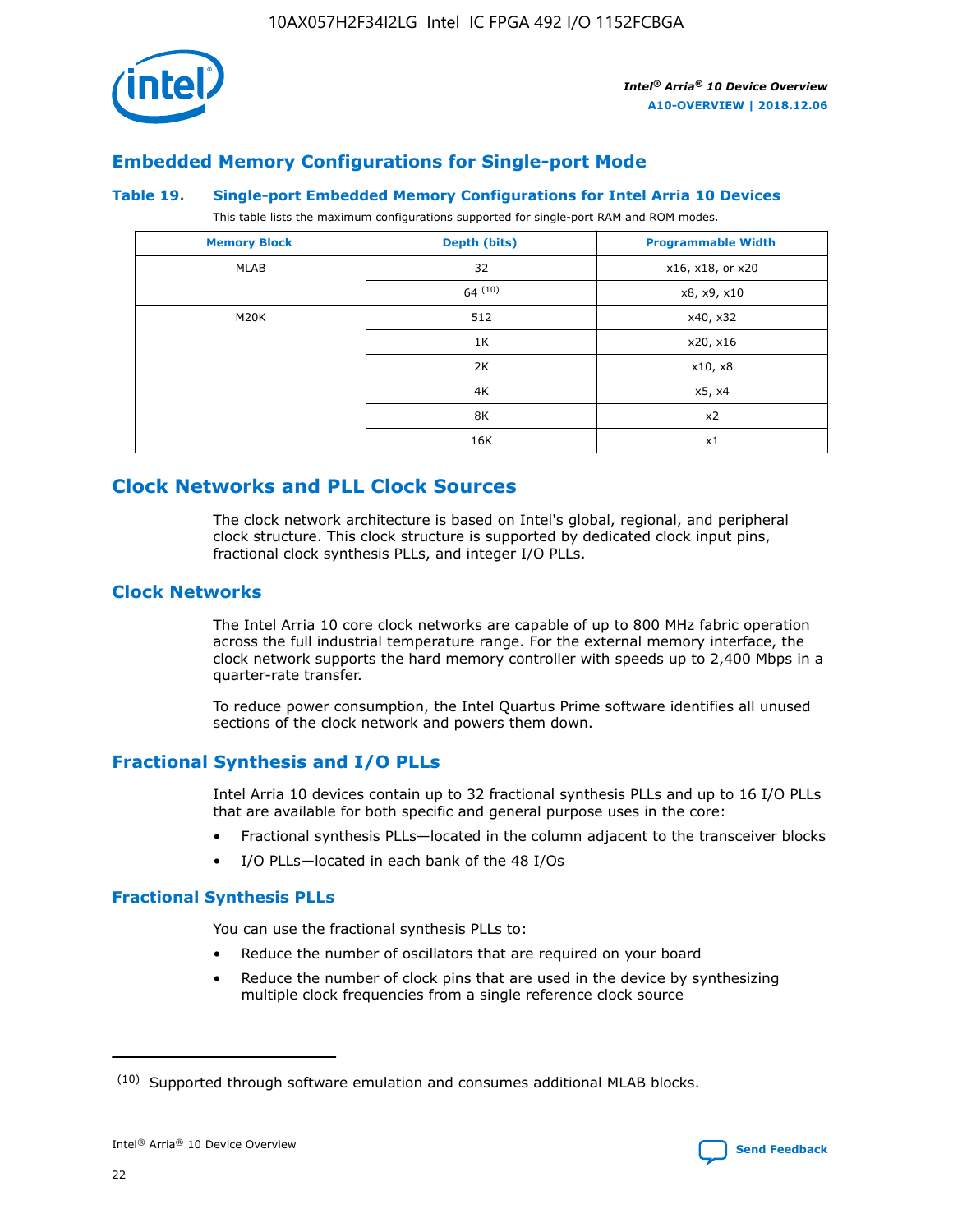

The fractional synthesis PLLs support the following features:

- Reference clock frequency synthesis for transceiver CMU and Advanced Transmit (ATX) PLLs
- Clock network delay compensation
- Zero-delay buffering
- Direct transmit clocking for transceivers
- Independently configurable into two modes:
	- Conventional integer mode equivalent to the general purpose PLL
	- Enhanced fractional mode with third order delta-sigma modulation
- PLL cascading

## **I/O PLLs**

The integer mode I/O PLLs are located in each bank of 48 I/Os. You can use the I/O PLLs to simplify the design of external memory and high-speed LVDS interfaces.

In each I/O bank, the I/O PLLs are adjacent to the hard memory controllers and LVDS SERDES. Because these PLLs are tightly coupled with the I/Os that need to use them, it makes it easier to close timing.

You can use the I/O PLLs for general purpose applications in the core such as clock network delay compensation and zero-delay buffering.

Intel Arria 10 devices support PLL-to-PLL cascading.

# **FPGA General Purpose I/O**

Intel Arria 10 devices offer highly configurable GPIOs. Each I/O bank contains 48 general purpose I/Os and a high-efficiency hard memory controller.

The following list describes the features of the GPIOs:

- Consist of 3 V I/Os for high-voltage application and LVDS I/Os for differential signaling
	- Up to two 3 V I/O banks, available in some devices, that support up to 3 V I/O standards
	- LVDS I/O banks that support up to 1.8 V I/O standards
- Support a wide range of single-ended and differential I/O interfaces
- LVDS speeds up to 1.6 Gbps
- Each LVDS pair of pins has differential input and output buffers, allowing you to configure the LVDS direction for each pair.
- Programmable bus hold and weak pull-up
- Programmable differential output voltage  $(V_{OD})$  and programmable pre-emphasis

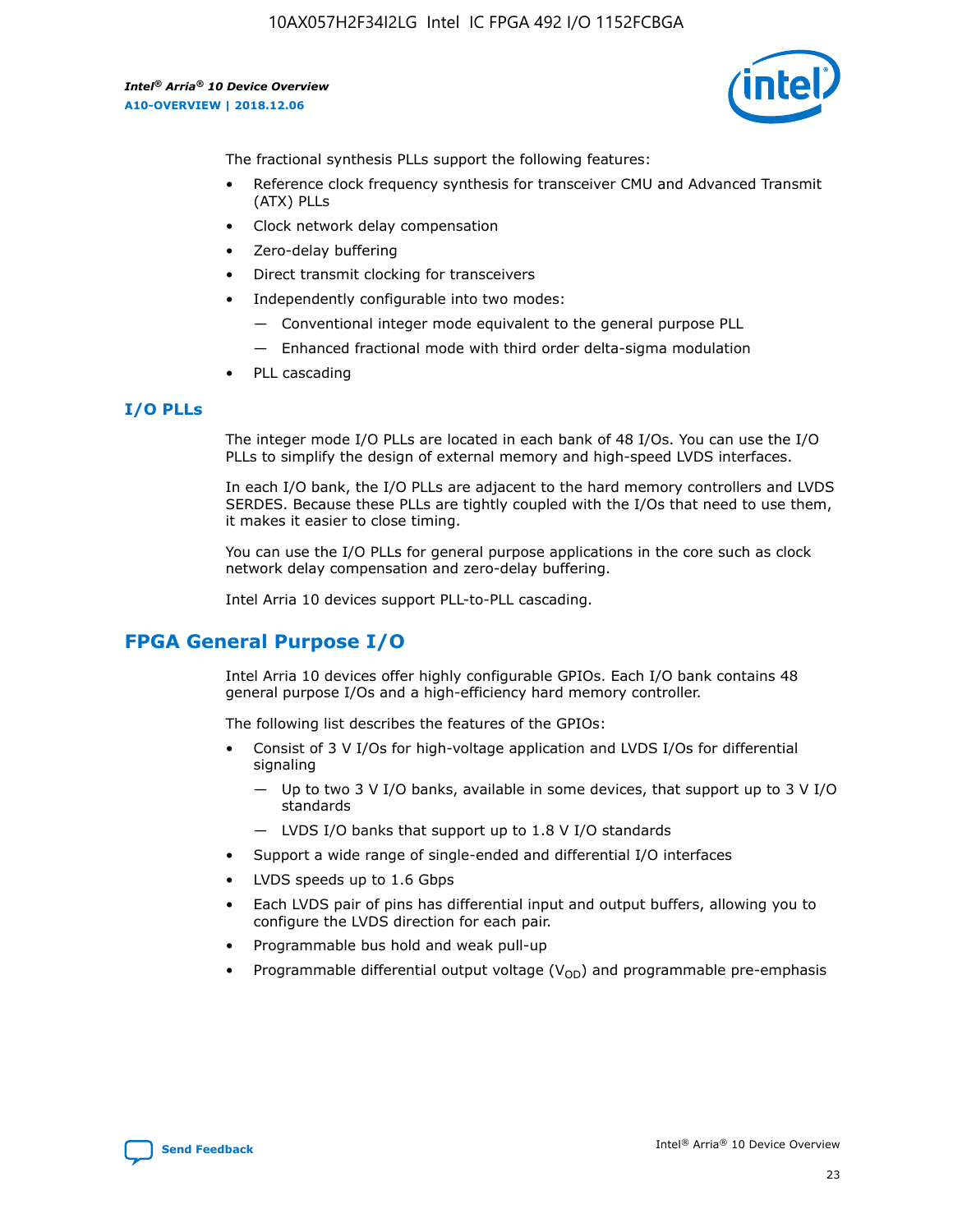

- Series (R<sub>S</sub>) and parallel (R<sub>T</sub>) on-chip termination (OCT) for all I/O banks with OCT calibration to limit the termination impedance variation
- On-chip dynamic termination that has the ability to swap between series and parallel termination, depending on whether there is read or write on a common bus for signal integrity
- Easy timing closure support using the hard read FIFO in the input register path, and delay-locked loop (DLL) delay chain with fine and coarse architecture

# **External Memory Interface**

Intel Arria 10 devices offer massive external memory bandwidth, with up to seven 32 bit DDR4 memory interfaces running at up to 2,400 Mbps. This bandwidth provides additional ease of design, lower power, and resource efficiencies of hardened highperformance memory controllers.

The memory interface within Intel Arria 10 FPGAs and SoCs delivers the highest performance and ease of use. You can configure up to a maximum width of 144 bits when using the hard or soft memory controllers. If required, you can bypass the hard memory controller and use a soft controller implemented in the user logic.

Each I/O contains a hardened DDR read/write path (PHY) capable of performing key memory interface functionality such as read/write leveling, FIFO buffering to lower latency and improve margin, timing calibration, and on-chip termination.

The timing calibration is aided by the inclusion of hard microcontrollers based on Intel's Nios® II technology, specifically tailored to control the calibration of multiple memory interfaces. This calibration allows the Intel Arria 10 device to compensate for any changes in process, voltage, or temperature either within the Intel Arria 10 device itself, or within the external memory device. The advanced calibration algorithms ensure maximum bandwidth and robust timing margin across all operating conditions.

In addition to parallel memory interfaces, Intel Arria 10 devices support serial memory technologies such as the Hybrid Memory Cube (HMC). The HMC is supported by the Intel Arria 10 high-speed serial transceivers which connect up to four HMC links, with each link running at data rates up to 15 Gbps.

#### **Related Information**

#### [External Memory Interface Spec Estimator](http://www.altera.com/technology/memory/estimator/mem-emif-index.html)

Provides a parametric tool that allows you to find and compare the performance of the supported external memory interfaces in IntelFPGAs.

## **Memory Standards Supported by Intel Arria 10 Devices**

The I/Os are designed to provide high performance support for existing and emerging external memory standards.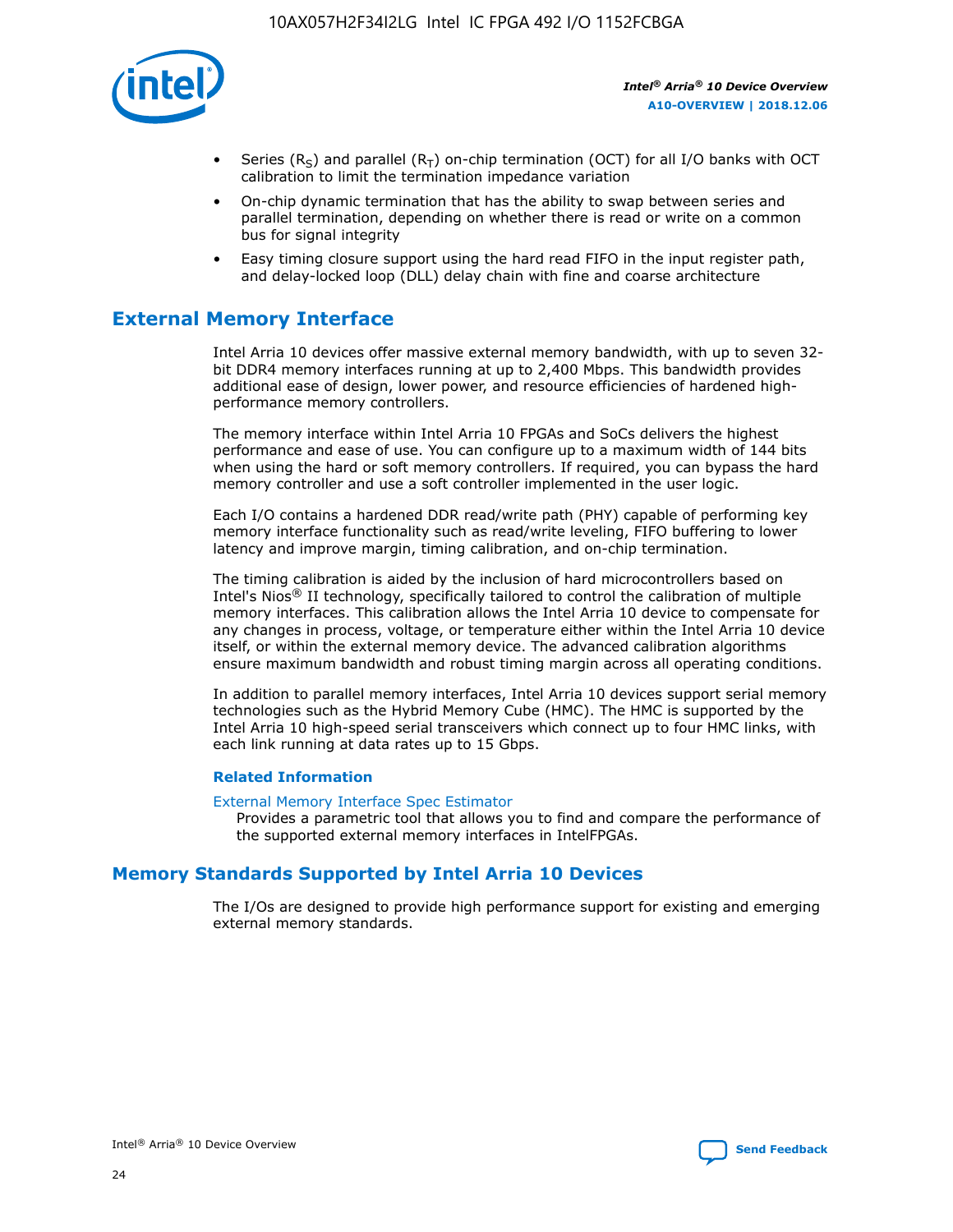

#### **Table 20. Memory Standards Supported by the Hard Memory Controller**

This table lists the overall capability of the hard memory controller. For specific details, refer to the External Memory Interface Spec Estimator and Intel Arria 10 Device Datasheet.

| <b>Memory Standard</b> | <b>Rate Support</b> | <b>Ping Pong PHY Support</b> | <b>Maximum Frequency</b><br>(MHz) |
|------------------------|---------------------|------------------------------|-----------------------------------|
| <b>DDR4 SDRAM</b>      | Quarter rate        | Yes                          | 1,067                             |
|                        |                     |                              | 1,200                             |
| <b>DDR3 SDRAM</b>      | Half rate           | Yes                          | 533                               |
|                        |                     |                              | 667                               |
|                        | Quarter rate        | Yes                          | 1,067                             |
|                        |                     |                              | 1,067                             |
| <b>DDR3L SDRAM</b>     | Half rate           | Yes                          | 533                               |
|                        |                     |                              | 667                               |
|                        | Quarter rate        | Yes                          | 933                               |
|                        |                     |                              | 933                               |
| LPDDR3 SDRAM           | Half rate           |                              | 533                               |
|                        | Quarter rate        |                              | 800                               |

#### **Table 21. Memory Standards Supported by the Soft Memory Controller**

| <b>Memory Standard</b>      | <b>Rate Support</b> | <b>Maximum Frequency</b><br>(MHz) |
|-----------------------------|---------------------|-----------------------------------|
| <b>RLDRAM 3 (11)</b>        | Quarter rate        | 1,200                             |
| ODR IV SRAM <sup>(11)</sup> | Quarter rate        | 1,067                             |
| <b>ODR II SRAM</b>          | Full rate           | 333                               |
|                             | Half rate           | 633                               |
| <b>ODR II+ SRAM</b>         | Full rate           | 333                               |
|                             | Half rate           | 633                               |
| <b>ODR II+ Xtreme SRAM</b>  | Full rate           | 333                               |
|                             | Half rate           | 633                               |

#### **Table 22. Memory Standards Supported by the HPS Hard Memory Controller**

The hard processor system (HPS) is available in Intel Arria 10 SoC devices only.

| <b>Memory Standard</b> | <b>Rate Support</b> | <b>Maximum Frequency</b><br>(MHz) |
|------------------------|---------------------|-----------------------------------|
| <b>DDR4 SDRAM</b>      | Half rate           | 1,200                             |
| <b>DDR3 SDRAM</b>      | Half rate           | 1,067                             |
| <b>DDR3L SDRAM</b>     | Half rate           | 933                               |

<sup>(11)</sup> Intel Arria 10 devices support this external memory interface using hard PHY with soft memory controller.

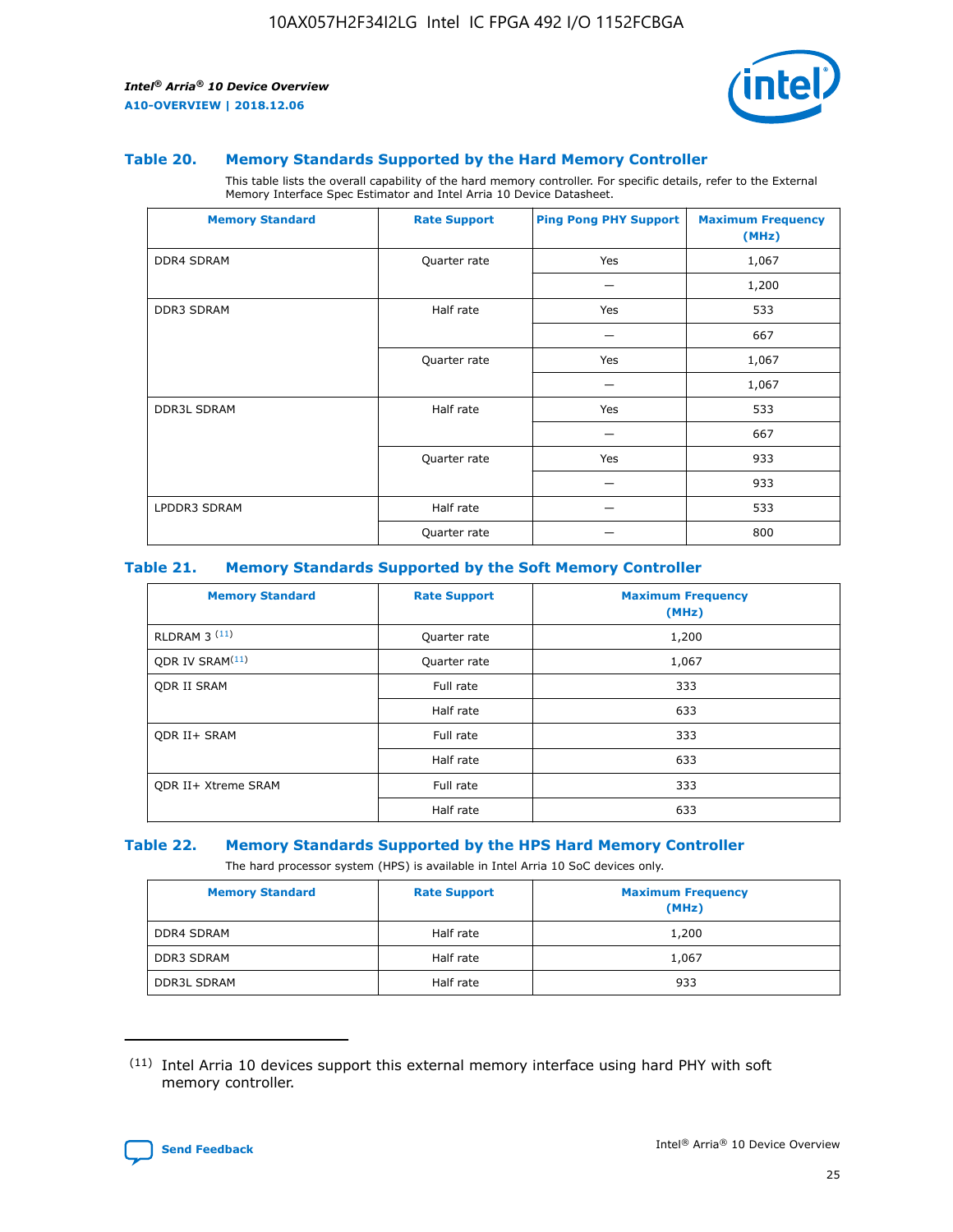

#### **Related Information**

#### [Intel Arria 10 Device Datasheet](https://www.intel.com/content/www/us/en/programmable/documentation/mcn1413182292568.html#mcn1413182153340)

Lists the memory interface performance according to memory interface standards, rank or chip select configurations, and Intel Arria 10 device speed grades.

# **PCIe Gen1, Gen2, and Gen3 Hard IP**

Intel Arria 10 devices contain PCIe hard IP that is designed for performance and ease-of-use:

- Includes all layers of the PCIe stack—transaction, data link and physical layers.
- Supports PCIe Gen3, Gen2, and Gen1 Endpoint and Root Port in x1, x2, x4, or x8 lane configuration.
- Operates independently from the core logic—optional configuration via protocol (CvP) allows the PCIe link to power up and complete link training in less than 100 ms while the Intel Arria 10 device completes loading the programming file for the rest of the FPGA.
- Provides added functionality that makes it easier to support emerging features such as Single Root I/O Virtualization (SR-IOV) and optional protocol extensions.
- Provides improved end-to-end datapath protection using ECC.
- Supports FPGA configuration via protocol (CvP) using PCIe at Gen3, Gen2, or Gen1 speed.

#### **Related Information**

PCS Features on page 30

# **Enhanced PCS Hard IP for Interlaken and 10 Gbps Ethernet**

## **Interlaken Support**

The Intel Arria 10 enhanced PCS hard IP provides integrated Interlaken PCS supporting rates up to 25.8 Gbps per lane.

The Interlaken PCS is based on the proven functionality of the PCS developed for Intel's previous generation FPGAs, which demonstrated interoperability with Interlaken ASSP vendors and third-party IP suppliers. The Interlaken PCS is present in every transceiver channel in Intel Arria 10 devices.

#### **Related Information**

PCS Features on page 30

## **10 Gbps Ethernet Support**

The Intel Arria 10 enhanced PCS hard IP supports 10GBASE-R PCS compliant with IEEE 802.3 10 Gbps Ethernet (10GbE). The integrated hard IP support for 10GbE and the 10 Gbps transceivers save external PHY cost, board space, and system power.

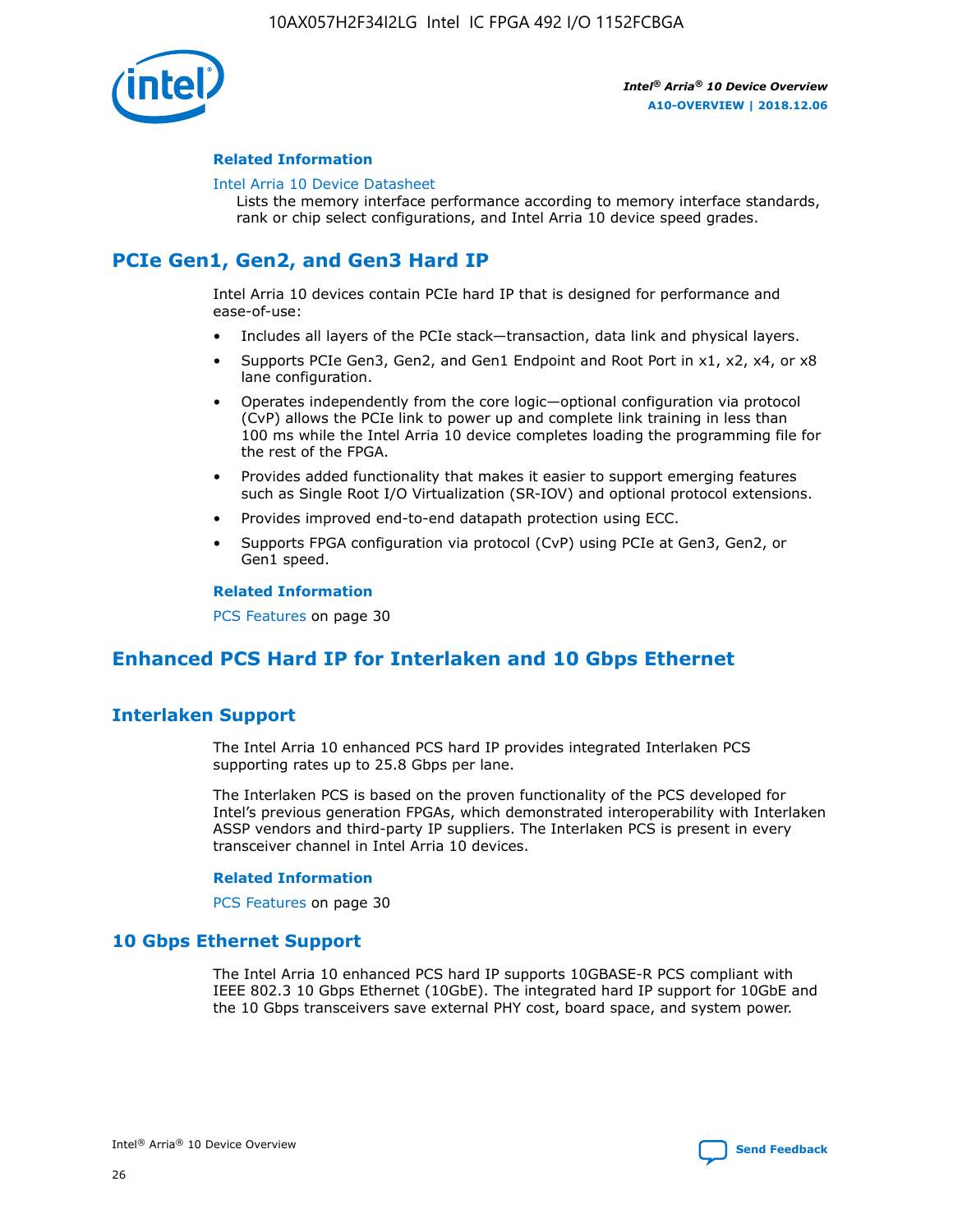

The scalable hard IP supports multiple independent 10GbE ports while using a single PLL for all the 10GBASE-R PCS instantiations, which saves on core logic resources and clock networks:

- Simplifies multiport 10GbE systems compared to XAUI interfaces that require an external XAUI-to-10G PHY.
- Incorporates Electronic Dispersion Compensation (EDC), which enables direct connection to standard 10 Gbps XFP and SFP+ pluggable optical modules.
- Supports backplane Ethernet applications and includes a hard 10GBASE-KR Forward Error Correction (FEC) circuit that you can use for 10 Gbps and 40 Gbps applications.

The 10 Gbps Ethernet PCS hard IP and 10GBASE-KR FEC are present in every transceiver channel.

#### **Related Information**

PCS Features on page 30

# **Low Power Serial Transceivers**

Intel Arria 10 FPGAs and SoCs include lowest power transceivers that deliver high bandwidth, throughput and low latency.

Intel Arria 10 devices deliver the industry's lowest power consumption per transceiver channel:

- 12.5 Gbps transceivers at as low as 242 mW
- 10 Gbps transceivers at as low as 168 mW
- 6 Gbps transceivers at as low as 117 mW

Intel Arria 10 transceivers support various data rates according to application:

- Chip-to-chip and chip-to-module applications—from 1 Gbps up to 25.8 Gbps
- Long reach and backplane applications—from 1 Gbps up to 12.5 with advanced adaptive equalization
- Critical power sensitive applications—from 1 Gbps up to 11.3 Gbps using lower power modes

The combination of 20 nm process technology and architectural advances provide the following benefits:

- Significant reduction in die area and power consumption
- Increase of up to two times in transceiver I/O density compared to previous generation devices while maintaining optimal signal integrity
- Up to 72 total transceiver channels—you can configure up to 6 of these channels to run as fast as 25.8 Gbps
- All channels feature continuous data rate support up to the maximum rated speed

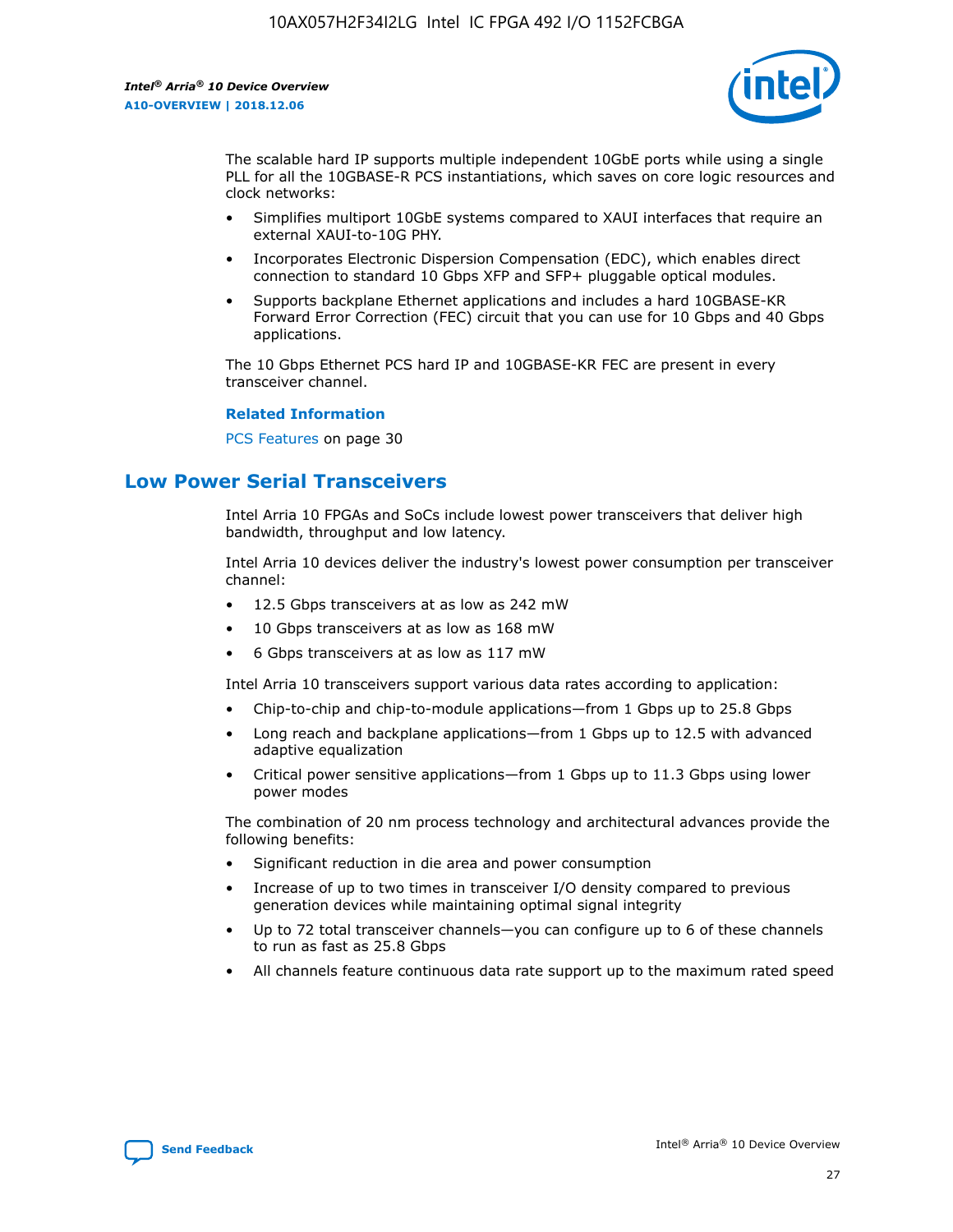



## **Figure 6. Intel Arria 10 Transceiver Block Architecture**

## **Transceiver Channels**

All transceiver channels feature a dedicated Physical Medium Attachment (PMA) and a hardened Physical Coding Sublayer (PCS).

- The PMA provides primary interfacing capabilities to physical channels.
- The PCS typically handles encoding/decoding, word alignment, and other preprocessing functions before transferring data to the FPGA core fabric.

A transceiver channel consists of a PMA and a PCS block. Most transceiver banks have 6 channels. There are some transceiver banks that contain only 3 channels.

A wide variety of bonded and non-bonded data rate configurations is possible using a highly configurable clock distribution network. Up to 80 independent transceiver data rates can be configured.

The following figures are graphical representations of top views of the silicon die, which correspond to reverse views for flip chip packages. Different Intel Arria 10 devices may have different floorplans than the ones shown in the figures.

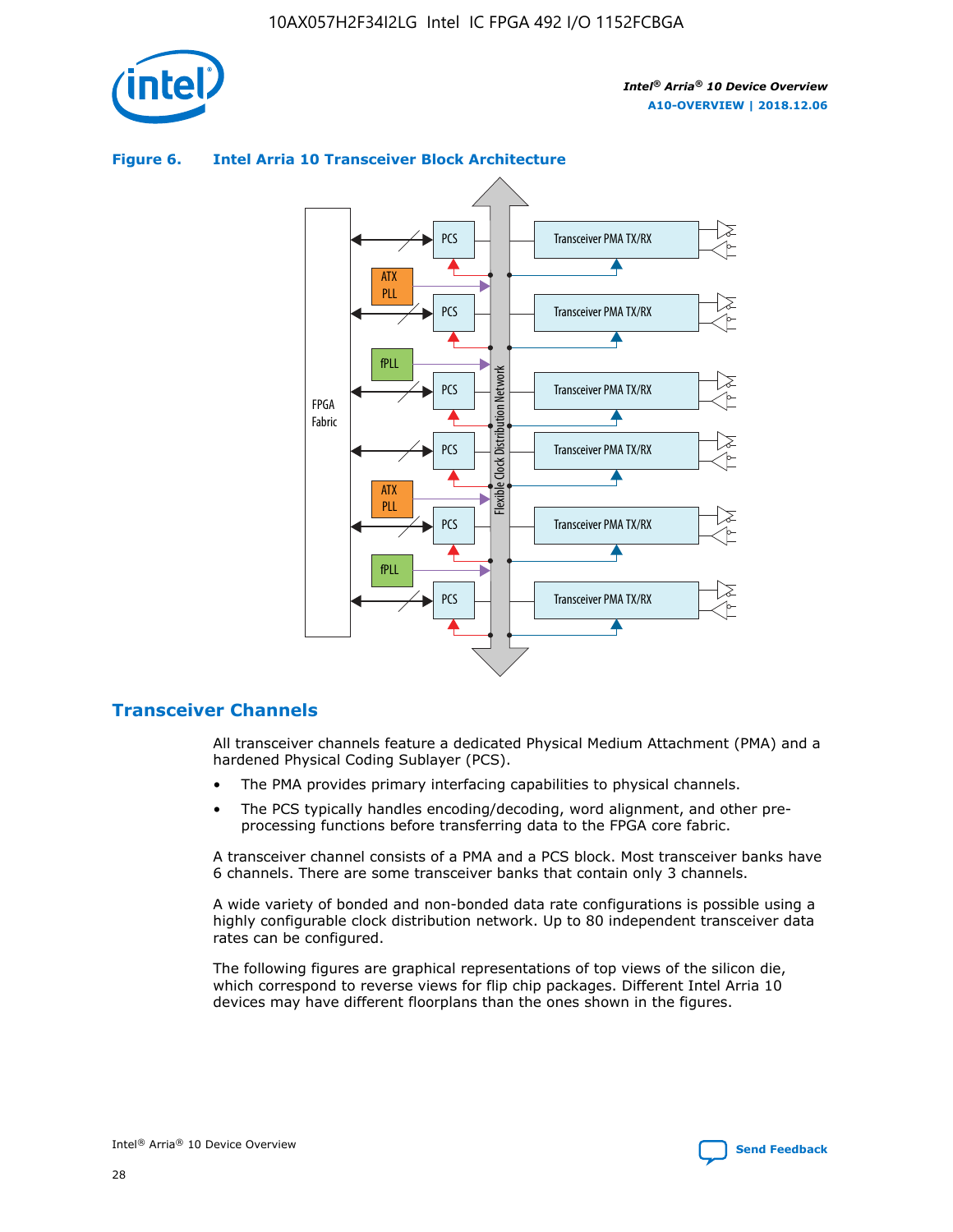

## **Figure 7. Device Chip Overview for Intel Arria 10 GX and GT Devices**





## **PMA Features**

Intel Arria 10 transceivers provide exceptional signal integrity at data rates up to 25.8 Gbps. Clocking options include ultra-low jitter ATX PLLs (LC tank based), clock multiplier unit (CMU) PLLs, and fractional PLLs.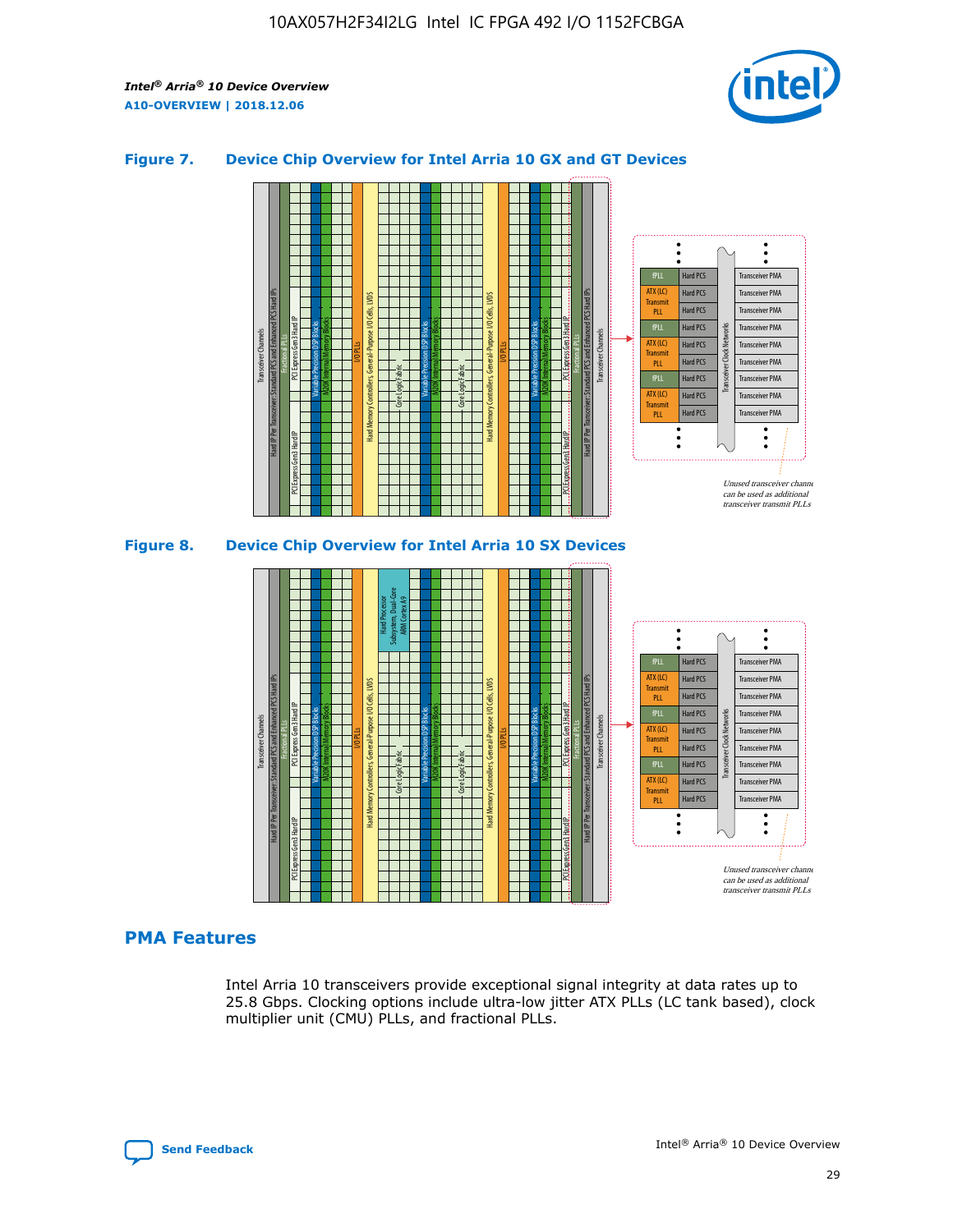

Each transceiver channel contains a channel PLL that can be used as the CMU PLL or clock data recovery (CDR) PLL. In CDR mode, the channel PLL recovers the receiver clock and data in the transceiver channel. Up to 80 independent data rates can be configured on a single Intel Arria 10 device.

## **Table 23. PMA Features of the Transceivers in Intel Arria 10 Devices**

| <b>Feature</b>                                             | <b>Capability</b>                                                                                                                                                                                                             |
|------------------------------------------------------------|-------------------------------------------------------------------------------------------------------------------------------------------------------------------------------------------------------------------------------|
| Chip-to-Chip Data Rates                                    | 1 Gbps to 17.4 Gbps (Intel Arria 10 GX devices)<br>1 Gbps to 25.8 Gbps (Intel Arria 10 GT devices)                                                                                                                            |
| <b>Backplane Support</b>                                   | Drive backplanes at data rates up to 12.5 Gbps                                                                                                                                                                                |
| <b>Optical Module Support</b>                              | SFP+/SFP, XFP, CXP, QSFP/QSFP28, CFP/CFP2/CFP4                                                                                                                                                                                |
| Cable Driving Support                                      | SFP+ Direct Attach, PCI Express over cable, eSATA                                                                                                                                                                             |
| Transmit Pre-Emphasis                                      | 4-tap transmit pre-emphasis and de-emphasis to compensate for system channel loss                                                                                                                                             |
| Continuous Time Linear<br>Equalizer (CTLE)                 | Dual mode, high-gain, and high-data rate, linear receive equalization to compensate for<br>system channel loss                                                                                                                |
| Decision Feedback Equalizer<br>(DFE)                       | 7-fixed and 4-floating tap DFE to equalize backplane channel loss in the presence of<br>crosstalk and noisy environments                                                                                                      |
| Variable Gain Amplifier                                    | Optimizes the signal amplitude prior to the CDR sampling and operates in fixed and<br>adaptive modes                                                                                                                          |
| Altera Digital Adaptive<br>Parametric Tuning (ADAPT)       | Fully digital adaptation engine to automatically adjust all link equalization parameters-<br>including CTLE, DFE, and variable gain amplifier blocks—that provide optimal link margin<br>without intervention from user logic |
| Precision Signal Integrity<br>Calibration Engine (PreSICE) | Hardened calibration controller to quickly calibrate all transceiver control parameters on<br>power-up, which provides the optimal signal integrity and jitter performance                                                    |
| Advanced Transmit (ATX)<br><b>PLL</b>                      | Low jitter ATX (LC tank based) PLLs with continuous tuning range to cover a wide range of<br>standard and proprietary protocols                                                                                               |
| <b>Fractional PLLs</b>                                     | On-chip fractional frequency synthesizers to replace on-board crystal oscillators and reduce<br>system cost                                                                                                                   |
| Digitally Assisted Analog<br><b>CDR</b>                    | Superior jitter tolerance with fast lock time                                                                                                                                                                                 |
| <b>Dynamic Partial</b><br>Reconfiguration                  | Allows independent control of the Avalon memory-mapped interface of each transceiver<br>channel for the highest transceiver flexibility                                                                                       |
| Multiple PCS-PMA and PCS-<br>PLD interface widths          | 8-, 10-, 16-, 20-, 32-, 40-, or 64-bit interface widths for flexibility of deserialization width,<br>encoding, and reduced latency                                                                                            |

## **PCS Features**

This table summarizes the Intel Arria 10 transceiver PCS features. You can use the transceiver PCS to support a wide range of protocols ranging from 1 Gbps to 25.8 Gbps.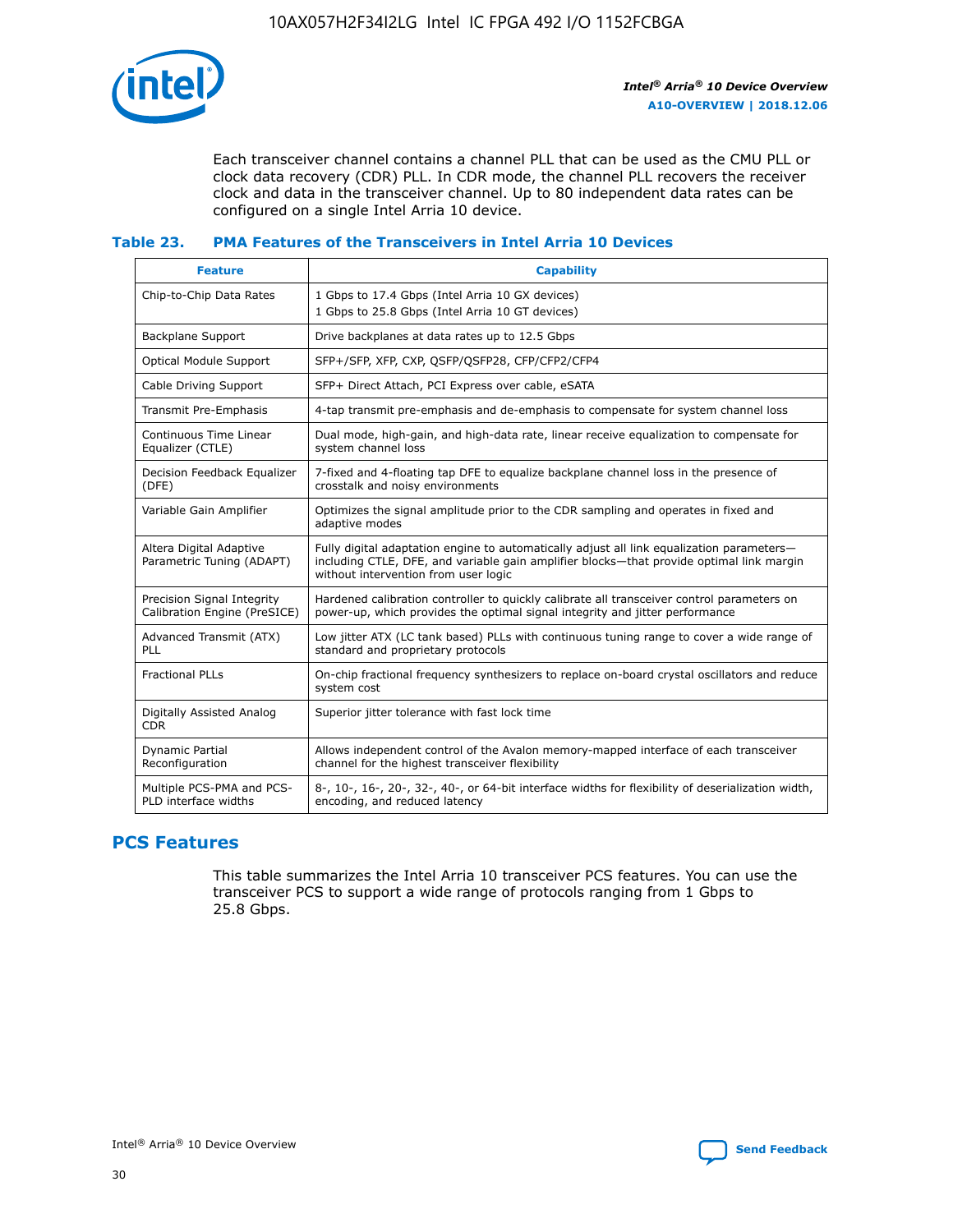

| <b>PCS</b>          | <b>Description</b>                                                                                                                                                                                                                                                                                                                                                                                             |
|---------------------|----------------------------------------------------------------------------------------------------------------------------------------------------------------------------------------------------------------------------------------------------------------------------------------------------------------------------------------------------------------------------------------------------------------|
| Standard PCS        | Operates at a data rate up to 12 Gbps<br>Supports protocols such as PCI-Express, CPRI 4.2+, GigE, IEEE 1588 in Hard PCS<br>Implements other protocols using Basic/Custom (Standard PCS) transceiver<br>configuration rules.                                                                                                                                                                                    |
| <b>Enhanced PCS</b> | Performs functions common to most serial data industry standards, such as word<br>alignment, encoding/decoding, and framing, before data is sent or received off-chip<br>through the PMA<br>• Handles data transfer to and from the FPGA fabric<br>Handles data transfer internally to and from the PMA<br>Provides frequency compensation<br>Performs channel bonding for multi-channel low skew applications |
| PCIe Gen3 PCS       | Supports the seamless switching of Data and Clock between the Gen1, Gen2, and Gen3<br>data rates<br>Provides support for PIPE 3.0 features<br>Supports the PIPE interface with the Hard IP enabled, as well as with the Hard IP<br>bypassed                                                                                                                                                                    |

#### **Related Information**

- PCIe Gen1, Gen2, and Gen3 Hard IP on page 26
- Interlaken Support on page 26
- 10 Gbps Ethernet Support on page 26

## **PCS Protocol Support**

This table lists some of the protocols supported by the Intel Arria 10 transceiver PCS. For more information about the blocks in the transmitter and receiver data paths, refer to the related information.

| <b>Protocol</b>                                 | <b>Data Rate</b><br>(Gbps) | <b>Transceiver IP</b>       | <b>PCS Support</b>                      |
|-------------------------------------------------|----------------------------|-----------------------------|-----------------------------------------|
| PCIe Gen3 x1, x2, x4, x8                        | 8.0                        | Native PHY (PIPE)           | Standard PCS and PCIe<br>Gen3 PCS       |
| PCIe Gen2 x1, x2, x4, x8                        | 5.0                        | Native PHY (PIPE)           | <b>Standard PCS</b>                     |
| PCIe Gen1 x1, x2, x4, x8                        | 2.5                        | Native PHY (PIPE)           | Standard PCS                            |
| 1000BASE-X Gigabit Ethernet                     | 1.25                       | Native PHY                  | <b>Standard PCS</b>                     |
| 1000BASE-X Gigabit Ethernet with<br>IEEE 1588v2 | 1.25                       | Native PHY                  | Standard PCS                            |
| 10GBASE-R                                       | 10.3125                    | Native PHY                  | <b>Enhanced PCS</b>                     |
| 10GBASE-R with IEEE 1588v2                      | 10.3125                    | Native PHY                  | <b>Enhanced PCS</b>                     |
| 10GBASE-R with KR FEC                           | 10.3125                    | Native PHY                  | <b>Enhanced PCS</b>                     |
| 10GBASE-KR and 1000BASE-X                       | 10.3125                    | 1G/10GbE and 10GBASE-KR PHY | Standard PCS and<br><b>Enhanced PCS</b> |
| Interlaken (CEI-6G/11G)                         | 3.125 to 17.4              | Native PHY                  | <b>Enhanced PCS</b>                     |
| SFI-S/SFI-5.2                                   | 11.2                       | Native PHY                  | <b>Enhanced PCS</b>                     |
| $10G$ SDI                                       | 10.692                     | Native PHY                  | <b>Enhanced PCS</b>                     |
|                                                 |                            |                             | continued                               |

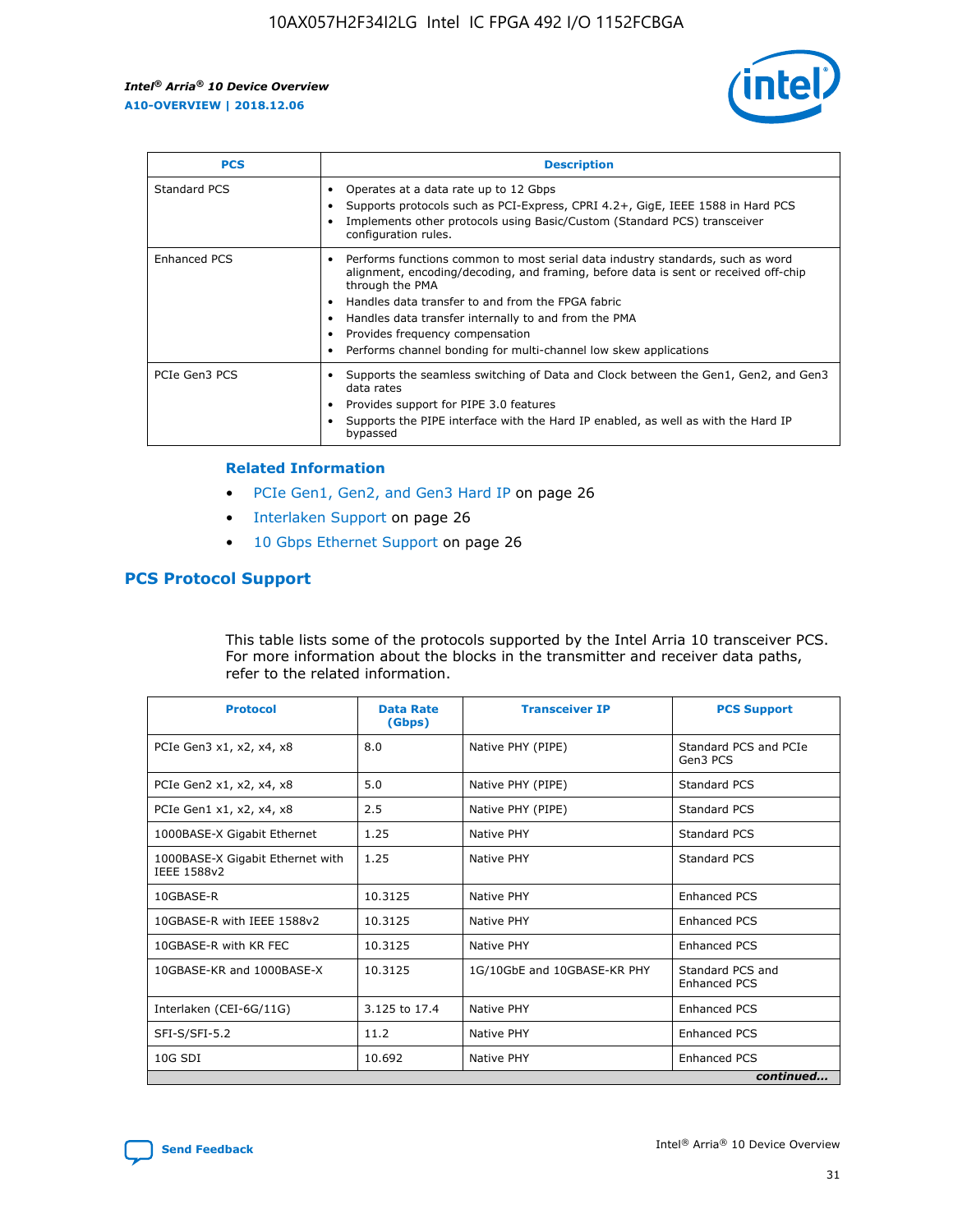

| <b>Protocol</b>      | <b>Data Rate</b><br>(Gbps) | <b>Transceiver IP</b> | <b>PCS Support</b>  |
|----------------------|----------------------------|-----------------------|---------------------|
| CPRI 6.0 (64B/66B)   | 0.6144 to<br>10.1376       | Native PHY            | <b>Enhanced PCS</b> |
| CPRI 4.2 (8B/10B)    | 0.6144 to<br>9.8304        | Native PHY            | Standard PCS        |
| OBSAI RP3 v4.2       | 0.6144 to 6.144            | Native PHY            | Standard PCS        |
| SD-SDI/HD-SDI/3G-SDI | $0.143(12)$ to<br>2.97     | Native PHY            | Standard PCS        |

## **Related Information**

#### [Intel Arria 10 Transceiver PHY User Guide](https://www.intel.com/content/www/us/en/programmable/documentation/nik1398707230472.html#nik1398707091164)

Provides more information about the supported transceiver protocols and PHY IP, the PMA architecture, and the standard, enhanced, and PCIe Gen3 PCS architecture.

# **SoC with Hard Processor System**

Each SoC device combines an FPGA fabric and a hard processor system (HPS) in a single device. This combination delivers the flexibility of programmable logic with the power and cost savings of hard IP in these ways:

- Reduces board space, system power, and bill of materials cost by eliminating a discrete embedded processor
- Allows you to differentiate the end product in both hardware and software, and to support virtually any interface standard
- Extends the product life and revenue through in-field hardware and software updates

<sup>(12)</sup> The 0.143 Gbps data rate is supported using oversampling of user logic that you must implement in the FPGA fabric.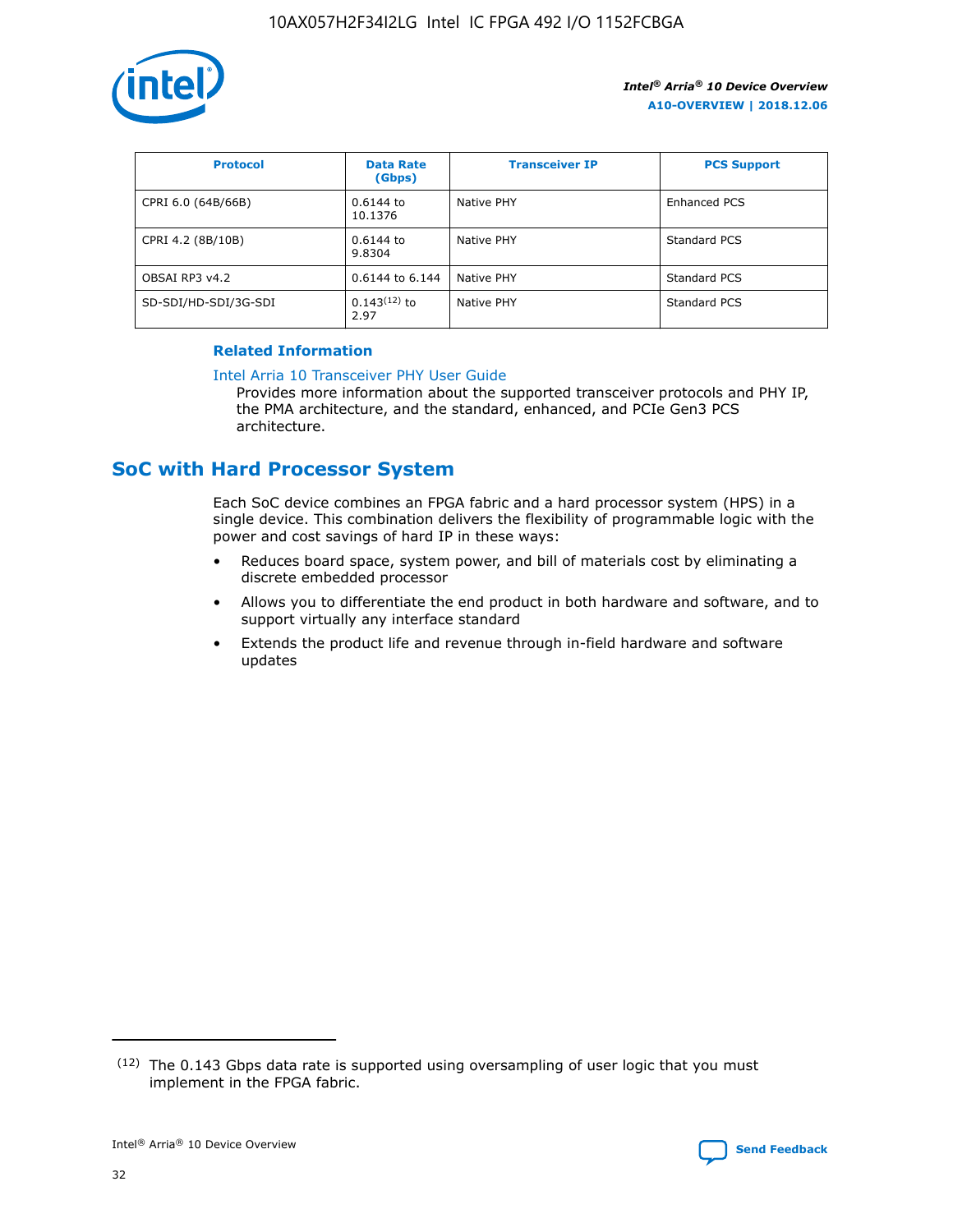

#### **Figure 9. HPS Block Diagram**

This figure shows a block diagram of the HPS with the dual ARM Cortex-A9 MPCore processor.



## **Key Advantages of 20-nm HPS**

The 20-nm HPS strikes a balance between enabling maximum software compatibility with 28-nm SoCs while still improving upon the 28-nm HPS architecture. These improvements address the requirements of the next generation target markets such as wireless and wireline communications, compute and storage equipment, broadcast and military in terms of performance, memory bandwidth, connectivity via backplane and security.

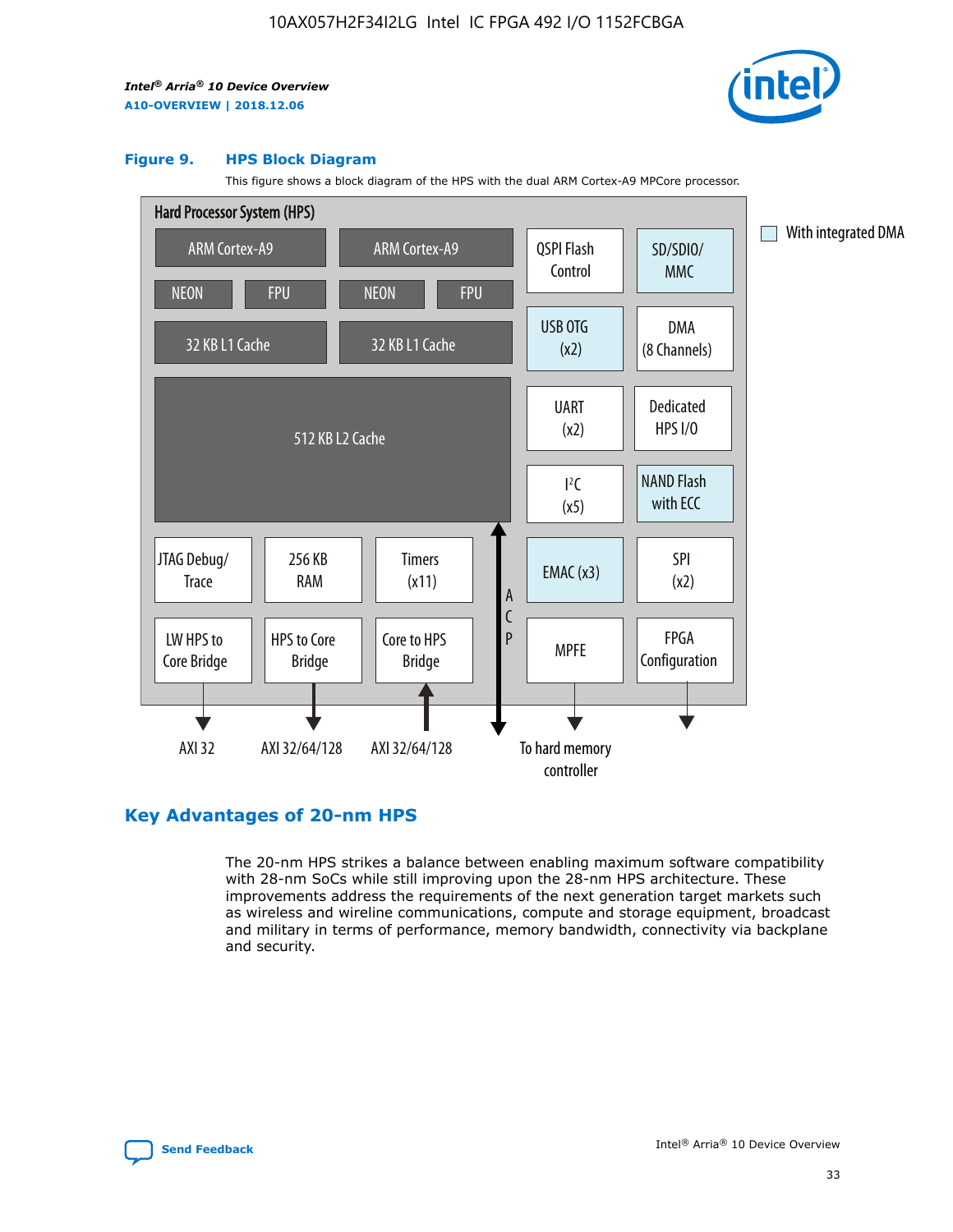

## **Table 24. Improvements in 20 nm HPS**

This table lists the key improvements of the 20 nm HPS compared to the 28 nm HPS.

| Advantages/<br><b>Improvements</b>                          | <b>Description</b>                                                                                                                                                                                                                                                                                                                                                                                                                                                                                                                                                                                                                                                                                                                                                                                                                                                                                                      |
|-------------------------------------------------------------|-------------------------------------------------------------------------------------------------------------------------------------------------------------------------------------------------------------------------------------------------------------------------------------------------------------------------------------------------------------------------------------------------------------------------------------------------------------------------------------------------------------------------------------------------------------------------------------------------------------------------------------------------------------------------------------------------------------------------------------------------------------------------------------------------------------------------------------------------------------------------------------------------------------------------|
| Increased performance and<br>overdrive capability           | While the nominal processor frequency is 1.2 GHz, the 20 nm HPS offers an "overdrive"<br>feature which enables a higher processor operating frequency. This requires a higher supply<br>voltage value that is unique to the HPS and may require a separate regulator.                                                                                                                                                                                                                                                                                                                                                                                                                                                                                                                                                                                                                                                   |
| Increased processor memory<br>bandwidth and DDR4<br>support | Up to 64-bit DDR4 memory at 2,400 Mbps support is available for the processor. The hard<br>memory controller for the HPS comprises a multi-port front end that manages connections<br>to a single port memory controller. The multi-port front end allows logic core and the HPS<br>to share ports and thereby the available bandwidth of the memory controller.                                                                                                                                                                                                                                                                                                                                                                                                                                                                                                                                                        |
| Flexible I/O sharing                                        | An advanced I/O pin muxing scheme allows improved sharing of I/O between the HPS and<br>the core logic. The following types of I/O are available for SoC:<br>17 dedicated I/Os-physically located inside the HPS block and are not accessible to<br>logic within the core. The 17 dedicated I/Os are used for HPS clock, resets, and<br>interfacing with boot devices, QSPI, and SD/MMC.<br>48 direct shared I/O-located closest to the HPS block and are ideal for high speed HPS<br>peripherals such as EMAC, USB, and others. There is one bank of 48 I/Os that supports<br>direct sharing where the 48 I/Os can be shared 12 I/Os at a time.<br>Standard (shared) I/O-all standard I/Os can be shared by the HPS peripherals and any<br>logic within the core. For designs where more than 48 I/Os are reguired to fully use all<br>the peripherals in the HPS, these I/Os can be connected through the core logic. |
| <b>EMAC</b> core                                            | Three EMAC cores are available in the HPS. The EMAC cores enable an application to<br>support two redundant Ethernet connections; for example, backplane, or two EMAC cores<br>for managing IEEE 1588 time stamp information while allowing a third EMAC core for debug<br>and configuration. All three EMACs can potentially share the same time stamps, simplifying<br>the 1588 time stamping implementation. A new serial time stamp interface allows core<br>logic to access and read the time stamp values. The integrated EMAC controllers can be<br>connected to external Ethernet PHY through the provided MDIO or I <sup>2</sup> C interface.                                                                                                                                                                                                                                                                  |
| On-chip memory                                              | The on-chip memory is updated to 256 KB support and can support larger data sets and<br>real time algorithms.                                                                                                                                                                                                                                                                                                                                                                                                                                                                                                                                                                                                                                                                                                                                                                                                           |
| <b>ECC</b> enhancements                                     | Improvements in L2 Cache ECC management allow identification of errors down to the<br>address level. ECC enhancements also enable improved error injection and status reporting<br>via the introduction of new memory mapped access to syndrome and data signals.                                                                                                                                                                                                                                                                                                                                                                                                                                                                                                                                                                                                                                                       |
| HPS to FPGA Interconnect<br>Backbone                        | Although the HPS and the Logic Core can operate independently, they are tightly coupled<br>via a high-bandwidth system interconnect built from high-performance ARM AMBA AXI bus<br>bridges. IP bus masters in the FPGA fabric have access to HPS bus slaves via the FPGA-to-<br>HPS interconnect. Similarly, HPS bus masters have access to bus slaves in the core fabric<br>via the HPS-to-FPGA bridge. Both bridges are AMBA AXI-3 compliant and support<br>simultaneous read and write transactions. Up to three masters within the core fabric can<br>share the HPS SDRAM controller with the processor. Additionally, the processor can be used<br>to configure the core fabric under program control via a dedicated 32-bit configuration port.                                                                                                                                                                  |
| FPGA configuration and HPS<br>booting                       | The FPGA fabric and HPS in the SoCs are powered independently. You can reduce the clock<br>frequencies or gate the clocks to reduce dynamic power.<br>You can configure the FPGA fabric and boot the HPS independently, in any order, providing<br>you with more design flexibility.                                                                                                                                                                                                                                                                                                                                                                                                                                                                                                                                                                                                                                    |
| Security                                                    | New security features have been introduced for anti-tamper management, secure boot,<br>encryption (AES), and authentication (SHA).                                                                                                                                                                                                                                                                                                                                                                                                                                                                                                                                                                                                                                                                                                                                                                                      |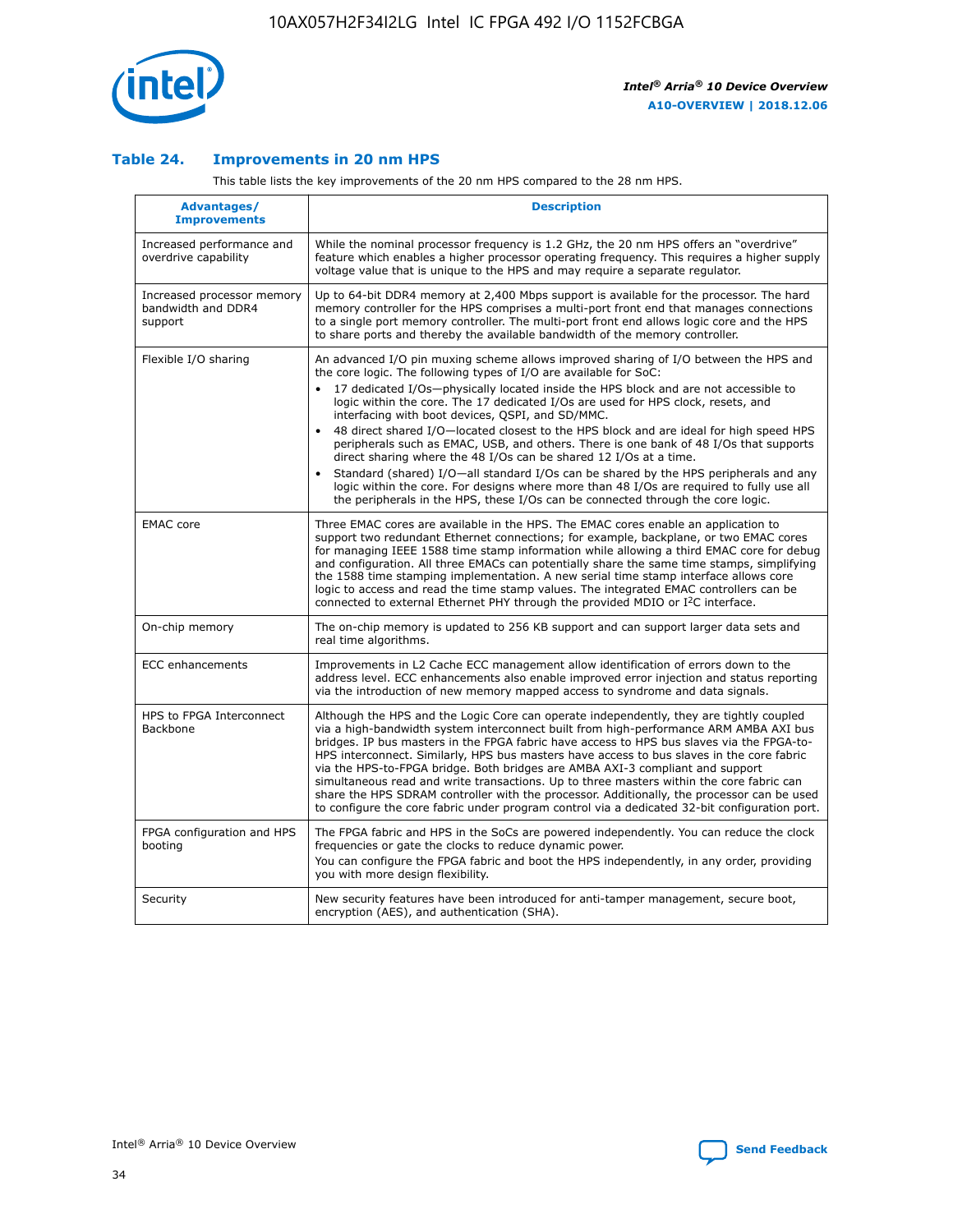

## **Features of the HPS**

The HPS has the following features:

- 1.2-GHz, dual-core ARM Cortex-A9 MPCore processor with up to 1.5-GHz via overdrive
	- ARMv7-A architecture that runs 32-bit ARM instructions, 16-bit and 32-bit Thumb instructions, and 8-bit Java byte codes in Jazelle style
	- Superscalar, variable length, out-of-order pipeline with dynamic branch prediction
	- Instruction Efficiency 2.5 MIPS/MHz, which provides total performance of 7500 MIPS at 1.5 GHz
- Each processor core includes:
	- 32 KB of L1 instruction cache, 32 KB of L1 data cache
	- Single- and double-precision floating-point unit and NEON media engine
	- CoreSight debug and trace technology
	- Snoop Control Unit (SCU) and Acceleration Coherency Port (ACP)
- 512 KB of shared L2 cache
- 256 KB of scratch RAM
- Hard memory controller with support for DDR3, DDR4 and optional error correction code (ECC) support
- Multiport Front End (MPFE) Scheduler interface to the hard memory controller
- 8-channel direct memory access (DMA) controller
- QSPI flash controller with SIO, DIO, QIO SPI Flash support
- NAND flash controller (ONFI 1.0 or later) with DMA and ECC support, updated to support 8 and 16-bit Flash devices and new command DMA to offload CPU for fast power down recovery
- Updated SD/SDIO/MMC controller to eMMC 4.5 with DMA with CE-ATA digital command support
- 3 10/100/1000 Ethernet media access control (MAC) with DMA
- 2 USB On-the-Go (OTG) controllers with DMA
- $\bullet$  5 I<sup>2</sup>C controllers (3 can be used by EMAC for MIO to external PHY)
- 2 UART 16550 Compatible controllers
- 4 serial peripheral interfaces (SPI) (2 Master, 2 Slaves)
- 62 programmable general-purpose I/Os, which includes 48 direct share I/Os that allows the HPS peripherals to connect directly to the FPGA I/Os
- 7 general-purpose timers
- 4 watchdog timers
- Anti-tamper, Secure Boot, Encryption (AES) and Authentication (SHA)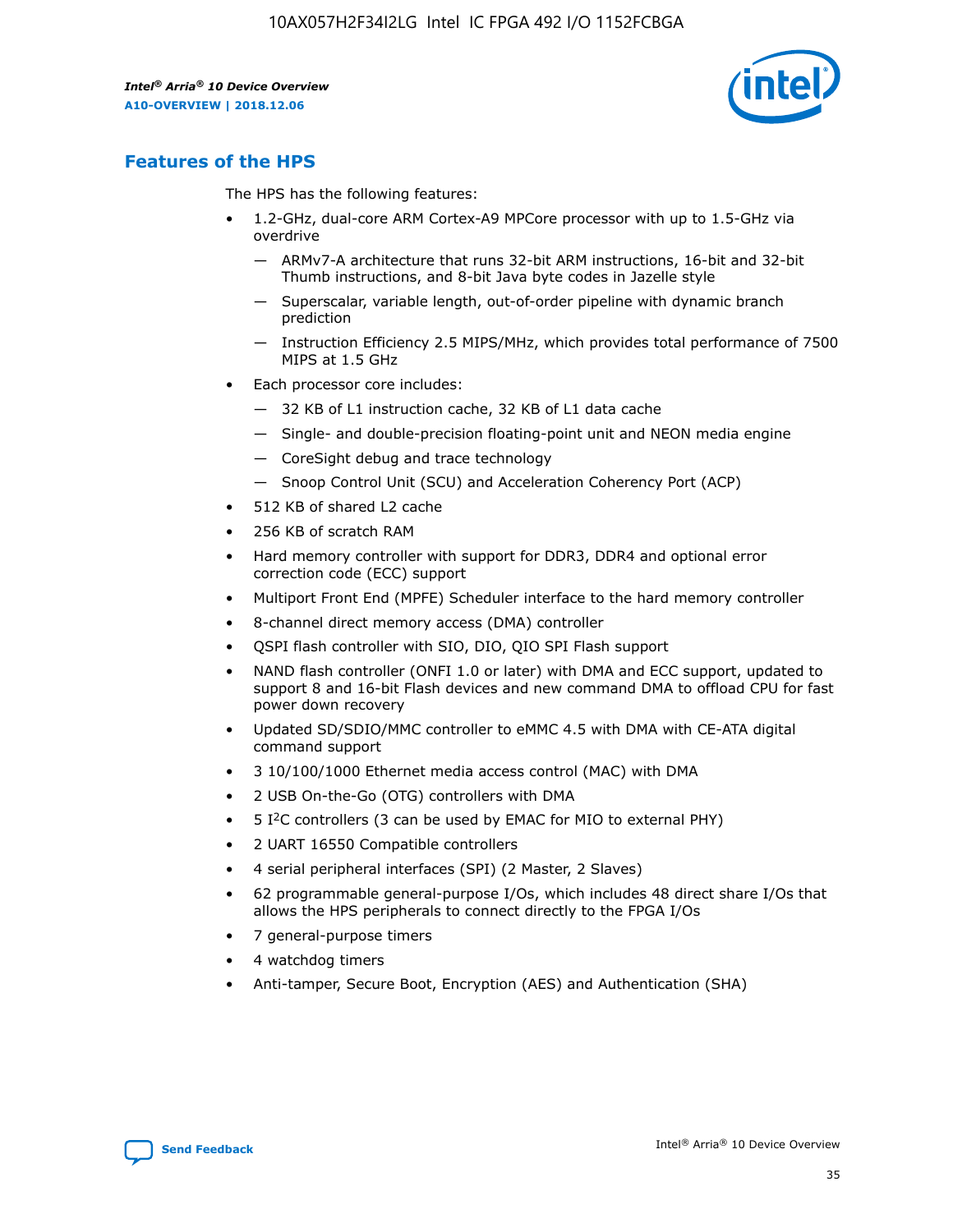

## **System Peripherals and Debug Access Port**

Each Ethernet MAC, USB OTG, NAND flash controller, and SD/MMC controller module has an integrated DMA controller. For modules without an integrated DMA controller, an additional DMA controller module provides up to eight channels of high-bandwidth data transfers. Peripherals that communicate off-chip are multiplexed with other peripherals at the HPS pin level. This allows you to choose which peripherals interface with other devices on your PCB.

The debug access port provides interfaces to industry standard JTAG debug probes and supports ARM CoreSight debug and core traces to facilitate software development.

## **HPS–FPGA AXI Bridges**

The HPS–FPGA bridges, which support the Advanced Microcontroller Bus Architecture (AMBA) Advanced eXtensible Interface (AXI™) specifications, consist of the following bridges:

- FPGA-to-HPS AMBA AXI bridge—a high-performance bus supporting 32, 64, and 128 bit data widths that allows the FPGA fabric to issue transactions to slaves in the HPS.
- HPS-to-FPGA Avalon/AMBA AXI bridge—a high-performance bus supporting 32, 64, and 128 bit data widths that allows the HPS to issue transactions to slaves in the FPGA fabric.
- Lightweight HPS-to-FPGA AXI bridge—a lower latency 32 bit width bus that allows the HPS to issue transactions to soft peripherals in the FPGA fabric. This bridge is primarily used for control and status register (CSR) accesses to peripherals in the FPGA fabric.

The HPS–FPGA AXI bridges allow masters in the FPGA fabric to communicate with slaves in the HPS logic, and vice versa. For example, the HPS-to-FPGA AXI bridge allows you to share memories instantiated in the FPGA fabric with one or both microprocessors in the HPS, while the FPGA-to-HPS AXI bridge allows logic in the FPGA fabric to access the memory and peripherals in the HPS.

Each HPS–FPGA bridge also provides asynchronous clock crossing for data transferred between the FPGA fabric and the HPS.

#### **HPS SDRAM Controller Subsystem**

The HPS SDRAM controller subsystem contains a multiport SDRAM controller and DDR PHY that are shared between the FPGA fabric (through the FPGA-to-HPS SDRAM interface), the level 2 (L2) cache, and the level 3 (L3) system interconnect. The FPGA-to-HPS SDRAM interface supports AMBA AXI and Avalon® Memory-Mapped (Avalon-MM) interface standards, and provides up to six individual ports for access by masters implemented in the FPGA fabric.

The HPS SDRAM controller supports up to 3 masters (command ports), 3x 64-bit read data ports and 3x 64-bit write data ports.

To maximize memory performance, the SDRAM controller subsystem supports command and data reordering, deficit round-robin arbitration with aging, and high-priority bypass features.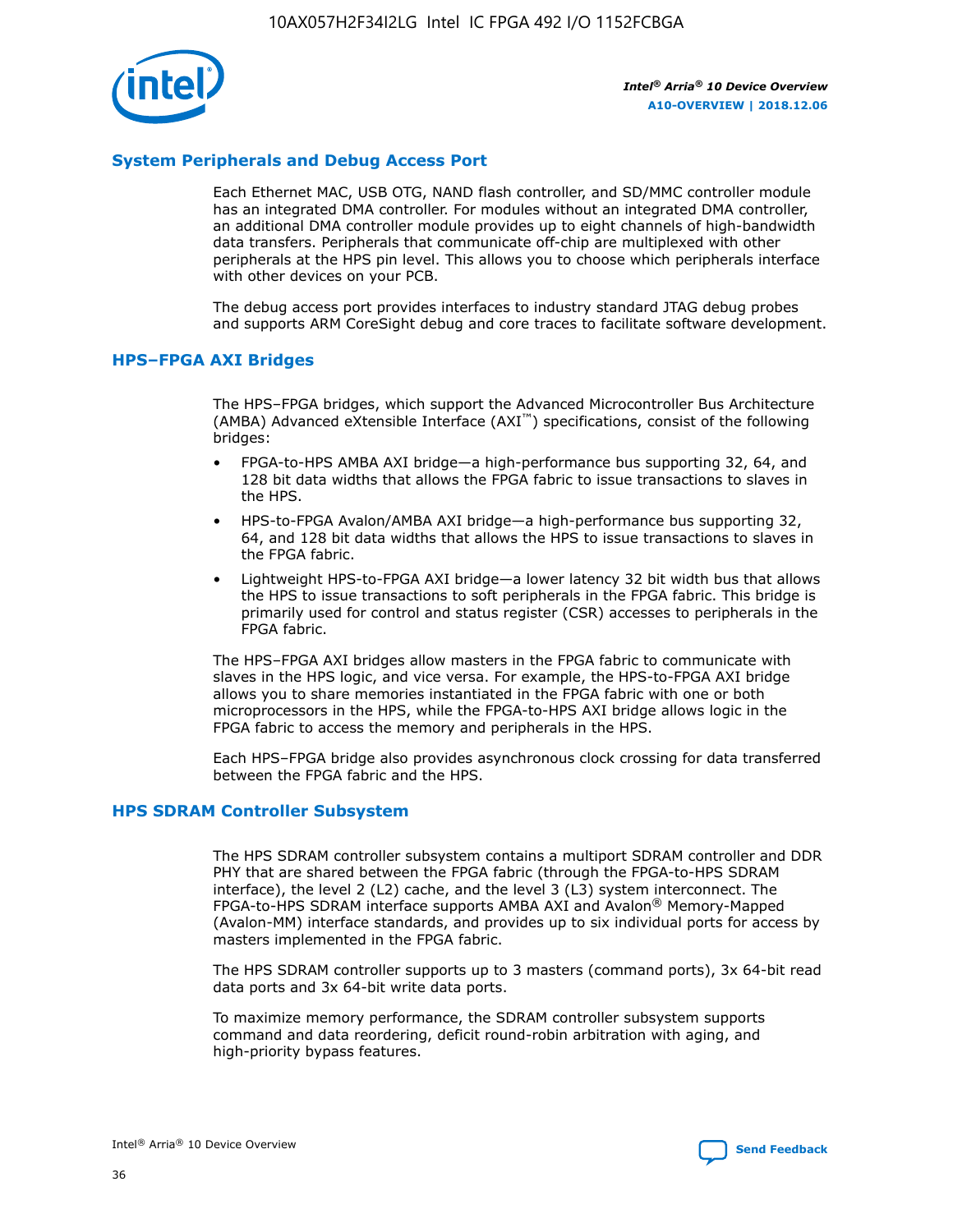

## **FPGA Configuration and HPS Booting**

The FPGA fabric and HPS in the SoC FPGA must be powered at the same time. You can reduce the clock frequencies or gate the clocks to reduce dynamic power.

Once powered, the FPGA fabric and HPS can be configured independently thus providing you with more design flexibility:

- You can boot the HPS independently. After the HPS is running, the HPS can fully or partially reconfigure the FPGA fabric at any time under software control. The HPS can also configure other FPGAs on the board through the FPGA configuration controller.
- Configure the FPGA fabric first, and then boot the HPS from memory accessible to the FPGA fabric.

## **Hardware and Software Development**

For hardware development, you can configure the HPS and connect your soft logic in the FPGA fabric to the HPS interfaces using the Platform Designer system integration tool in the Intel Quartus Prime software.

For software development, the ARM-based SoC FPGA devices inherit the rich software development ecosystem available for the ARM Cortex-A9 MPCore processor. The software development process for Intel SoC FPGAs follows the same steps as those for other SoC devices from other manufacturers. Support for Linux\*, VxWorks\*, and other operating systems are available for the SoC FPGAs. For more information on the operating systems support availability, contact the Intel FPGA sales team.

You can begin device-specific firmware and software development on the Intel SoC FPGA Virtual Target. The Virtual Target is a fast PC-based functional simulation of a target development system—a model of a complete development board. The Virtual Target enables the development of device-specific production software that can run unmodified on actual hardware.

## **Dynamic and Partial Reconfiguration**

The Intel Arria 10 devices support dynamic and partial reconfiguration. You can use dynamic and partial reconfiguration simultaneously to enable seamless reconfiguration of both the device core and transceivers.

## **Dynamic Reconfiguration**

You can reconfigure the PMA and PCS blocks while the device continues to operate. This feature allows you to change the data rates, protocol, and analog settings of a channel in a transceiver bank without affecting on-going data transfer in other transceiver banks. This feature is ideal for applications that require dynamic multiprotocol or multirate support.

## **Partial Reconfiguration**

Using partial reconfiguration, you can reconfigure some parts of the device while keeping the device in operation.

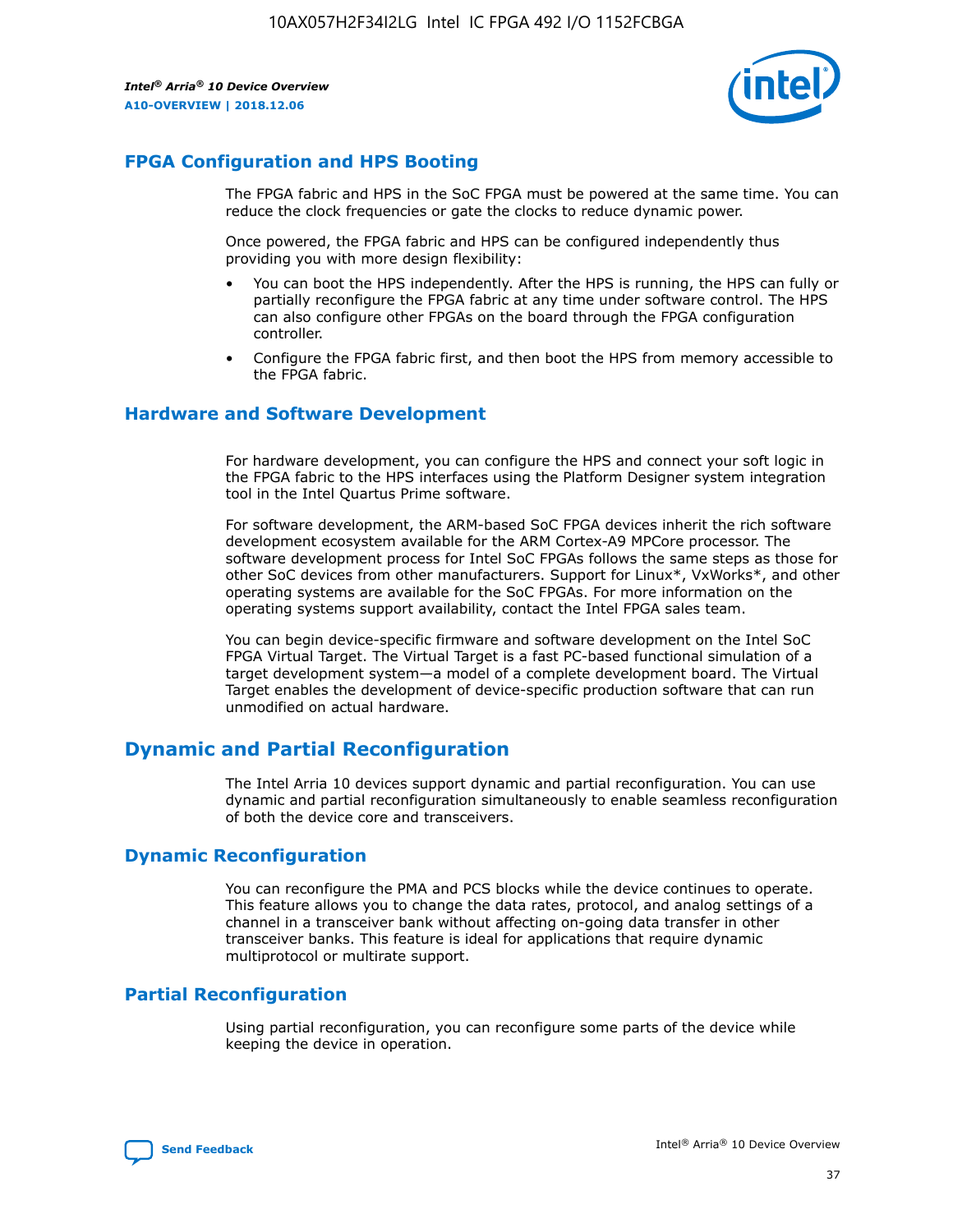

Instead of placing all device functions in the FPGA fabric, you can store some functions that do not run simultaneously in external memory and load them only when required. This capability increases the effective logic density of the device, and lowers cost and power consumption.

In the Intel solution, you do not have to worry about intricate device architecture to perform a partial reconfiguration. The partial reconfiguration capability is built into the Intel Quartus Prime design software, making such time-intensive task simple.

Intel Arria 10 devices support partial reconfiguration in the following configuration options:

- Using an internal host:
	- All supported configuration modes where the FPGA has access to external memory devices such as serial and parallel flash memory.
	- Configuration via Protocol [CvP (PCIe)]
- Using an external host—passive serial (PS), fast passive parallel (FPP) x8, FPP x16, and FPP x32 I/O interface.

# **Enhanced Configuration and Configuration via Protocol**

## **Table 25. Configuration Schemes and Features of Intel Arria 10 Devices**

Intel Arria 10 devices support 1.8 V programming voltage and several configuration schemes.

| <b>Scheme</b>                                                          | <b>Data</b><br><b>Width</b> | <b>Max Clock</b><br>Rate<br>(MHz) | <b>Max Data</b><br>Rate<br>(Mbps)<br>(13) | <b>Decompression</b> | <b>Design</b><br>Security <sup>(1</sup><br>4) | <b>Partial</b><br><b>Reconfiguration</b><br>(15) | <b>Remote</b><br><b>System</b><br><b>Update</b> |
|------------------------------------------------------------------------|-----------------------------|-----------------------------------|-------------------------------------------|----------------------|-----------------------------------------------|--------------------------------------------------|-------------------------------------------------|
| <b>JTAG</b>                                                            | 1 bit                       | 33                                | 33                                        |                      |                                               | Yes(16)                                          |                                                 |
| Active Serial (AS)<br>through the<br>EPCO-L<br>configuration<br>device | 1 bit,<br>4 bits            | 100                               | 400                                       | Yes                  | Yes                                           | $Y_{PS}(16)$                                     | Yes                                             |
| Passive serial (PS)<br>through CPLD or<br>external<br>microcontroller  | 1 bit                       | 100                               | 100                                       | Yes                  | Yes                                           | Yes(16)                                          | Parallel<br>Flash<br>Loader<br>(PFL) IP<br>core |
|                                                                        |                             |                                   |                                           |                      |                                               |                                                  | continued                                       |

<sup>(13)</sup> Enabling either compression or design security features affects the maximum data rate. Refer to the Intel Arria 10 Device Datasheet for more information.

<sup>(14)</sup> Encryption and compression cannot be used simultaneously.

 $<sup>(15)</sup>$  Partial reconfiguration is an advanced feature of the device family. If you are interested in</sup> using partial reconfiguration, contact Intel for support.

 $(16)$  Partial configuration can be performed only when it is configured as internal host.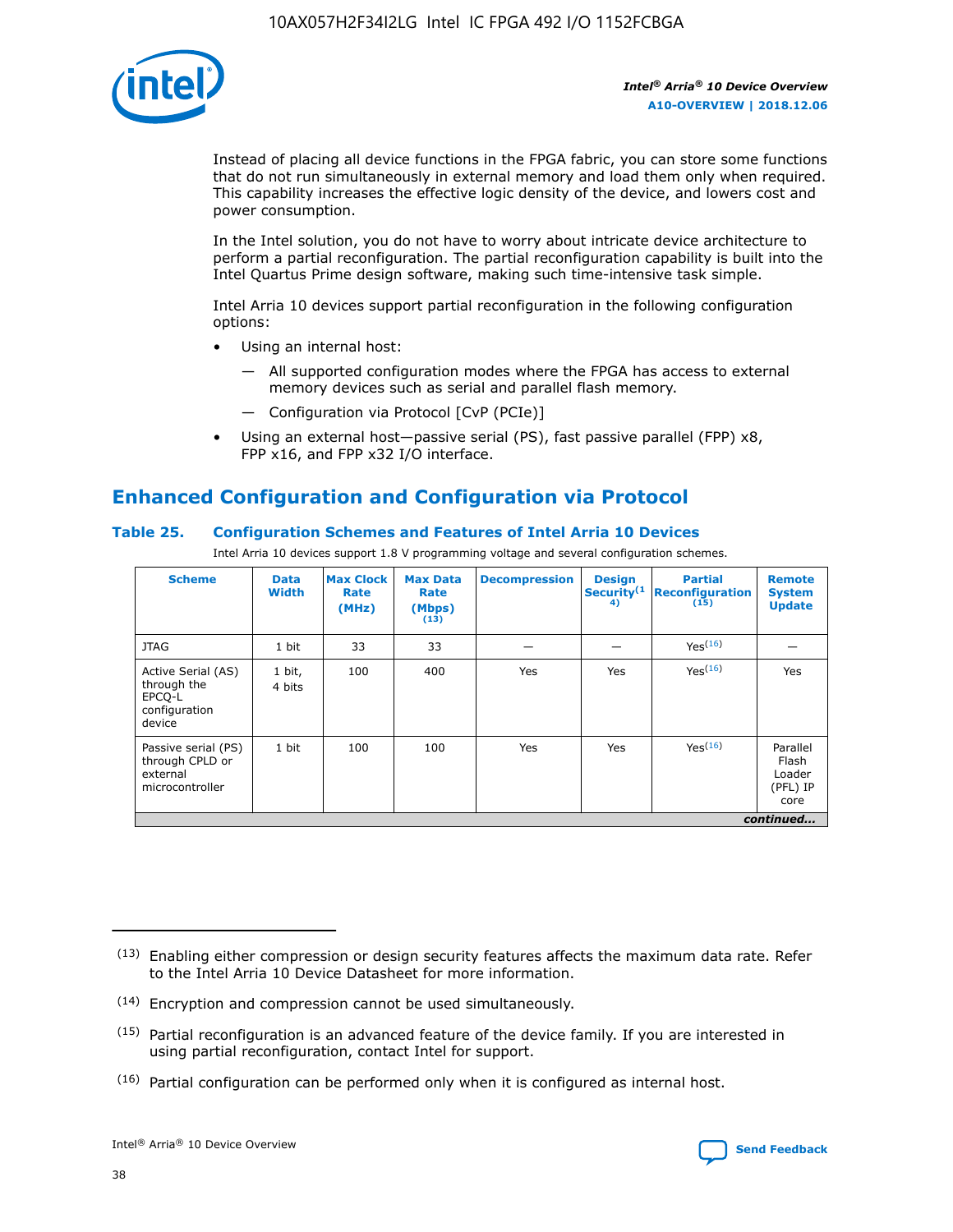

| <b>Scheme</b>                                   | <b>Data</b><br><b>Width</b> | <b>Max Clock</b><br>Rate<br>(MHz) | <b>Max Data</b><br>Rate<br>(Mbps)<br>(13) | <b>Decompression</b> | <b>Design</b><br>Security <sup>(1</sup><br>4) | <b>Partial</b><br><b>Reconfiguration</b><br>(15) | <b>Remote</b><br><b>System</b><br><b>Update</b> |
|-------------------------------------------------|-----------------------------|-----------------------------------|-------------------------------------------|----------------------|-----------------------------------------------|--------------------------------------------------|-------------------------------------------------|
| Fast passive                                    | 8 bits                      | 100                               | 3200                                      | Yes                  | Yes                                           | Yes <sup>(17)</sup>                              | PFL IP                                          |
| parallel (FPP)<br>through CPLD or               | 16 bits                     |                                   |                                           | Yes                  | Yes                                           |                                                  | core                                            |
| external<br>microcontroller                     | 32 bits                     |                                   |                                           | Yes                  | Yes                                           |                                                  |                                                 |
| Configuration via                               | 16 bits                     | 100                               | 3200                                      | Yes                  | Yes                                           | Yes <sup>(17)</sup>                              |                                                 |
| <b>HPS</b>                                      | 32 bits                     |                                   |                                           | Yes                  | Yes                                           |                                                  |                                                 |
| Configuration via<br>Protocol [CvP<br>$(PCIe*)$ | x1, x2,<br>x4, x8<br>lanes  |                                   | 8000                                      | Yes                  | Yes                                           | Yes <sup>(16)</sup>                              |                                                 |

You can configure Intel Arria 10 devices through PCIe using Configuration via Protocol (CvP). The Intel Arria 10 CvP implementation conforms to the PCIe 100 ms power-up-to-active time requirement.

#### **Related Information**

[Configuration via Protocol \(CvP\) Implementation in Intel FPGAs User Guide](https://www.intel.com/content/www/us/en/programmable/documentation/dsu1441819344145.html#dsu1442269728522) Provides more information about the CvP configuration scheme.

# **SEU Error Detection and Correction**

Intel Arria 10 devices offer robust and easy-to-use single-event upset (SEU) error detection and correction circuitry.

The detection and correction circuitry includes protection for Configuration RAM (CRAM) programming bits and user memories. The CRAM is protected by a continuously running CRC error detection circuit with integrated ECC that automatically corrects one or two errors and detects higher order multi-bit errors. When more than two errors occur, correction is available through reloading of the core programming file, providing a complete design refresh while the FPGA continues to operate.

The physical layout of the Intel Arria 10 CRAM array is optimized to make the majority of multi-bit upsets appear as independent single-bit or double-bit errors which are automatically corrected by the integrated CRAM ECC circuitry. In addition to the CRAM protection, the M20K memory blocks also include integrated ECC circuitry and are layout-optimized for error detection and correction. The MLAB does not have ECC.

(14) Encryption and compression cannot be used simultaneously.

<sup>(17)</sup> Supported at a maximum clock rate of 100 MHz.



 $(13)$  Enabling either compression or design security features affects the maximum data rate. Refer to the Intel Arria 10 Device Datasheet for more information.

 $(15)$  Partial reconfiguration is an advanced feature of the device family. If you are interested in using partial reconfiguration, contact Intel for support.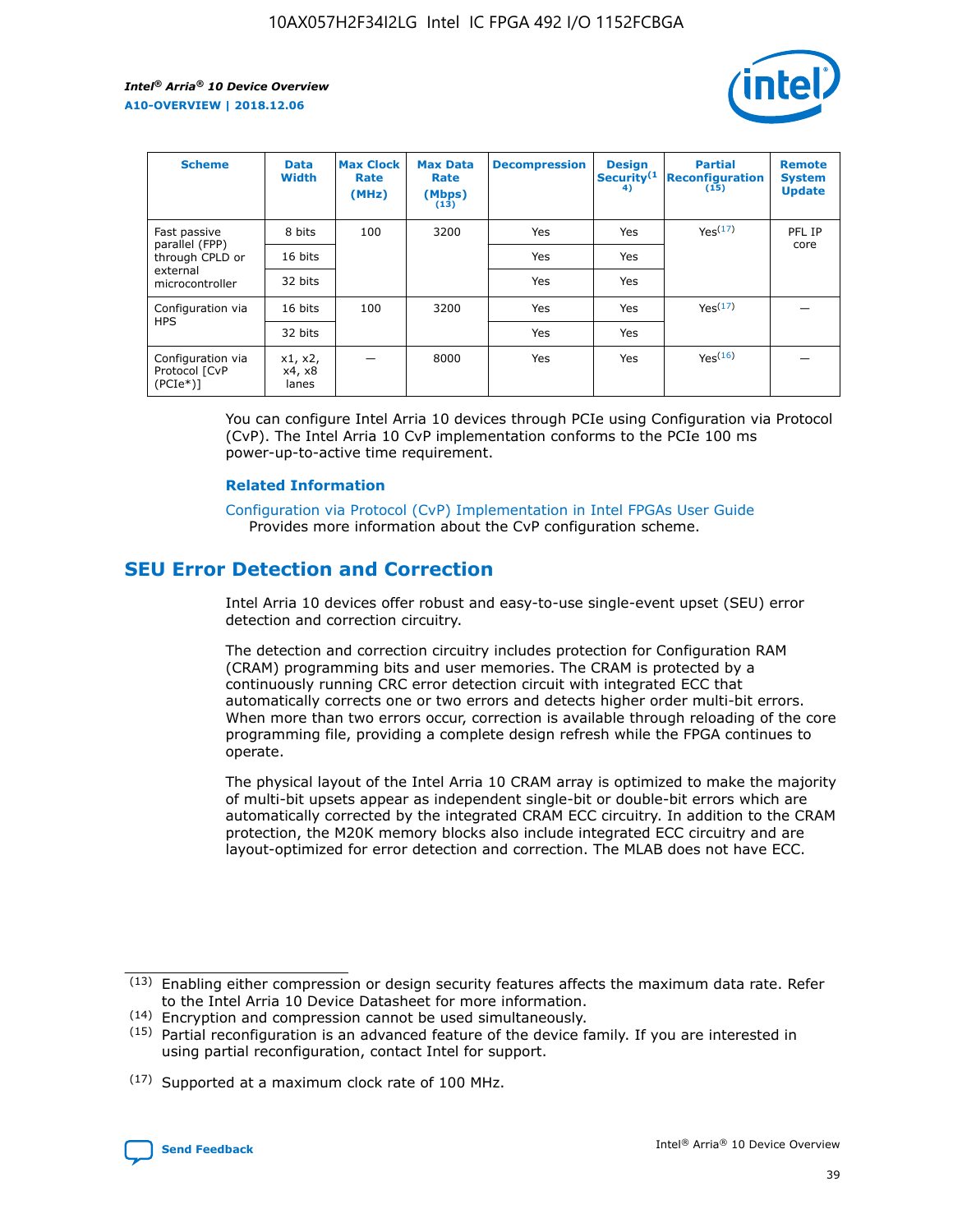

## **Power Management**

Intel Arria 10 devices leverage the advanced 20 nm process technology, a low 0.9 V core power supply, an enhanced core architecture, and several optional power reduction techniques to reduce total power consumption by as much as 40% compared to Arria V devices and as much as 60% compared to Stratix V devices.

The optional power reduction techniques in Intel Arria 10 devices include:

- **SmartVID**—a code is programmed into each device during manufacturing that allows a smart regulator to operate the device at lower core  $V_{CC}$  while maintaining performance
- **Programmable Power Technology**—non-critical timing paths are identified by the Intel Quartus Prime software and the logic in these paths is biased for low power instead of high performance
- **Low Static Power Options**—devices are available with either standard static power or low static power while maintaining performance

Furthermore, Intel Arria 10 devices feature Intel's industry-leading low power transceivers and include a number of hard IP blocks that not only reduce logic resources but also deliver substantial power savings compared to soft implementations. In general, hard IP blocks consume up to 90% less power than the equivalent soft logic implementations.

# **Incremental Compilation**

The Intel Quartus Prime software incremental compilation feature reduces compilation time and helps preserve performance to ease timing closure. The incremental compilation feature enables the partial reconfiguration flow for Intel Arria 10 devices.

Incremental compilation supports top-down, bottom-up, and team-based design flows. This feature facilitates modular, hierarchical, and team-based design flows where different designers compile their respective design sections in parallel. Furthermore, different designers or IP providers can develop and optimize different blocks of the design independently. These blocks can then be imported into the top level project.

# **Document Revision History for Intel Arria 10 Device Overview**

| <b>Document</b><br><b>Version</b> | <b>Changes</b>                                                                                                                                                                                                                                                              |
|-----------------------------------|-----------------------------------------------------------------------------------------------------------------------------------------------------------------------------------------------------------------------------------------------------------------------------|
| 2018.12.06                        | Added links to Intel Arria 10 device errata documents.<br>Removed automotive temperature option from the Intel Arria 10 GX devices.<br>Removed -3 fabric speed grade from the Intel Arria 10 GT devices.<br>Updated power options for the Intel Arria 10 GX and GT devices. |
| 2018.04.09                        | Updated the lowest $V_{CC}$ from 0.83 V to 0.82 V in the topic listing a summary of the device features.                                                                                                                                                                    |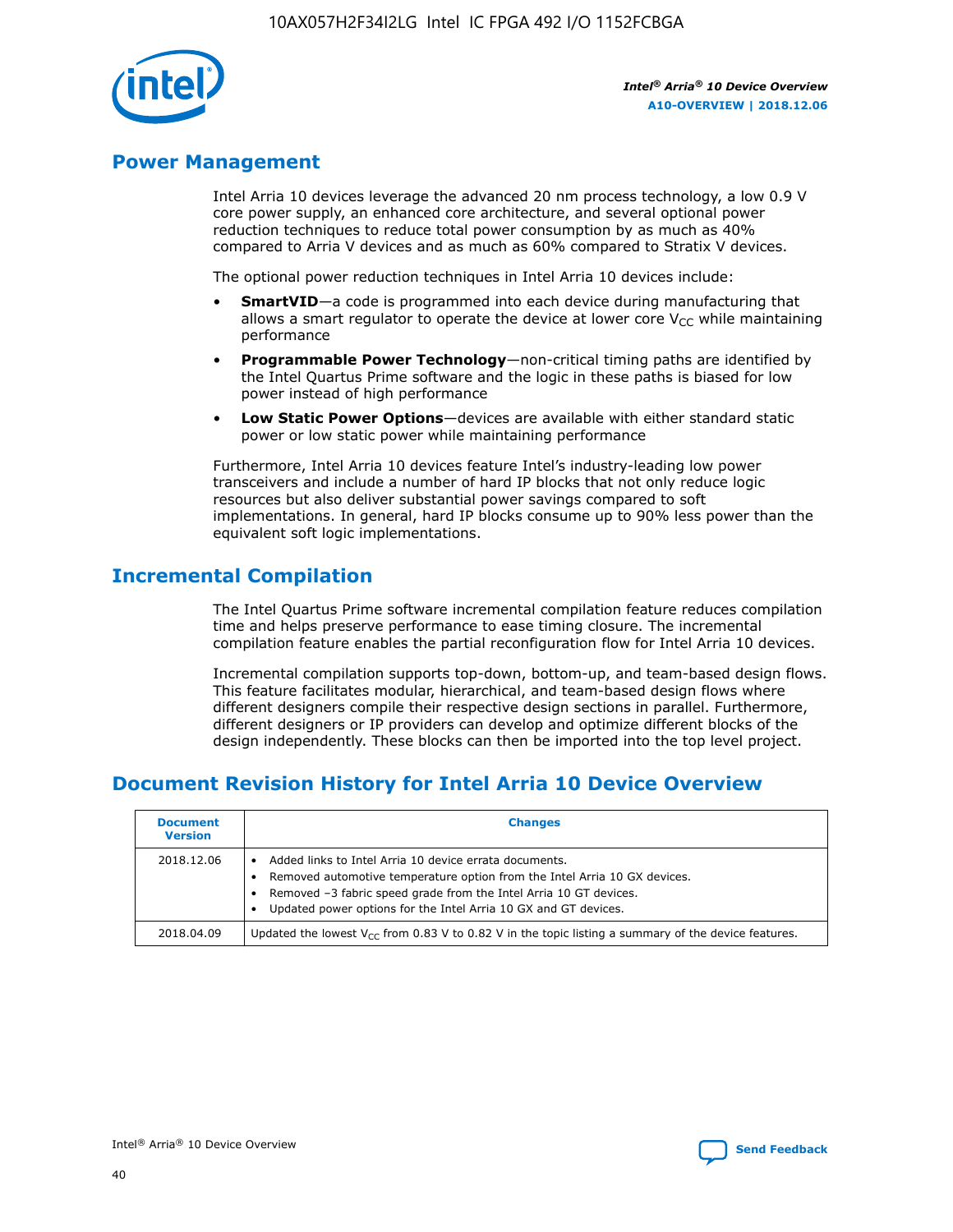*Intel® Arria® 10 Device Overview* **A10-OVERVIEW | 2018.12.06**



| <b>Date</b>    | <b>Version</b> | <b>Changes</b>                                                                                                                                                                                                                                                                                                                                                                                                                                                                                                                                                                                                                                                                                                                                                                                                                                                                                                                                                            |
|----------------|----------------|---------------------------------------------------------------------------------------------------------------------------------------------------------------------------------------------------------------------------------------------------------------------------------------------------------------------------------------------------------------------------------------------------------------------------------------------------------------------------------------------------------------------------------------------------------------------------------------------------------------------------------------------------------------------------------------------------------------------------------------------------------------------------------------------------------------------------------------------------------------------------------------------------------------------------------------------------------------------------|
| January 2018   | 2018.01.17     | Updated the maximum data rate for HPS (Intel Arria 10 SX devices<br>external memory interface DDR3 controller from 2,166 Mbps to 2,133<br>Mbps.<br>Updated maximum frequency supported for half rate QDRII and QDRII<br>+ SRAM to 633 MHz in Memory Standards Supported by the Soft<br>Memory Controller table.<br>Updated transceiver backplane capability to 12.5 Gbps.<br>$\bullet$<br>Removed transceiver speed grade 5 in Sample Ordering Core and<br>Available Options for Intel Arria 10 GX Devices figure.<br>Removed package code 40, low static power, SmartVID, industrial, and<br>military operating temperature support from Sample Ordering Core and<br>Available Options for Intel Arria 10 GT Devices figure.<br>Updated short reach transceiver rate for Intel Arria 10 GT devices to<br>25.8 Gbps.<br>Removed On-Die Instrumentation - EyeQ and Jitter Margin Tool<br>support from PMA Features of the Transceivers in Intel Arria 10 Devices<br>table. |
| September 2017 | 2017.09.20     | Updated the maximum speed of the DDR4 external memory interface from<br>1,333 MHz/2,666 Mbps to 1,200 MHz/2,400 Mbps.                                                                                                                                                                                                                                                                                                                                                                                                                                                                                                                                                                                                                                                                                                                                                                                                                                                     |
| July 2017      | 2017.07.13     | Corrected the automotive temperature range in the figure showing the<br>available options for the Intel Arria 10 GX devices from "-40°C to 100°C"<br>to "-40°C to 125°C".                                                                                                                                                                                                                                                                                                                                                                                                                                                                                                                                                                                                                                                                                                                                                                                                 |
| July 2017      | 2017.07.06     | Added automotive temperature option to Intel Arria 10 GX device family.                                                                                                                                                                                                                                                                                                                                                                                                                                                                                                                                                                                                                                                                                                                                                                                                                                                                                                   |
| May 2017       | 2017.05.08     | Corrected protocol names with "1588" to "IEEE 1588v2".<br>$\bullet$<br>Updated the vertical migration table to remove vertical migration<br>$\bullet$<br>between Intel Arria 10 GX and Intel Arria 10 SX device variants.<br>Removed all "Preliminary" marks.<br>$\bullet$                                                                                                                                                                                                                                                                                                                                                                                                                                                                                                                                                                                                                                                                                                |
| March 2017     | 2017.03.15     | Removed the topic about migration from Intel Arria 10 to Intel Stratix<br>10 devices.<br>Rebranded as Intel.<br>$\bullet$                                                                                                                                                                                                                                                                                                                                                                                                                                                                                                                                                                                                                                                                                                                                                                                                                                                 |
| October 2016   | 2016.10.31     | Removed package F36 from Intel Arria 10 GX devices.<br>Updated Intel Arria 10 GT sample ordering code and maximum GX<br>$\bullet$<br>transceiver count. Intel Arria 10 GT devices are available only in the<br>SF45 package option with a maximum of 72 transceivers.                                                                                                                                                                                                                                                                                                                                                                                                                                                                                                                                                                                                                                                                                                     |
| May 2016       | 2016.05.02     | Updated the FPGA Configuration and HPS Booting topic.<br>$\bullet$<br>Remove V <sub>CC</sub> PowerManager from the Summary of Features, Power<br>Management and Arria 10 Device Variants and packages topics. This<br>feature is no longer supported in Arria 10 devices.<br>Removed LPDDR3 from the Memory Standards Supported by the HPS<br>Hard Memory Controller table in the Memory Standards Supported by<br>Intel Arria 10 Devices topic. This standard is only supported by the<br>FPGA.<br>Removed transceiver speed grade 5 from the Device Variants and<br>Packages topic for Arria 10 GX and SX devices.                                                                                                                                                                                                                                                                                                                                                      |
| February 2016  | 2016.02.11     | Changed the maximum Arria 10 GT datarate to 25.8 Gbps and the<br>minimum datarate to 1 Gbps globally.<br>Revised the state for Core clock networks in the Summary of Features<br>$\bullet$<br>topic.<br>Changed the transceiver parameters in the "Summary of Features for<br>$\bullet$<br>Arria 10 Devices" table.<br>• Changed the transceiver parameters in the "Maximum Resource Counts<br>for Arria 10 GT Devices" table.<br>Changed the package availability for GT devices in the "Package Plan<br>for Arria 10 GT Devices" table.<br>Changed the package configurations for GT devices in the "Migration"<br>Capability Across Arria 10 Product Lines" figure.<br>continued                                                                                                                                                                                                                                                                                       |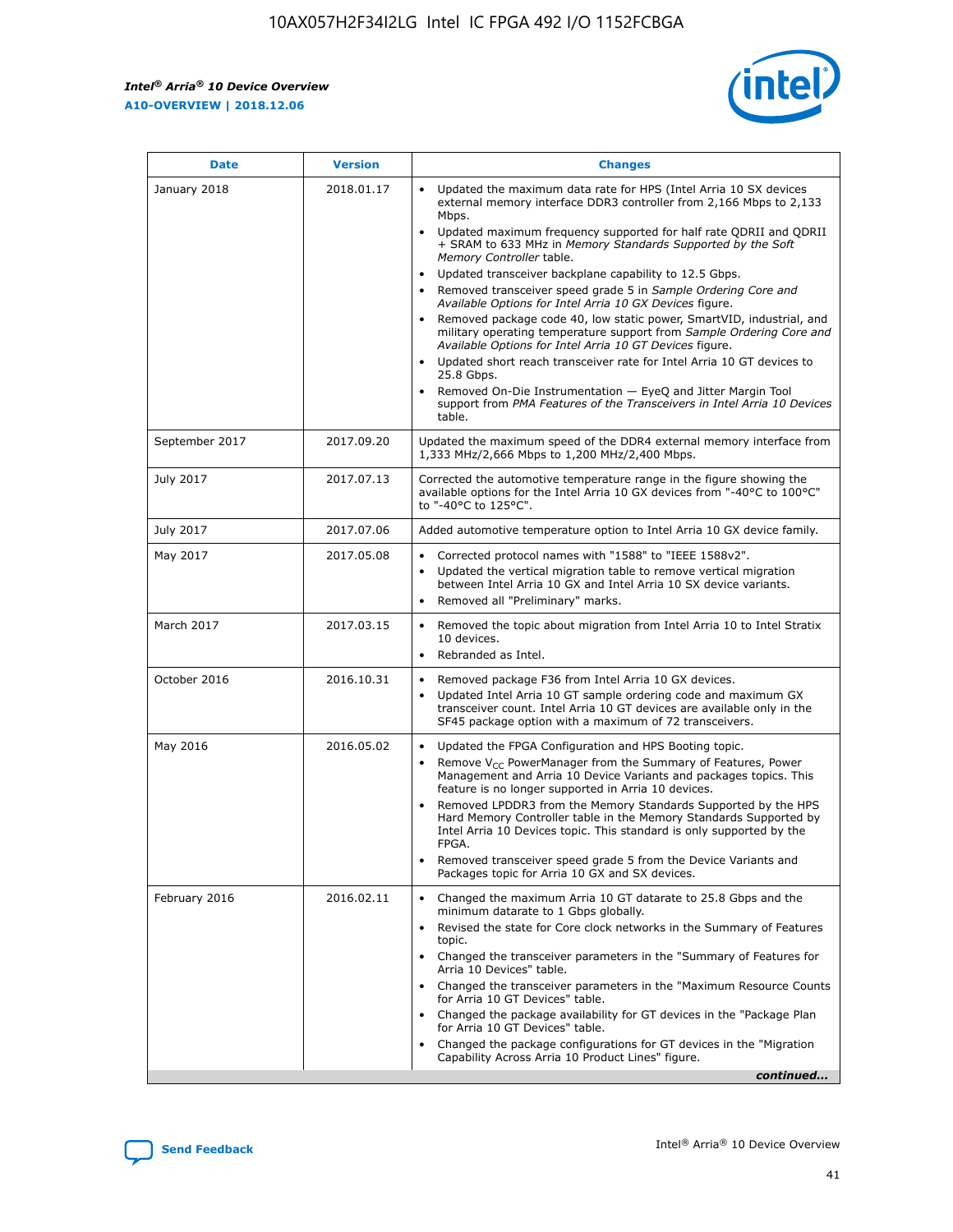

| <b>Date</b>   | <b>Version</b> | <b>Changes</b>                                                                                                                                                               |
|---------------|----------------|------------------------------------------------------------------------------------------------------------------------------------------------------------------------------|
|               |                | • Changed transceiver parameters in the "Low Power Serial Transceivers"<br>section.                                                                                          |
|               |                | • Changed the transceiver descriptions in the "Device Variants for the<br>Arria 10 Device Family" table.                                                                     |
|               |                | Changed the "Sample Ordering Code and Available Options for Arria 10<br>$\bullet$<br>GT Devices" figure.                                                                     |
|               |                | Changed the datarates for GT devices in the "PMA Features" section.                                                                                                          |
|               |                | Changed the datarates for GT devices in the "PCS Features" section.<br>$\bullet$                                                                                             |
| December 2015 | 2015.12.14     | Updated the number of M20K memory blocks for Arria 10 GX 660 from<br>2133 to 2131 and corrected the total RAM bit from 48,448 Kb to<br>48,408 Kb.                            |
|               |                | Corrected the number of DSP blocks for Arria 10 GX 660 from 1688 to<br>1687 in the table listing floating-point arithmetic resources.                                        |
| November 2015 | 2015.11.02     | Updated the maximum resources for Arria 10 GX 220, GX 320, GX 480,<br>$\bullet$<br>GX 660, SX 220, SX 320, SX 480, and SX 660.                                               |
|               |                | • Updated resource count for Arria 10 GX 320, GX 480, GX 660, SX 320,<br>SX 480, a SX 660 devices in Number of Multipliers in Intel Arria 10<br><b>Devices</b> table.        |
|               |                | Updated the available options for Arria 10 GX, GT, and SX.                                                                                                                   |
|               |                | Changed instances of Quartus II to Quartus Prime.<br>$\bullet$                                                                                                               |
| June 2015     | 2015.06.15     | Corrected label for Intel Arria 10 GT product lines in the vertical migration<br>figure.                                                                                     |
| May 2015      | 2015.05.15     | Corrected the DDR3 half rate and quarter rate maximum frequencies in the<br>table that lists the memory standards supported by the Intel Arria 10 hard<br>memory controller. |
| May 2015      | 2015.05.04     | • Added support for 13.5G JESD204b in the Summary of Features table.                                                                                                         |
|               |                | • Added a link to Arria 10 GT Channel Usage in the Arria 10 GT Package<br>Plan topic.                                                                                        |
|               |                | • Added a note to the table, Maximum Resource Counts for Arria 10 GT<br>devices.                                                                                             |
|               |                | • Updated the power requirements of the transceivers in the Low Power<br>Serial Transceivers topic.                                                                          |
| January 2015  | 2015.01.23     | • Added floating point arithmetic features in the Summary of Features<br>table.                                                                                              |
|               |                | • Updated the total embedded memory from 38.38 megabits (Mb) to<br>65.6 Mb.                                                                                                  |
|               |                | • Updated the table that lists the memory standards supported by Intel<br>Arria 10 devices.                                                                                  |
|               |                | Removed support for DDR3U, LPDDR3 SDRAM, RLDRAM 2, and DDR2.                                                                                                                 |
|               |                | Moved RLDRAM 3 support from hard memory controller to soft memory<br>controller. RLDRAM 3 support uses hard PHY with soft memory<br>controller.                              |
|               |                | Added soft memory controller support for QDR IV.<br>٠                                                                                                                        |
|               |                | Updated the maximum resource count table to include the number of<br>hard memory controllers available in each device variant.                                               |
|               |                | Updated the transceiver PCS data rate from 12.5 Gbps to 12 Gbps.<br>$\bullet$                                                                                                |
|               |                | Updated the max clock rate of PS, FPP x8, FPP x16, and Configuration<br>via HPS from 125 MHz to 100 MHz.                                                                     |
|               |                | Added a feature for fractional synthesis PLLs: PLL cascading.                                                                                                                |
|               |                | Updated the HPS programmable general-purpose I/Os from 54 to 62.<br>$\bullet$                                                                                                |
|               |                | continued                                                                                                                                                                    |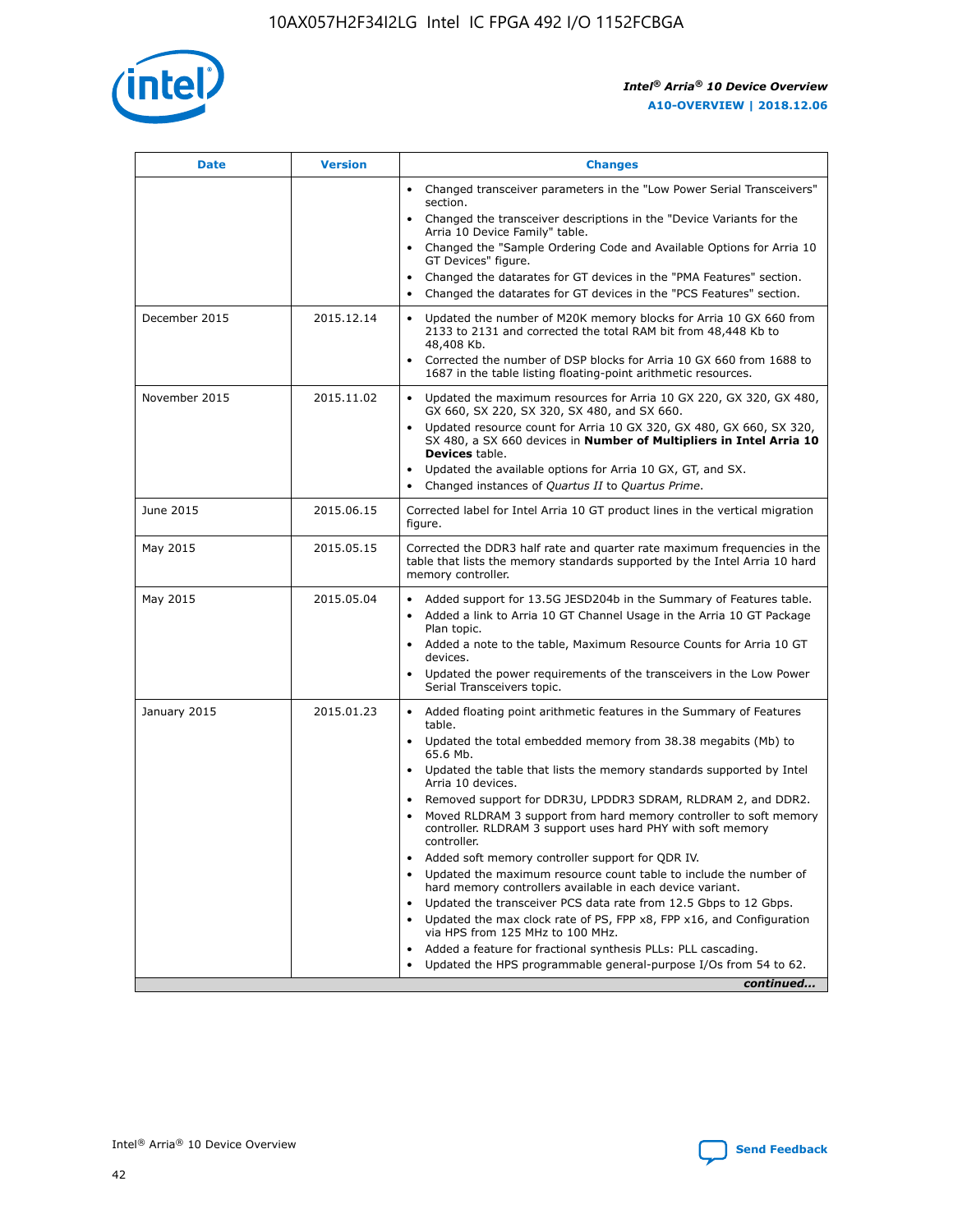r



| <b>Date</b>    | <b>Version</b> | <b>Changes</b>                                                                                                                                                                                                                                                                                                                                                                                                                                                                                                                                      |
|----------------|----------------|-----------------------------------------------------------------------------------------------------------------------------------------------------------------------------------------------------------------------------------------------------------------------------------------------------------------------------------------------------------------------------------------------------------------------------------------------------------------------------------------------------------------------------------------------------|
| September 2014 | 2014.09.30     | Corrected the 3 V I/O and LVDS I/O counts for F35 and F36 packages<br>$\bullet$<br>of Arria 10 GX.<br>Corrected the 3 V I/O, LVDS I/O, and transceiver counts for the NF40<br>$\bullet$<br>package of the Arria GX 570 and 660.<br>Removed 3 V I/O, LVDS I/O, and transceiver counts for the NF40<br>package of the Arria GX 900 and 1150. The NF40 package is not<br>available for Arria 10 GX 900 and 1150.                                                                                                                                       |
| August 2014    | 2014.08.18     | Updated Memory (Kb) M20K maximum resources for Arria 10 GX 660<br>devices from 42,660 to 42,620.<br>Added GPIO columns consisting of LVDS I/O Bank and 3V I/O Bank in<br>$\bullet$<br>the Package Plan table.<br>Added how to use memory interface clock frequency higher than 533<br>$\bullet$<br>MHz in the I/O vertical migration.<br>Added information to clarify that RLDRAM3 support uses hard PHY with<br>$\bullet$<br>soft memory controller.<br>Added variable precision DSP blocks support for floating-point<br>$\bullet$<br>arithmetic. |
| June 2014      | 2014.06.19     | Updated number of dedicated I/Os in the HPS block to 17.                                                                                                                                                                                                                                                                                                                                                                                                                                                                                            |
| February 2014  | 2014.02.21     | Updated transceiver speed grade options for GT devices in Figure 2.                                                                                                                                                                                                                                                                                                                                                                                                                                                                                 |
| February 2014  | 2014.02.06     | Updated data rate for Arria 10 GT devices from 28.1 Gbps to 28.3 Gbps.                                                                                                                                                                                                                                                                                                                                                                                                                                                                              |
| December 2013  | 2013.12.10     | Updated the HPS memory standards support from LPDDR2 to LPDDR3.<br>Updated HPS block diagram to include dedicated HPS I/O and FPGA<br>$\bullet$<br>Configuration blocks as well as repositioned SD/SDIO/MMC, DMA, SPI<br>and NAND Flash with ECC blocks.                                                                                                                                                                                                                                                                                            |
| December 2013  | 2013.12.02     | Initial release.                                                                                                                                                                                                                                                                                                                                                                                                                                                                                                                                    |